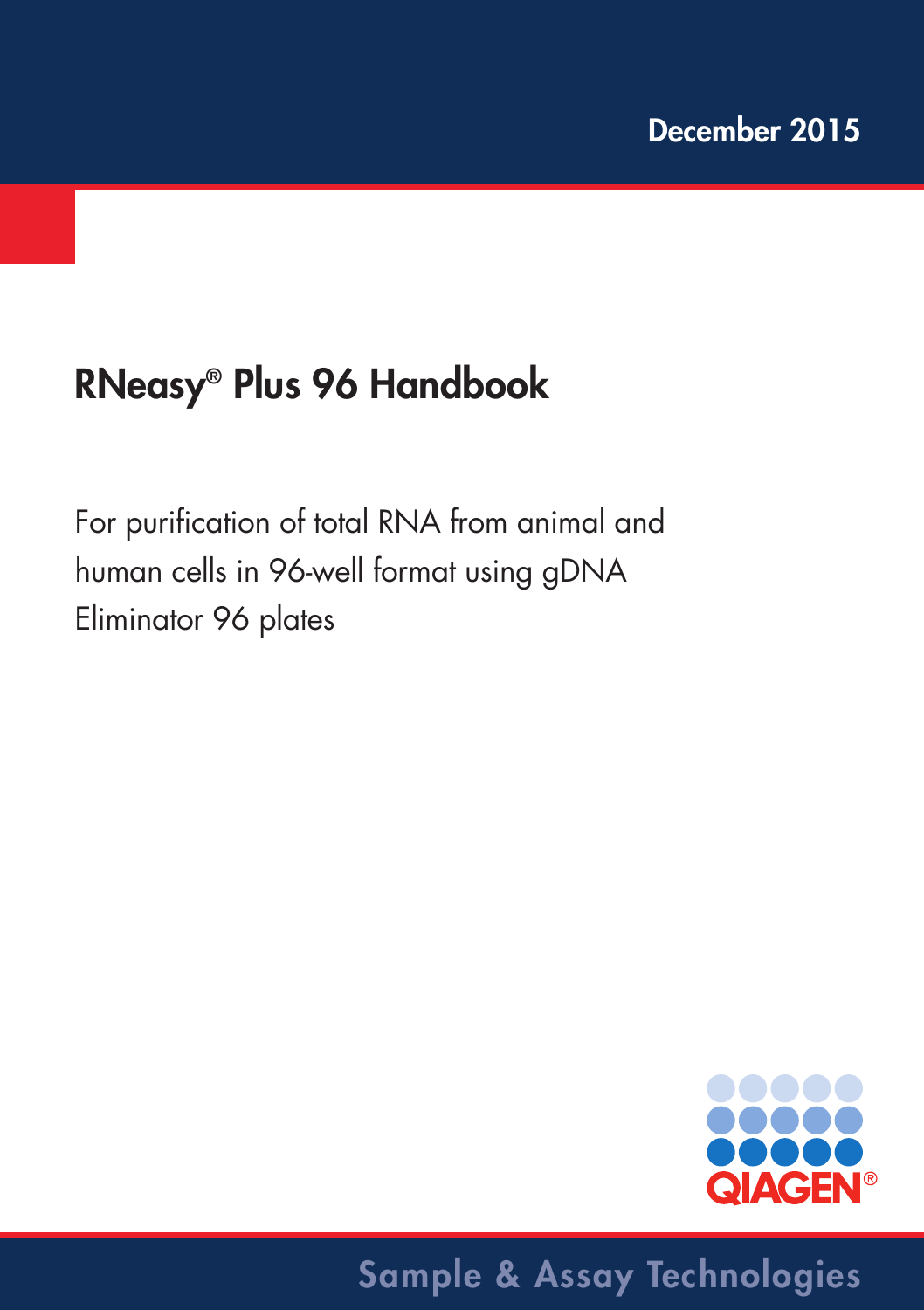## **QIAGEN Sample and Assay Technologies**

QIAGEN is the leading provider of innovative sample and assay technologies, enabling the isolation and detection of contents of any biological sample. Our advanced, high-quality products and services ensure success from sample to result.

### **QIAGEN sets standards in:**

- Purification of DNA, RNA, and proteins
- Nucleic acid and protein assays
- microRNA research and RNAi
- Automation of sample and assay technologies

Our mission is to enable you to achieve outstanding success and breakthroughs. For more information, visit www.qiagen.com .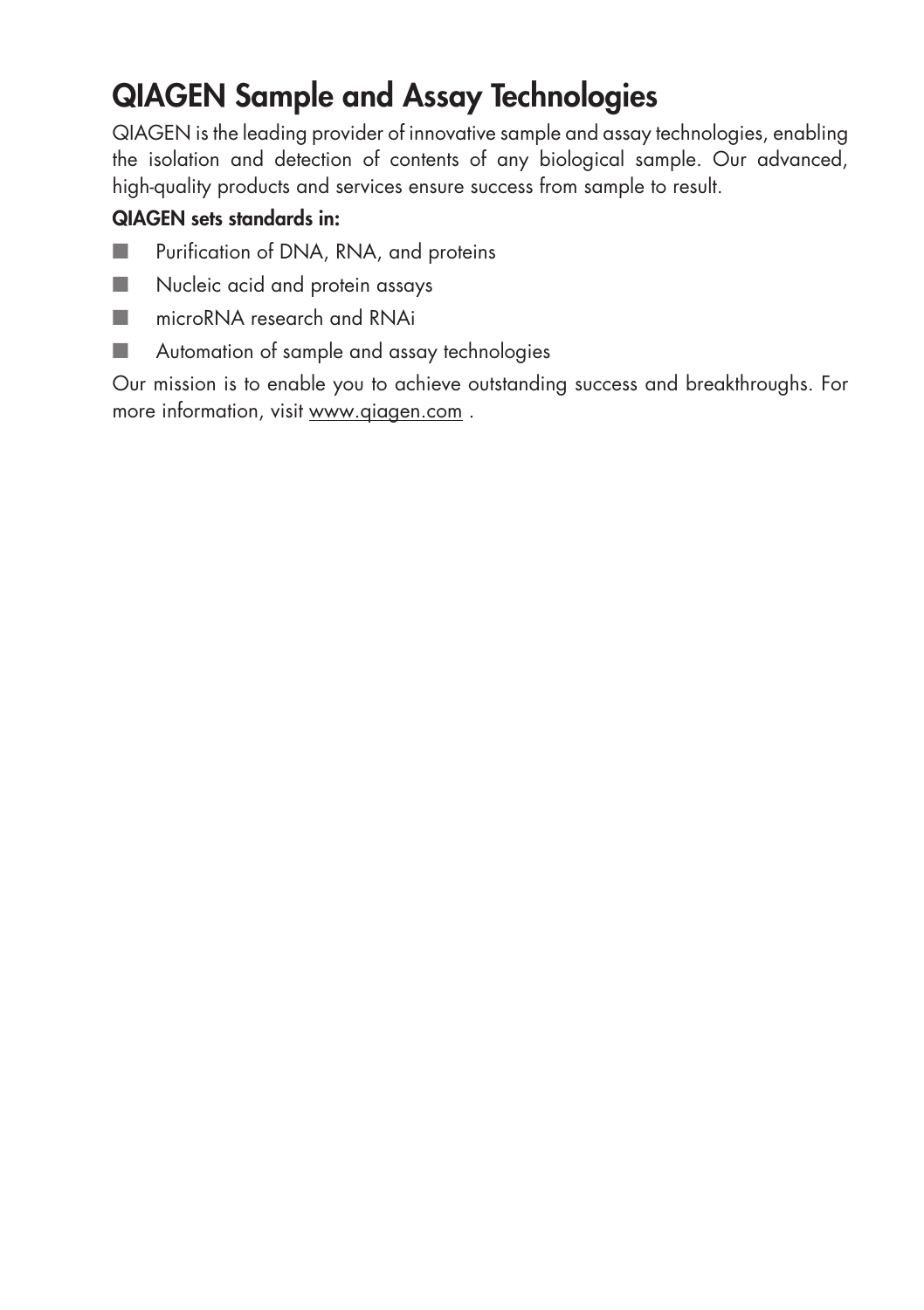## **Contents**

| <b>Kit Contents</b>                                                                                           | 4  |
|---------------------------------------------------------------------------------------------------------------|----|
| <b>Storage</b>                                                                                                | 4  |
| <b>Quality Control</b>                                                                                        | 4  |
| <b>Product Use Limitations</b>                                                                                | 5  |
| <b>Product Warranty and Satisfaction Guarantee</b>                                                            | 5  |
| <b>Technical Assistance</b>                                                                                   | 5  |
| <b>Safety Information</b>                                                                                     | 6  |
| <b>Introduction</b>                                                                                           | 7  |
| Principle and procedure                                                                                       | 7  |
| Description of protocols                                                                                      | 8  |
| <b>Equipment and Reagents to Be Supplied by User</b>                                                          | 10 |
| QIAvac 96 vacuum manifold                                                                                     | 11 |
| Centrifuge 4-15C and Centrifuge 4K15C                                                                         | 13 |
| <b>Important Notes</b>                                                                                        | 14 |
| Determining the amount of starting material                                                                   | 14 |
| Handling and storing starting material                                                                        | 16 |
| S-Blocks                                                                                                      | 16 |
| <b>Protocols</b>                                                                                              |    |
| Purification of Total RNA from Cells Using Vacuum/Spin Technology                                             | 17 |
| Purification of Total RNA from Cells Using Spin Technology                                                    | 21 |
| <b>Troubleshooting Guide</b>                                                                                  | 25 |
| Appendix A: General Remarks on Handling RNA                                                                   | 28 |
| Appendix B: Storage, Quantification, and Determination of Quality of RNA                                      | 30 |
| Appendix C: Protocol for Formaldehyde Agarose Gel Electrophoresis                                             | 33 |
| Appendix D: Purification of Total RNA Containing Small RNAs from<br><b>Cells Using Vacuum/Spin Technology</b> | 35 |
| Appendix E: Purification of Total RNA Containing Small RNAs from                                              |    |
| <b>Cells Using Spin Technology</b>                                                                            | 38 |
| <b>Ordering Information</b>                                                                                   | 40 |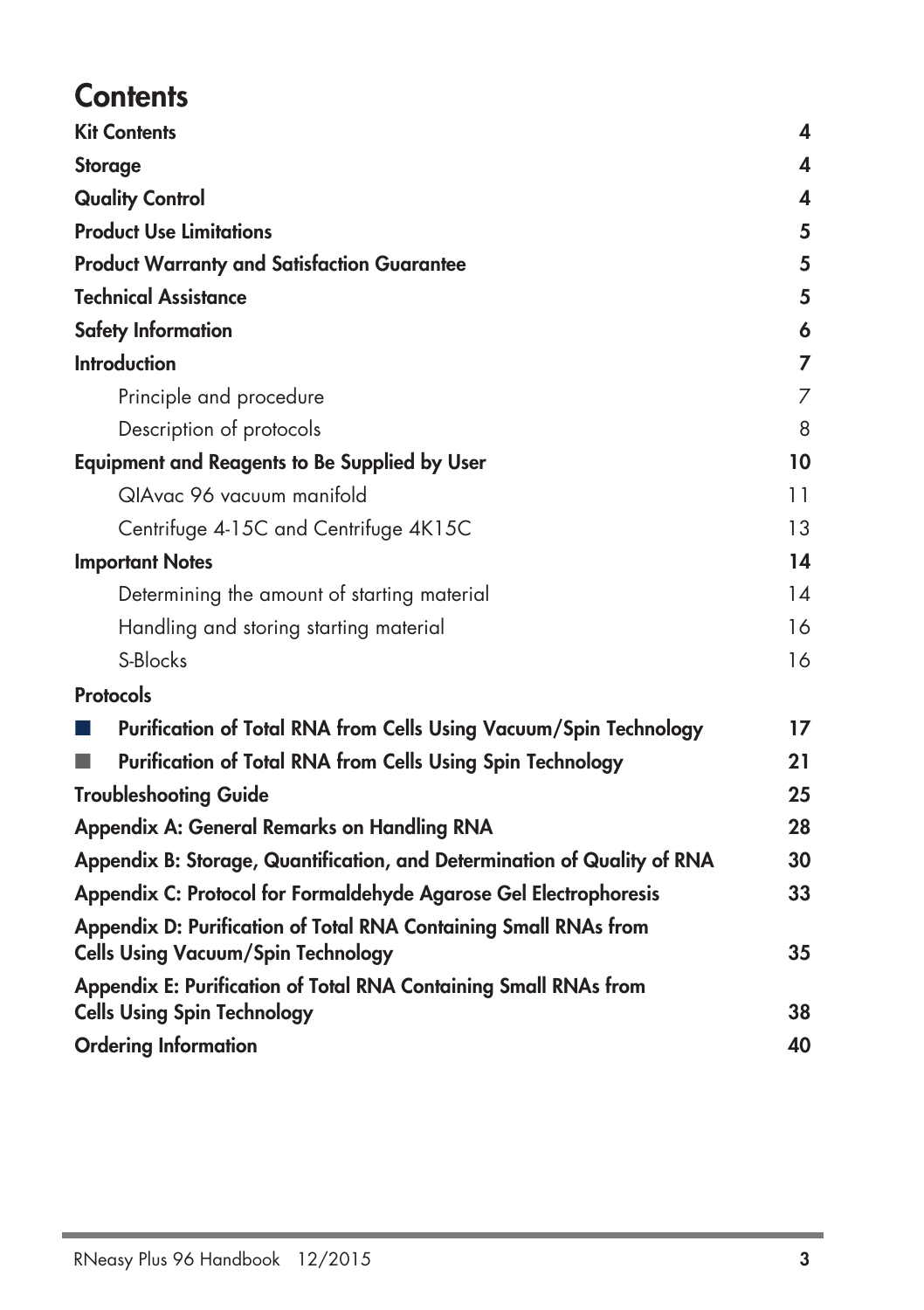## **Kit Contents**

| <b>RNeasy Plus 96 Kit</b>             | (12)              |
|---------------------------------------|-------------------|
| Catalog no.                           | 74192             |
| Number of preps                       | $12 \times 96$    |
| gDNA Eliminator 96 Plates             | 12                |
| <b>RNeasy 96 Plates</b>               | 12                |
| Register Cards (96-well)              | 12                |
| S-Blocks*                             | 12                |
| <b>Flution Microtubes CL</b>          | $12 \times 96$    |
| Caps for Elution Microtubes CL        | $150 \times 8$    |
| AirPore Tape Sheets                   | $2 \times 25$     |
| Buffer RLT Plus <sup>t</sup>          | $2 \times 220$ ml |
| Buffer RW1 <sup>t</sup>               | $4 \times 400$ ml |
| Buffer RPE <sup>#</sup> (concentrate) | $8 \times 65$ ml  |
| RNase-Free Water                      | $12 \times 30$ ml |
| Handbook                              |                   |

\* Reusable; see page 16 for cleaning instructions.

† Contains a guanidine salt. Not compatible with disinfecting reagents containing bleach. See page 6 for safety information.

Before using for the first time, add the appropriate volume of ethanol (96-100%) as indicated on the bottle to obtain a working solution.

The following kit components are also available separately: S-Blocks, Elution Microtubes CL (including caps), and AirPore Tape Sheets. See page 40 for ordering information.

### **Storage**

The RNeasy Plus 96 Kit should be stored dry at room temperature (15–25°C) and is stable for at least 9 months under these conditions.

## **Quality Control**

In accordance with QIAGEN's ISO-certified Quality Management System, each lot of RNeasy Plus 96 Kit is tested against predetermined specifications to ensure consistent product quality.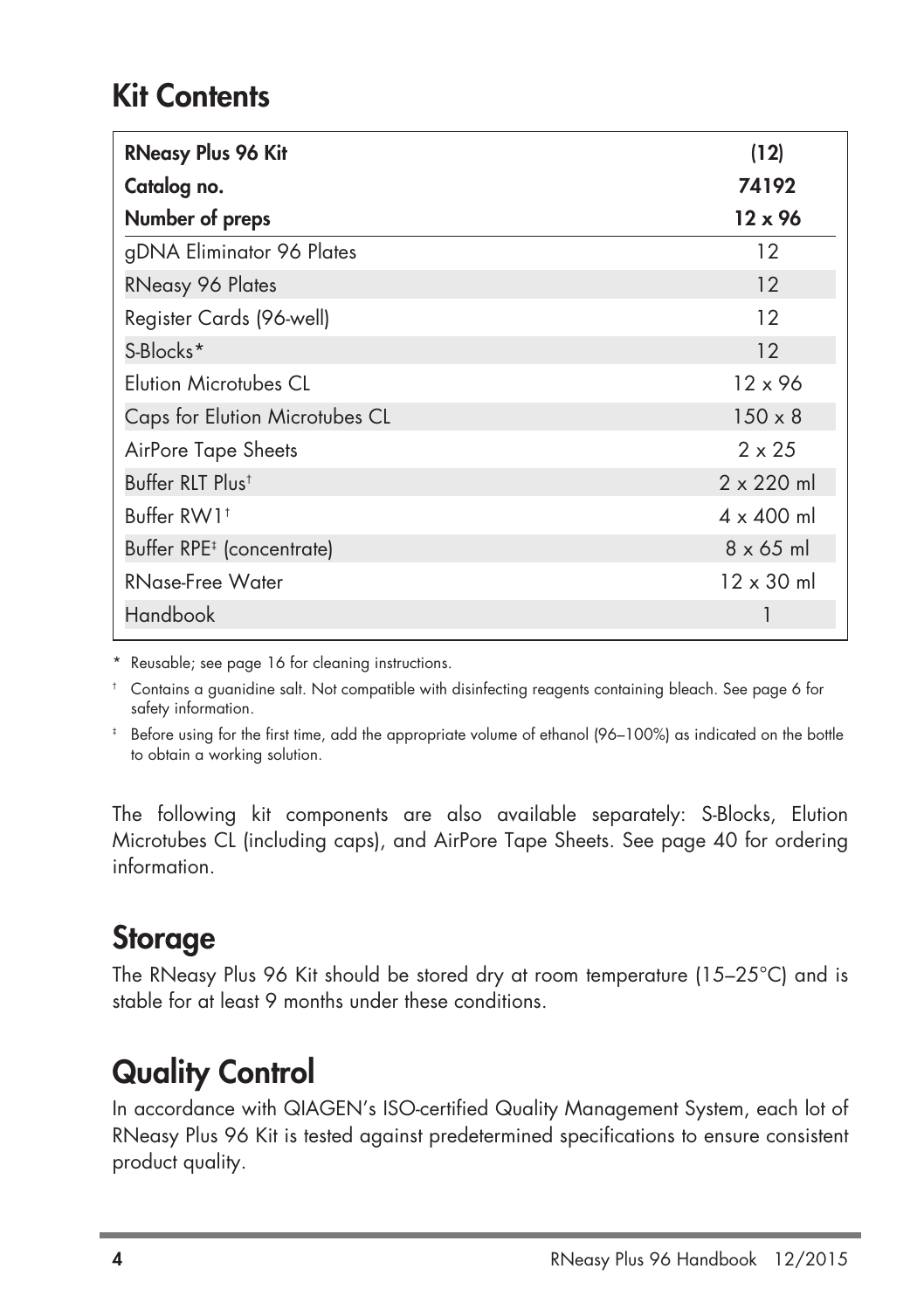## **Product Use Limitations**

The RNeasy Plus 96 Kit is intended for research use. No claim or representation is intended to provide information for the diagnosis, prevention, or treatment of a disease.

## **Product Warranty and Satisfaction Guarantee**

QIAGEN guarantees the performance of all products in the manner described in our product literature. The purchaser must determine the suitability of the product for its particular use. Should any product fail to perform satisfactorily due to any reason other than misuse, QIAGEN will replace it free of charge or refund the purchase price. We reserve the right to change, alter, or modify any product to enhance its performance and design. If a QIAGEN® product does not meet your expectations, simply call your local Technical Service Department or distributor. We will credit your account or exchange the product — as you wish. Separate conditions apply to QIAGEN scientific instruments, service products, and to products shipped on dry ice. Please inquire for more information.

A copy of QIAGEN terms and conditions can be obtained on request, and is also provided on the back of our invoices. If you have questions about product specifications or performance, please call QIAGEN Technical Services or your local distributor (see back cover or visit www.qiagen.com ).

## **Technical Assistance**

At QIAGEN, we pride ourselves on the quality and availability of our technical support. Our Technical Service Departments are staffed by experienced scientists with extensive practical and theoretical expertise in sample and assay technologies and the use of QIAGEN products. If you have any questions or experience any difficulties regarding the RNeasy Plus 96 Kit or QIAGEN products in general, please do not hesitate to contact us.

QIAGEN customers are a major source of information regarding advanced or specialized uses of our products. This information is helpful to other scientists as well as to the researchers at QIAGEN. We therefore encourage you to contact us if you have any suggestions about product performance or new applications and techniques.

For technical assistance and more information, please see our Technical Support Center at www.qiagen.com/Support or call one of the QIAGEN Technical Service Departments or local distributors (see back cover or visit www.qiagen.com ).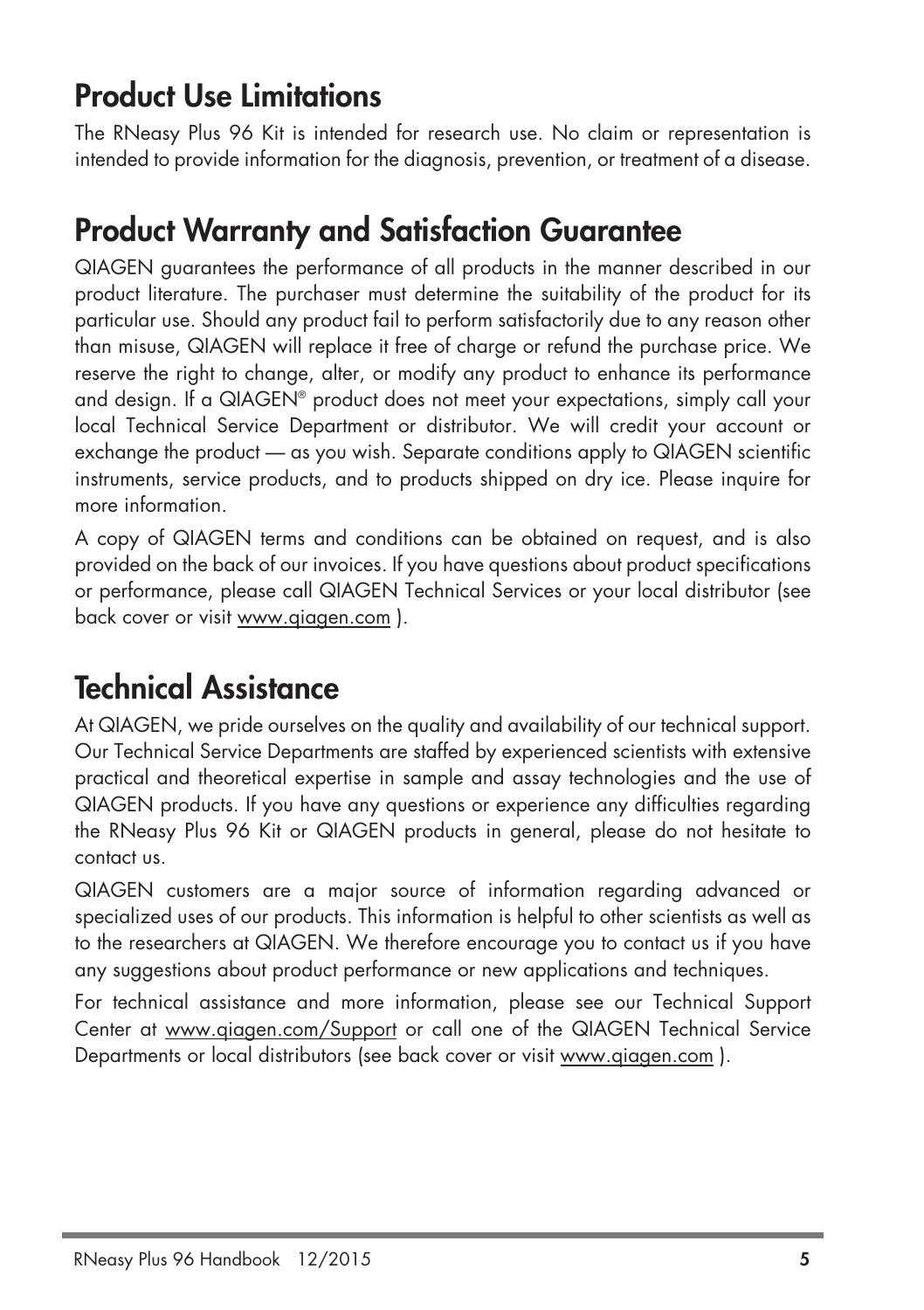## **Safety Information**

When working with chemicals, always wear a suitable lab coat, disposable gloves, and protective goggles. For more information, please consult the appropriate safety data sheets (SDSs). These are available online in convenient and compact PDF format at www.qiagen.com/safety where you can find, view, and print the SDS for each QIAGEN kit and kit component.



**CAUTION: DO NOT add bleach or acidic solutions directly to the sample-preparation waste.**

Buffer RLT Plus contains guanidine thiocyanate, and Buffer RW1 contains a small amount of guanidine thiocyanate. Guanidine salts can form highly reactive compounds when combined with bleach. If liquid containing these buffers is spilt, clean with suitable laboratory detergent and water. If the spilt liquid contains potentially infectious agents, clean the affected area first with laboratory detergent and water, and then with 1% (v/v) sodium hypochlorite.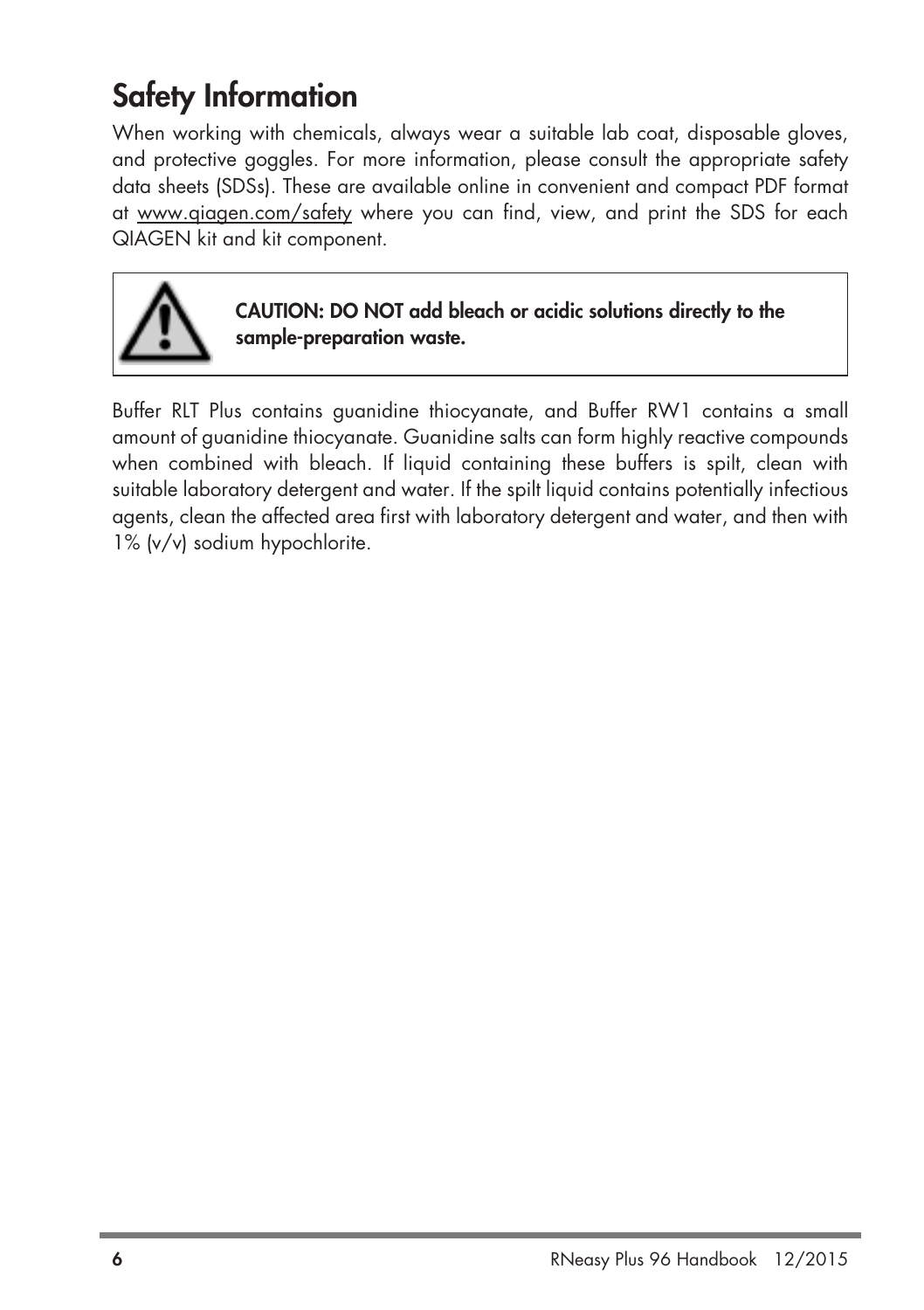## **Introduction**

The RNeasy Plus 96 Kit is designed for high-throughput purification of total RNA from cultured cells in 96-well format, and can purify RNA from up to  $2 \times 10^6$  cells per sample. Genomic DNA contamination is effectively removed using a specially designed gDNA Eliminator 96 plate.

The RNeasy Plus 96 Kit allows the parallel processing of 96 samples in less than 50 minutes. The RNeasy Plus procedure replaces methods involving the use of toxic substances such as phenol and/or chloroform, or time-consuming and tedious methods such as alcohol precipitation.

With the RNeasy Plus procedure, all RNA molecules longer than 200 nucleotides are purified. The procedure provides an enrichment for mRNA, since most RNAs <200 nucleotides (such as 5.8S rRNA, 5S rRNA, and tRNAs, which together comprise 15–20% of total RNA) are selectively excluded.\* The purified RNA is ready to use and is ideally suited for downstream applications that are sensitive to low amounts of DNA contamination, such as quantitative, real-time RT-PCR. † The purified RNA can also be used in other applications, including:

- RT-PCR
- Differential display
- cDNA synthesis
- Northern, dot, and slot blot analyses
- **Primer extension**
- Poly A<sup>+</sup> RNA selection
- RNase/S1 nuclease protection
- Microarrays

Optionally, the RNeasy Plus procedure can be modified to allow the purification of total RNA containing **small RNAs, such as miRNA**, from cultured cells (see Appendices D and E, pages 35 and 38).

## **Principle and procedure**

The RNeasy Plus procedure integrates QIAGEN's patented technology for selective binding of double-stranded DNA with well-established RNeasy technology. Efficient purification of high-quality RNA is guaranteed, without the need for additional DNase digestion.

<sup>\*</sup> For purification of miRNA and other small RNAs from cells and tissues, we recommend using the miRNeasy 96 Kit. For details, visit www.qiagen.com/miRNA .

<sup>†</sup> Visit www.qiagen.com/geneXpression for information on standardized solutions for gene expression analysis from QIAGEN.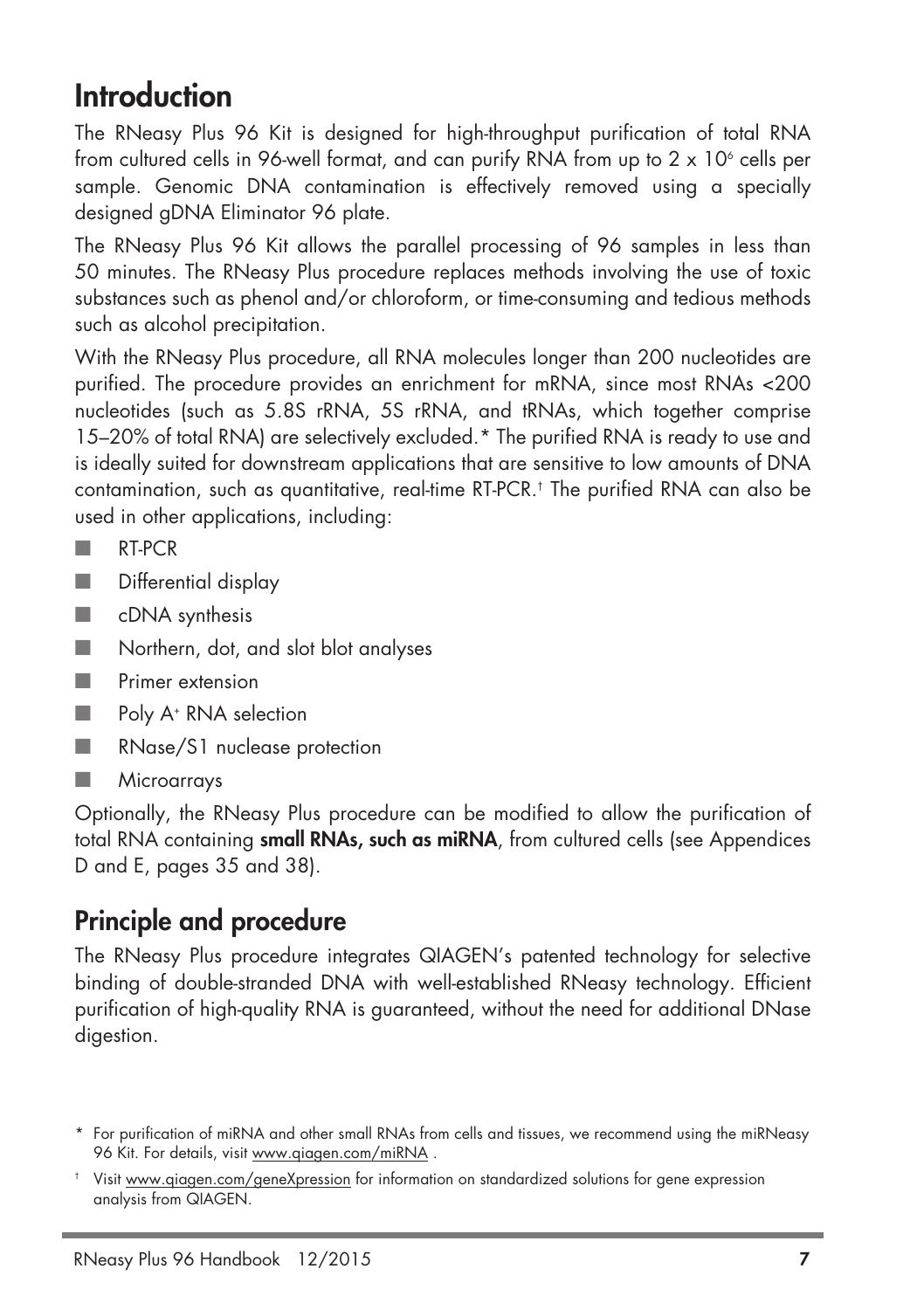Cells are first lysed and homogenized in a highly denaturing guanidineisothiocyanate–containing buffer, which immediately inactivates RNases to ensure isolation of intact RNA. The lysates are then passed through a gDNA Eliminator 96 plate. This 96-well plate, in combination with the high-salt buffer, selectively and efficiently removes genomic DNA.

Ethanol is added to the flow-throughs from the gDNA Eliminator 96 plate to provide appropriate binding conditions for RNA, and the samples are then applied to an RNeasy 96 plate. Total RNA binds to the membranes of this 96-well plate, and contaminants are efficiently washed away. High-quality RNA is then eluted in 45–70 µl water.

### **Description of protocols**

The RNeasy Plus 96 procedure is carried out using either a vacuum/spin protocol or a spin protocol. With a vacuum/spin protocol, certain binding and washing steps are performed on the QIAvac 96 vacuum manifold for faster and easier sample processing; all other steps are performed in the Centrifuge 4-15C or Centrifuge 4K15C. With a spin protocol, all steps are performed in the Centrifuge 4-15C or Centrifuge 4K15C, and twice as much starting material can be used compared with the vacuum/spin protocol.

### **Purification of Total RNA from Cells Using Vacuum/Spin Technology**

In this protocol, total RNA is purified from up to **1 x 106 cells**. The DNA removal step, the final wash step including membrane drying, and the elution step are performed in the Centrifuge 4-15C or Centrifuge 4K15C (see page 13). All other steps are performed on the QIAvac 96 vacuum manifold (see page 11). Residual traces of salt are removed by centrifugation in the final wash step. The Plate Rotor 2 x 96 holds 2 gDNA Eliminator 96 plates or 2 RNeasy 96 plates, allowing up to 192 cultured-cell samples to be processed in parallel.

### **Purification of Total RNA from Cells Using Spin Technology**

In this protocol, total RNA is purified from up to **2 x 106 cells**. All protocol steps are performed in the Centrifuge 4-15C or Centrifuge 4K15C (see page 13). The Plate Rotor 2 x 96 holds 2 gDNA Eliminator 96 plates or 2 RNeasy 96 plates, allowing up to 192 cultured-cell samples to be processed in parallel.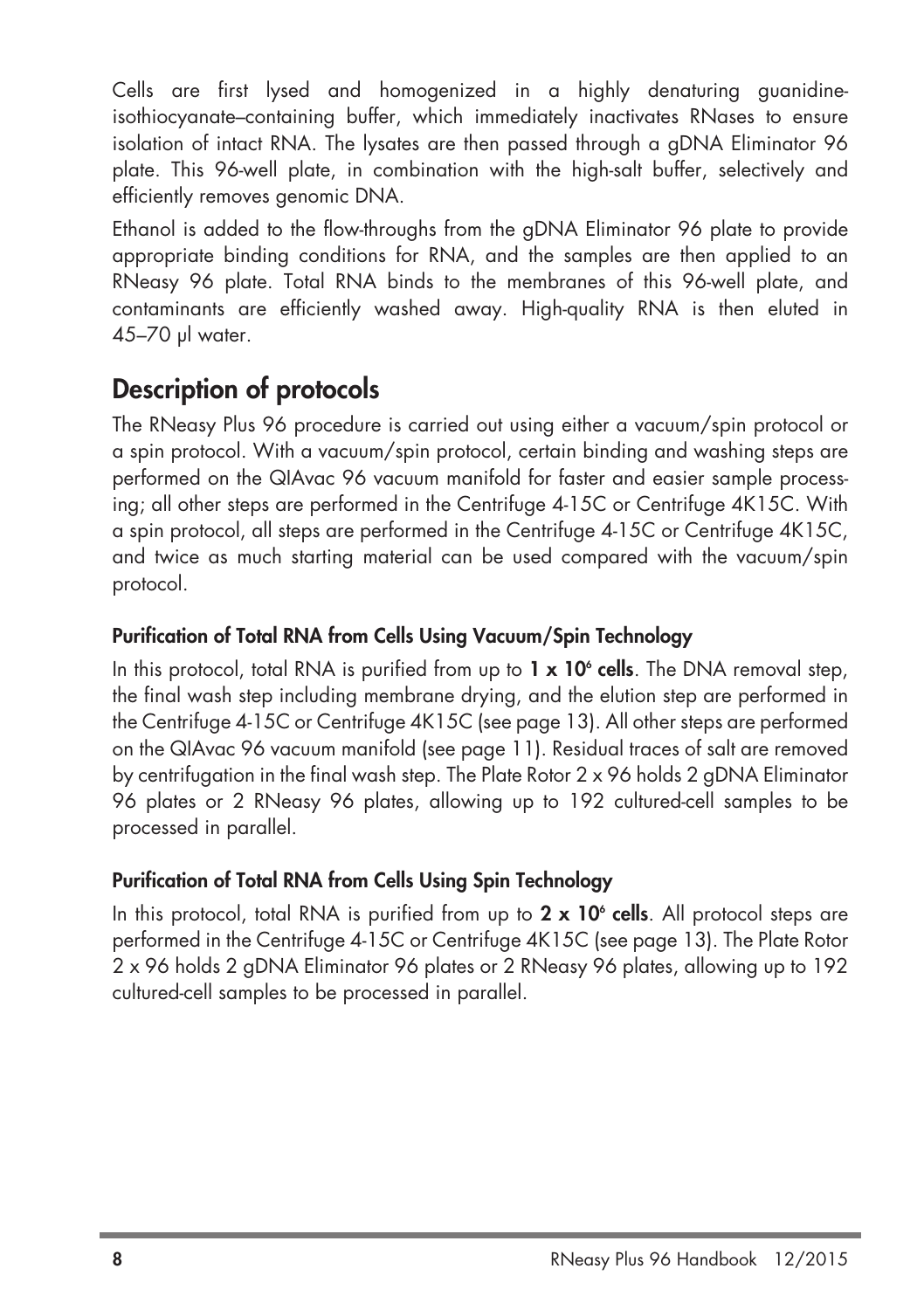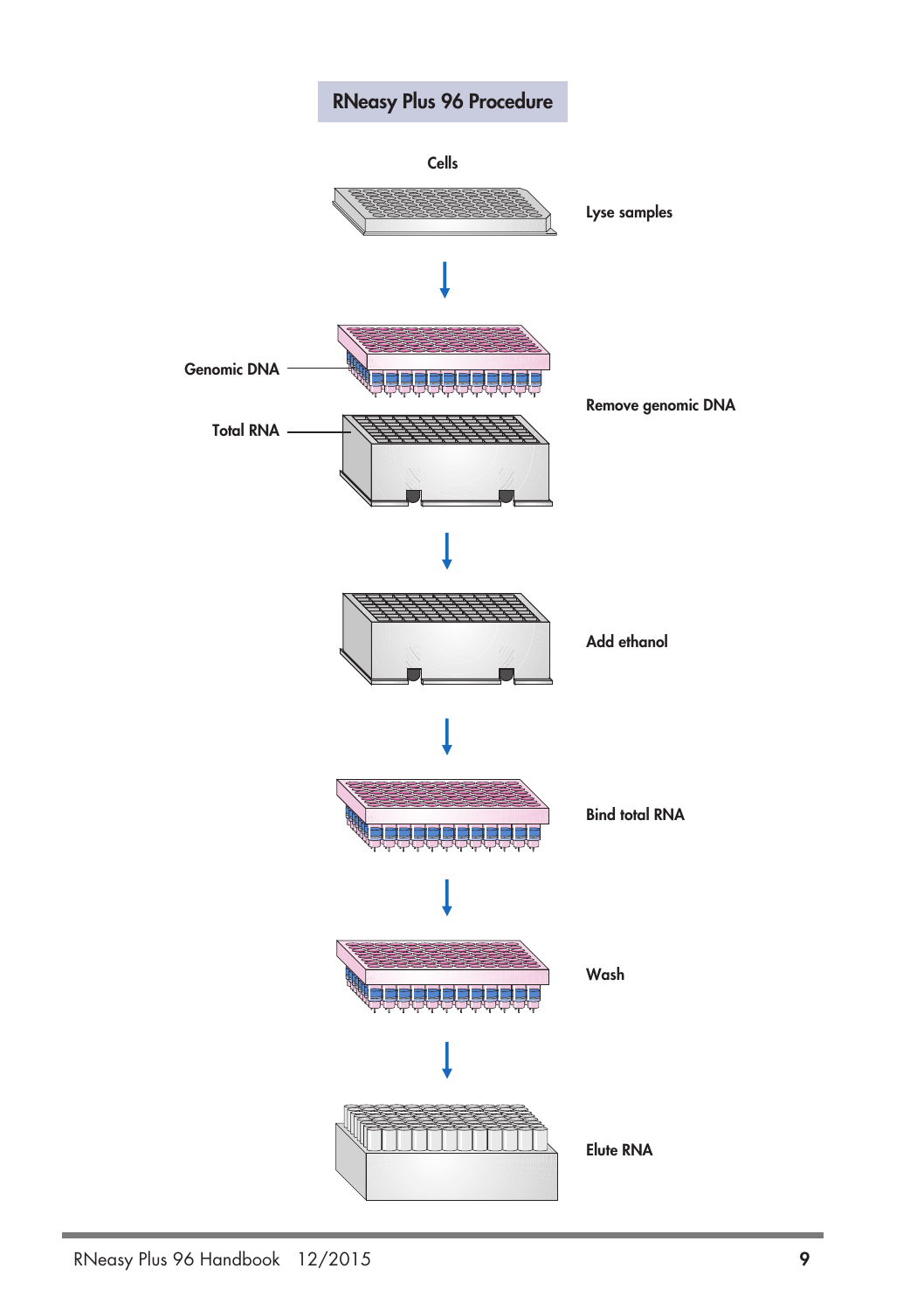## **Equipment and Reagents to Be Supplied by User**

When working with chemicals, always wear a suitable lab coat, disposable gloves, and protective goggles. For more information, consult the appropriate safety data sheets (SDSs), available from the product supplier.

### **For all protocols**

- Multichannel pipet with tips. For efficient liquid handling, we recommend using an electric multichannel pipet with a minimum capacity of 650 µl per pipet tip. Matrix Technologies Corporation ( www.matrixtechcorp.com ) provides cordless electronic multichannel pipets with a unique expandable tip-spacing system, allowing transfer of liquid between different types of multiwell plate.\*
- Reagent reservoirs for multichannel pipets
- Centrifuge 4-15C or Centrifuge 4K15C<sup>t</sup>
- Plate Rotor 2 x 96 (cat. no. 81031)
- 96–100% ethanol and 70% ethanol in water ‡
- Collection microtubes (cat. no. 19560)
- Collection microtube caps (cat. no. 19566)
- Optional:14.3 M β-mercaptoethanol (β-ME) (commercially available solutions are usually 14.3 M) or, alternatively, 2 M dithiothreitol (DTT) in water
- Optional: Tape Pads (cat. no. 19570) (for sealing unused wells)
- Optional: S-Blocks (cat. no. 19585) (if performing several 96-well preps per day, it may be convenient to have additional S-Blocks)
- Vortexer

### **For the vacuum/spin protocol**

- QIAvac 96 vacuum manifold (cat. no. 19504)
- QIAGEN Vacuum Pump<sup>†</sup> or other vacuum pump capable of generating a vacuum pressure of –800 to –900 mbar
- QIAGEN Vacuum Regulator (cat. no. 19530) or pressure gauge

- † For ordering information, please inquire ( www.qiagen.com ).
- ‡ Do not use denatured alcohol, which contains other substances such as methanol or methylethylketone.

<sup>\*</sup> This is not a complete list of suppliers and does not include many important vendors of biological supplies.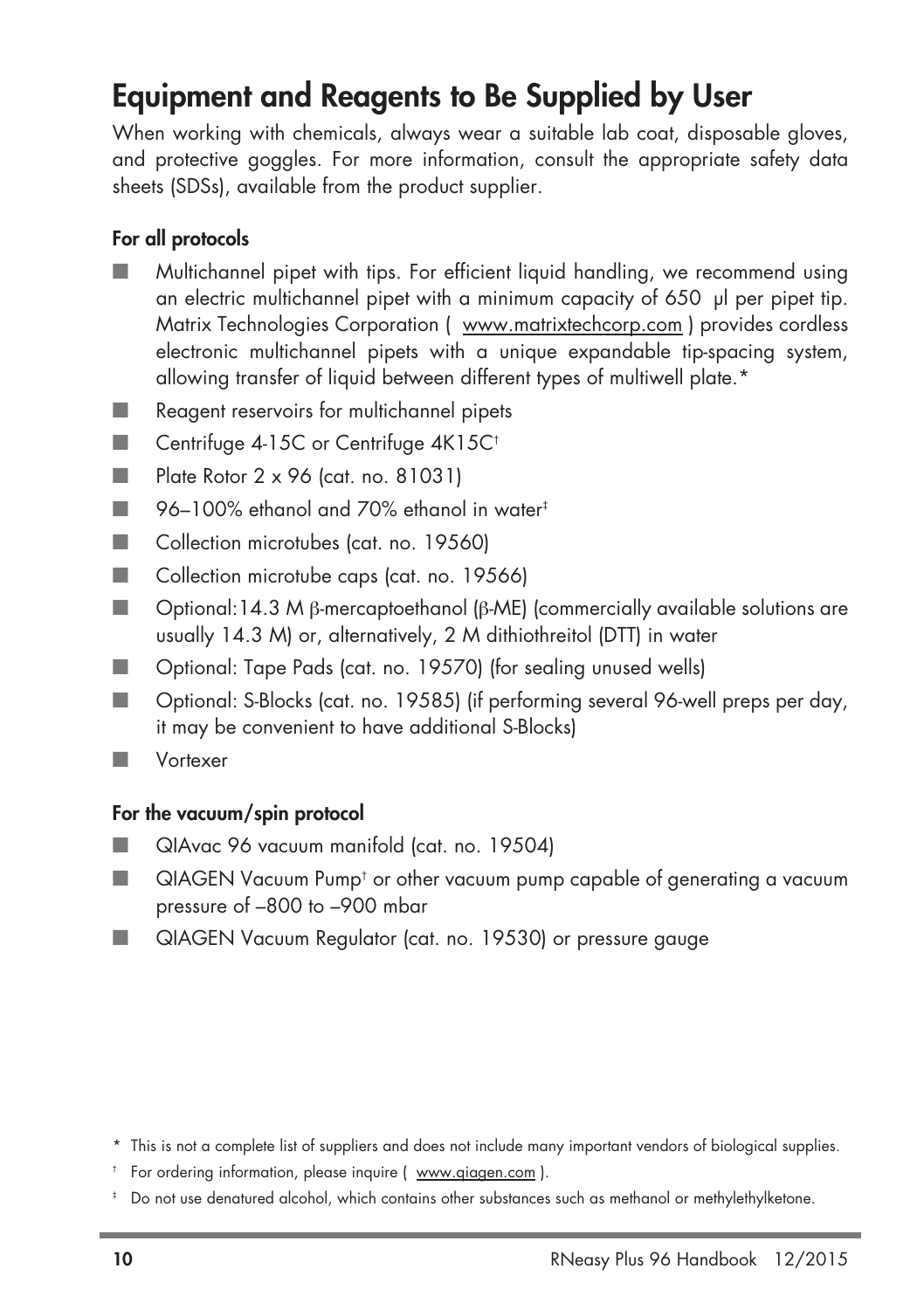### **QIAvac 96 vacuum manifold**



#### **Figure 1. Components of the QIAvac 96 vacuum manifold.**

- 1. QIAvac base, which holds a waste tray, a plate holder, or a microtube rack.
- 2. Waste tray.
- 3. Plate holder (shown with 96-well plate) not used in RNeasy Plus 96 protocol.
- 4. QIAvac 96 top plate with aperture for 96-well plate.
- 5. 96-well plate (i.e., gDNA Eliminator 96 plate or RNeasy 96 plate).\*

#### **QIAvac 96 handling guidelines**

The QIAvac 96 vacuum manifold facilitates vacuum processing of gDNA Eliminator 96 plates and RNeasy 96 plates through its convenient, modular design. The following recommendations should be followed when handling the manifold.

Operation of the manifold requires a house vacuum or a vacuum pump. If the house vacuum is weak or inconsistent, we recommend using a vacuum pump with a capacity of 18 liters per minute. Use of insufficient vacuum pressure may reduce nucleic acid yield and purity.

Not included with QIAvac 96. Included in the RNeasy Plus 96 Kit.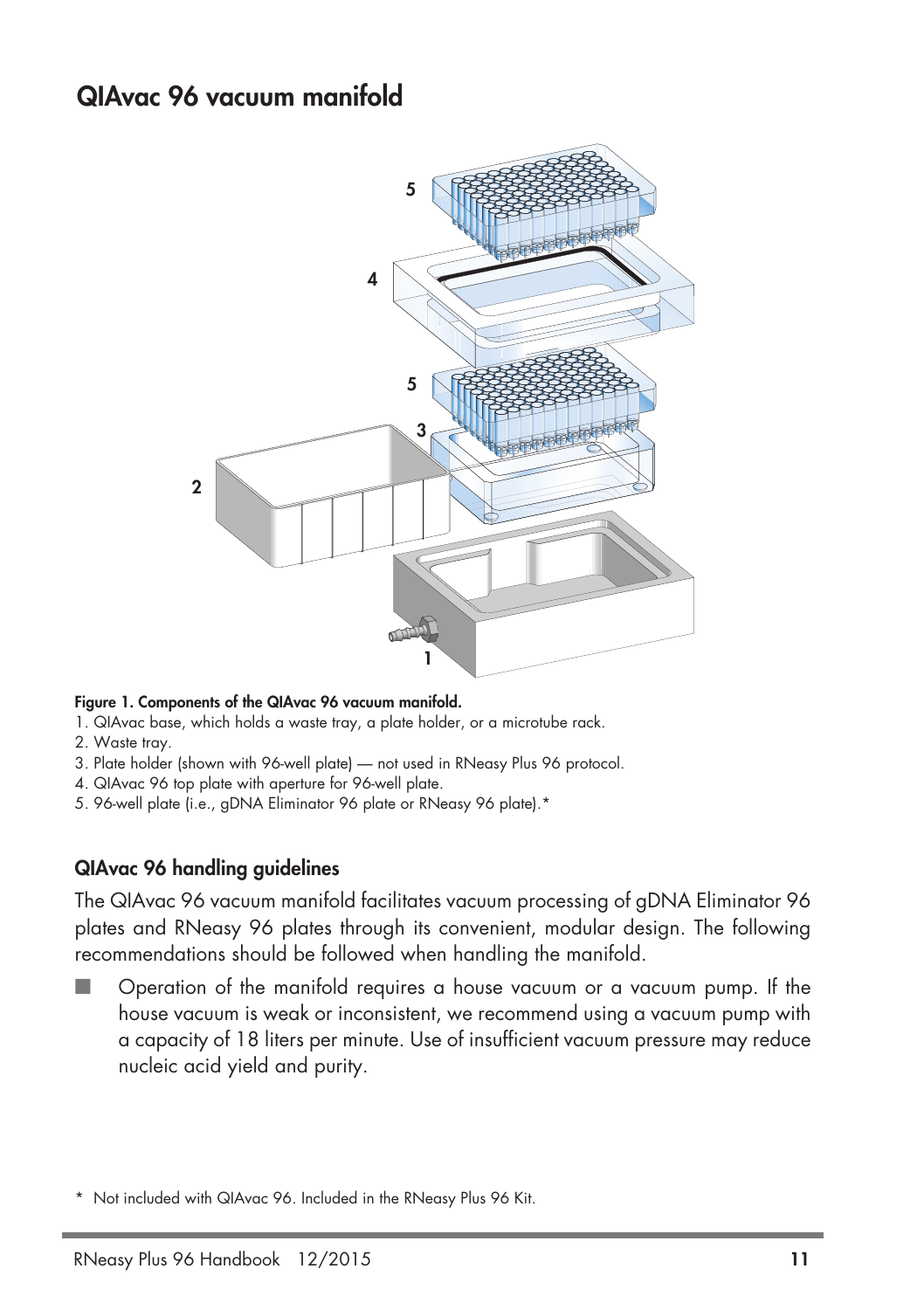- A vacuum pressure of -800 to -900 mbar should develop when a gDNA Eliminator 96 plate or RNeasy 96 plate sealed with tape is used on the QIAvac 96 vacuum manifold. Vacuum pressures exceeding –900 mbar should be avoided. The vacuum pressure is the pressure difference between the inside of the manifold and the atmosphere (standard atmospheric pressure: 1013 mbar or 760 mm Hg) and can be regulated and measured using a pressure gauge or vacuum regulator. Vacuum recommendations are given in negative units to indicate the required reduction in pressure with respect to the atmosphere. Table 1 provides pressure conversions to other units.
- Between loading steps, the vacuum must be switched off and the manifold ventilated to maintain uniform conditions for each sample. This can be done with a vacuum regulator inserted between the vacuum source and the QIAvac 96 vacuum manifold.
- Wear safety glasses when working near a manifold under pressure.
- For safety reasons, do not use 96-well plates that have been damaged in any way.
- Always place the QIAvac 96 vacuum manifold on a secure benchtop or work area. If dropped, the manifold may crack.
- Always store the QIAvac 96 vacuum manifold clean and dry. To clean, simply rinse all components with water, and dry with paper towels. Do not air dry, as the screws may rust and need to be replaced. Do not use abrasives. After rinsing and drying, wipe manifold components with paper towels wetted with 70% ethanol, and dry with fresh paper towels.
- The QIAvac 96 vacuum manifold and components are not resistant to ethanol, methanol, or other organic solvents when exposed for long periods. If solvents are spilled on the unit, rinse thoroughly with distilled water at the end of the RNeasy Plus procedure. Ensure that no residual buffers remain in the vacuum manifold.
- To ensure consistent performance, do not apply silicone or vacuum grease to any part of the QIAvac 96 vacuum manifold. The spring lock on the top plate and the self-sealing gasket provide an airtight seal when vacuum is applied to the assembled unit. To maximize gasket life, rinse the gasket free of salts and buffers after each use, and dry with paper towels before storage.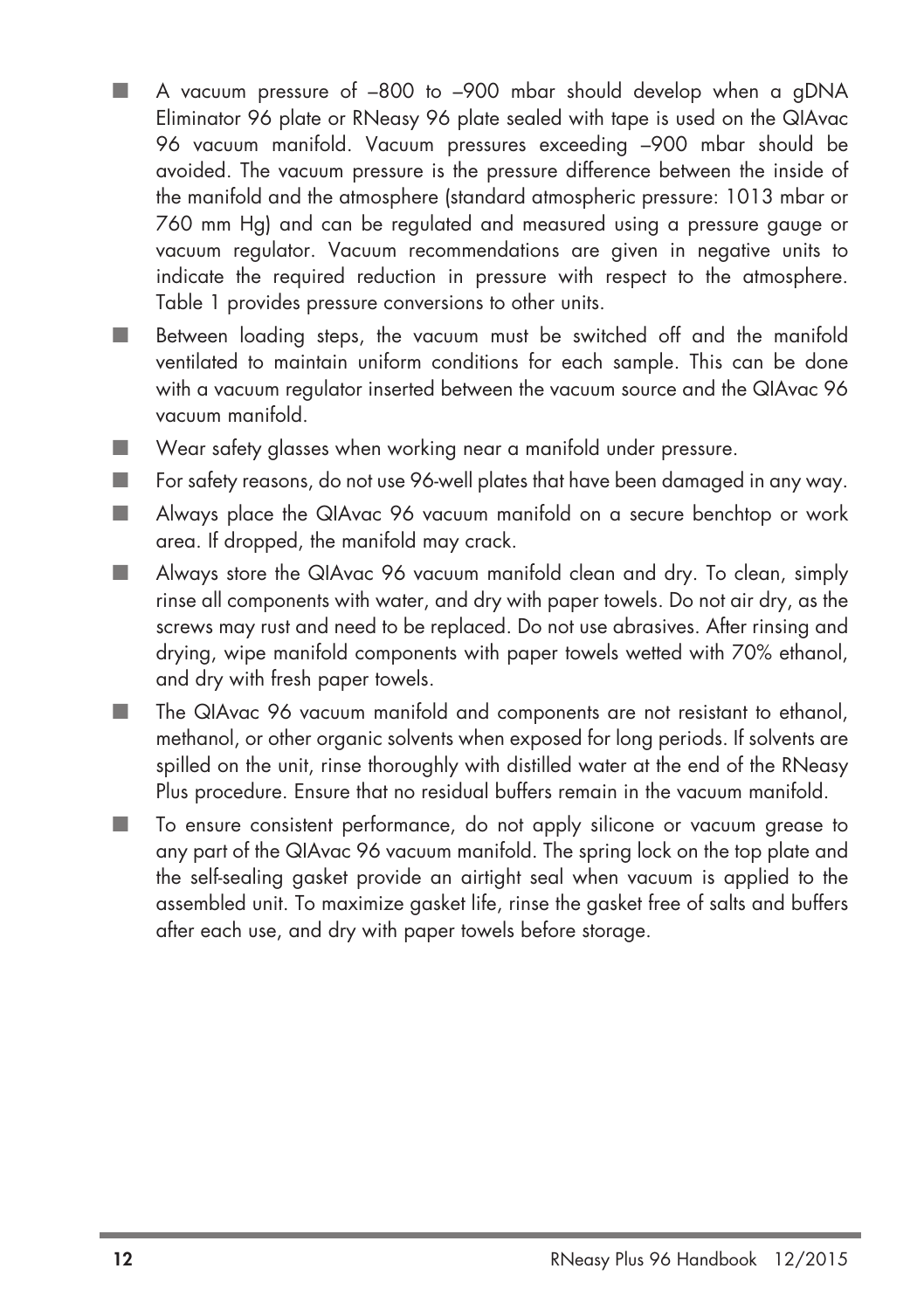### **Table 1. Pressure conversions**

| To convert from millibars (mbar) to: | Multiply by: |
|--------------------------------------|--------------|
| Millimeters of mercury (mm Hg)       | 0.75         |
| Kilopascals (kPa)                    | 0.1          |
| Inches of mercury (inch Hg)          | 0.0295       |
| Torrs (Torr)                         | 0.75         |
| Atmospheres (atmos)                  | 0.000987     |
| Pounds per square inch (psi)         | 0.0145       |

## **Centrifuge 4-15C and Centrifuge 4K15C**

For optimal centrifugation of gDNA Eliminator 96 plates and RNeasy 96 plates, QIAGEN, in cooperation with the centrifuge manufacturer Sigma Laborzentrifugen GmbH, has developed a centrifugation system consisting of the Plate Rotor 2 x 96 and the table-top Centrifuge 4-15C. The plates can also be centrifuged with the Plate Rotor 2 x 96 in the refrigerated table-top Centrifuge 4K15C; cooling of the centrifuge is necessary for certain QIAGEN purification procedures, but must be avoided when carrying out the RNeasy Plus 96 procedure. A wide range of other rotors can be used with the Centrifuge 415C and Centrifuge 4K15C in addition to the Plate Rotor 2 x 96.

Standard table-top centrifuges and 96-well–microplate rotors are not suitable for use with the RNeasy Plus 96 Kit. Usually, 96-well–microplate buckets are not deep enough to carry the complete plate assembly without interfering with how the buckets swing out. Furthermore, high *g*-forces (>5500 x *g*) are required for optimal performance of the RNeasy Plus 96 Kit.

For further information about the Centrifuge 4-15C, the Centrifuge 4K15C, and the Plate Rotor 2 x 96, please contact QIAGEN or your local distributor.

**Important**: Do not centrifuge the Plate Rotor 2 x 96 metal holders without the complete plate assembly, which can be a gDNA Eliminator 96 plate or RNeasy 96 plate on top of an S-Block or elution microtubes rack. If unsupported, the holders will collapse under high *g* force. Therefore, remove the holders during test runs. Standard 96-well microplates may be centrifuged in the holders if a *g*-force of 500 x *g* is not exceeded.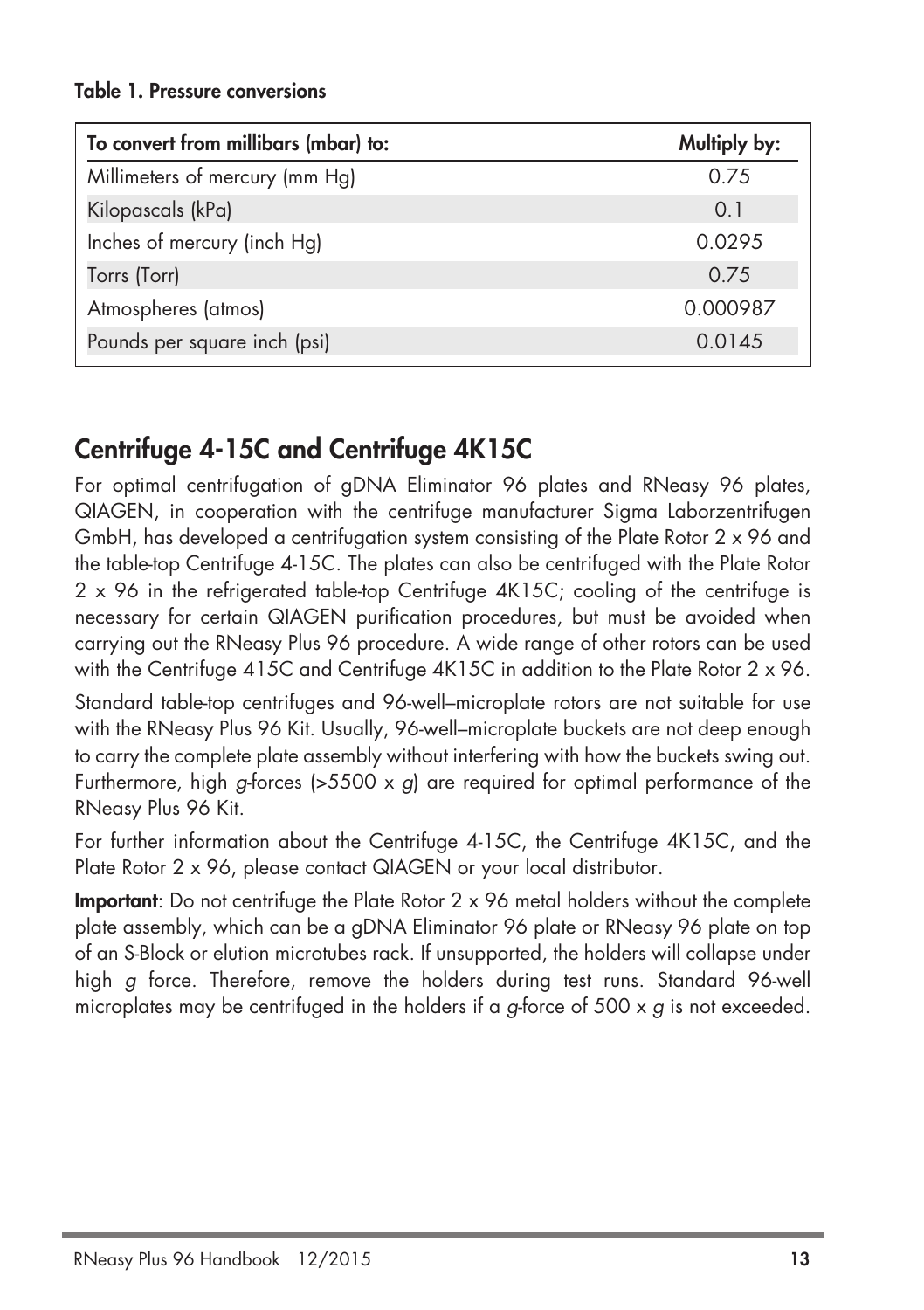## **Important Notes**

### **Determining the amount of starting material**

It is essential to use the correct amount of starting material in order to obtain optimal RNA yield and purity. The maximum amount that can be used is determined by:

- The type of sample and its RNA content
- The volume of Buffer RLT Plus required for efficient lysis
- The DNA removal capacity of the gDNA Eliminator 96 plate
- The RNA binding capacity of the RNeasy 96 plate

Table 2 shows the specifications for the RNeasy 96 plates supplied with the RNeasy Plus 96 Kit. Each well of an RNeasy 96 plate has a maximum binding capacity of 100 µg RNA, but actual yields depend on the sample. Table 3 shows typical RNA yields from various cultured cells.

### **Table 2. Specifications of the RNeasy 96 plate**

| Specification                                                     | <b>RNeasy 96 plate</b>      |
|-------------------------------------------------------------------|-----------------------------|
| Preps per plate                                                   | 96                          |
| Maximum binding capacity                                          | $100 \mu g$ RNA             |
| Maximum loading volume                                            | $1 \text{ ml}$              |
| Nucleic acid size distribution                                    | RNA >200 nucleotides*       |
| Minimum elution volume                                            | $45$ µ                      |
| Maximum amount of starting material using<br>vacuum/spin protocol | Up to $1 \times 10^6$ cells |
| Maximum amount of starting material using<br>spin protocol        | Up to $2 \times 10^6$ cells |

\* Purification of total RNA containing small RNAs from cultured cells is possible through a modification of the RNeasy Plus procedure. For details, see Appendices D and E, pages 35 and 38.

**Note**: Although the gDNA Eliminator 96 plate can bind a maximum of 100 µg DNA, using starting materials containing more than 20 µg DNA may lead to small amounts of DNA passing through the plate, resulting in DNA contamination of the RNA eluates. When using the RNeasy 96 plate, do not exceed the binding capacity of 100 µg RNA, otherwise RNA yields will not be consistent and will be less than expected.

**Note**: Do not overload the gDNA Eliminator 96 plate, as this may lead to clogging of the wells and to copurification of DNA with RNA. Do not overload the RNeasy 96 plate, as this will significantly reduce RNA yield and purity.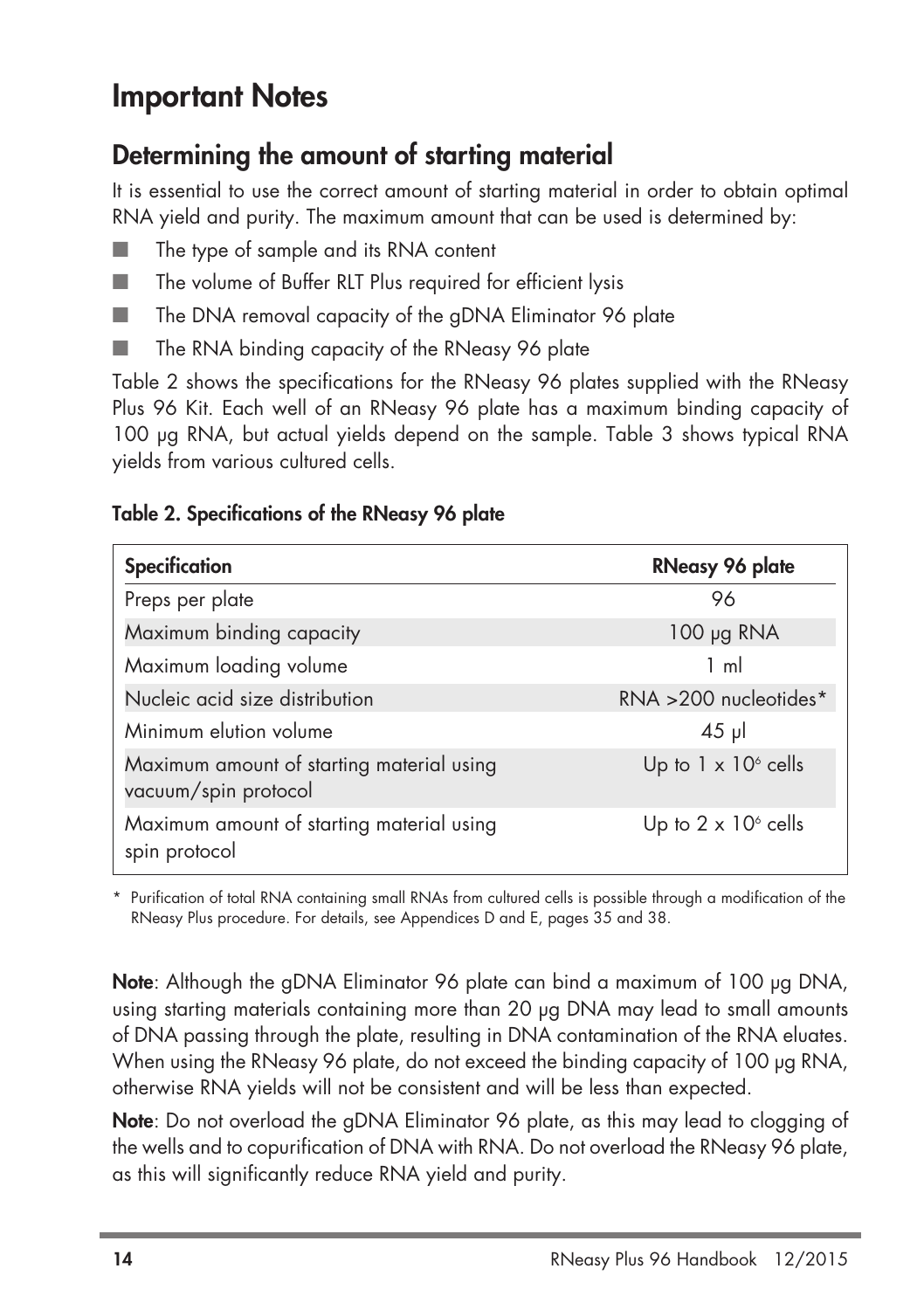| Cell cultures $(5 \times 10^5 \text{ cells})$ | Typical yield of total RNA* (µg) |
|-----------------------------------------------|----------------------------------|
| NIH/3T3                                       |                                  |
| HeLa, Jurkat                                  | 8                                |
| COS-7                                         | 15                               |

### **Table 3. Typical yields of total RNA with the RNeasy Plus 96 Kit**

Amounts can vary due to factors such as species, developmental stage, and growth conditions. Since the RNeasy Plus procedure enriches for mRNA and other RNA species >200 nucleotides, the total RNA yield does not include 5.8S rRNA, tRNA, and other low-molecular-weight RNAs, which make up 15–20% of total cellular RNA.

The RNeasy Plus procedure is optimized for use with  $100$  to  $1 \times 10^6$  cells (vacuum/spin protocol) or 100 to  $2 \times 10^6$  cells (spin protocol). Direct counting is the most accurate way to quantify the number of cells. As a guide, the number of HeLa cells obtained in various cell-culture plates after confluent growth is given in Table 4.

### **Table 4. Growth area and number of HeLa cells in various multiwell cell-culture plates**

| Cell-culture plate | <b>Growth</b> area<br>per well (cm <sup>2)†</sup> | Number of cells<br>per well <sup>+</sup> |
|--------------------|---------------------------------------------------|------------------------------------------|
| 96-well            | $0.32 - 0.60$                                     | $4 - 5 \times 10^{4}$                    |
| 48-well            | 1.0                                               | $1.3 \times 10^{5}$                      |
| 24-well            | 2.0                                               | $2.5 \times 10^{5}$                      |
| 12-well            | 4.0                                               | $5.0 \times 10^{5}$                      |
| 6-well             | 9.5                                               | $1.2 \times 10^{6}$                      |

† Growth area varies slightly depending on the supplier.

Confluent growth is assumed.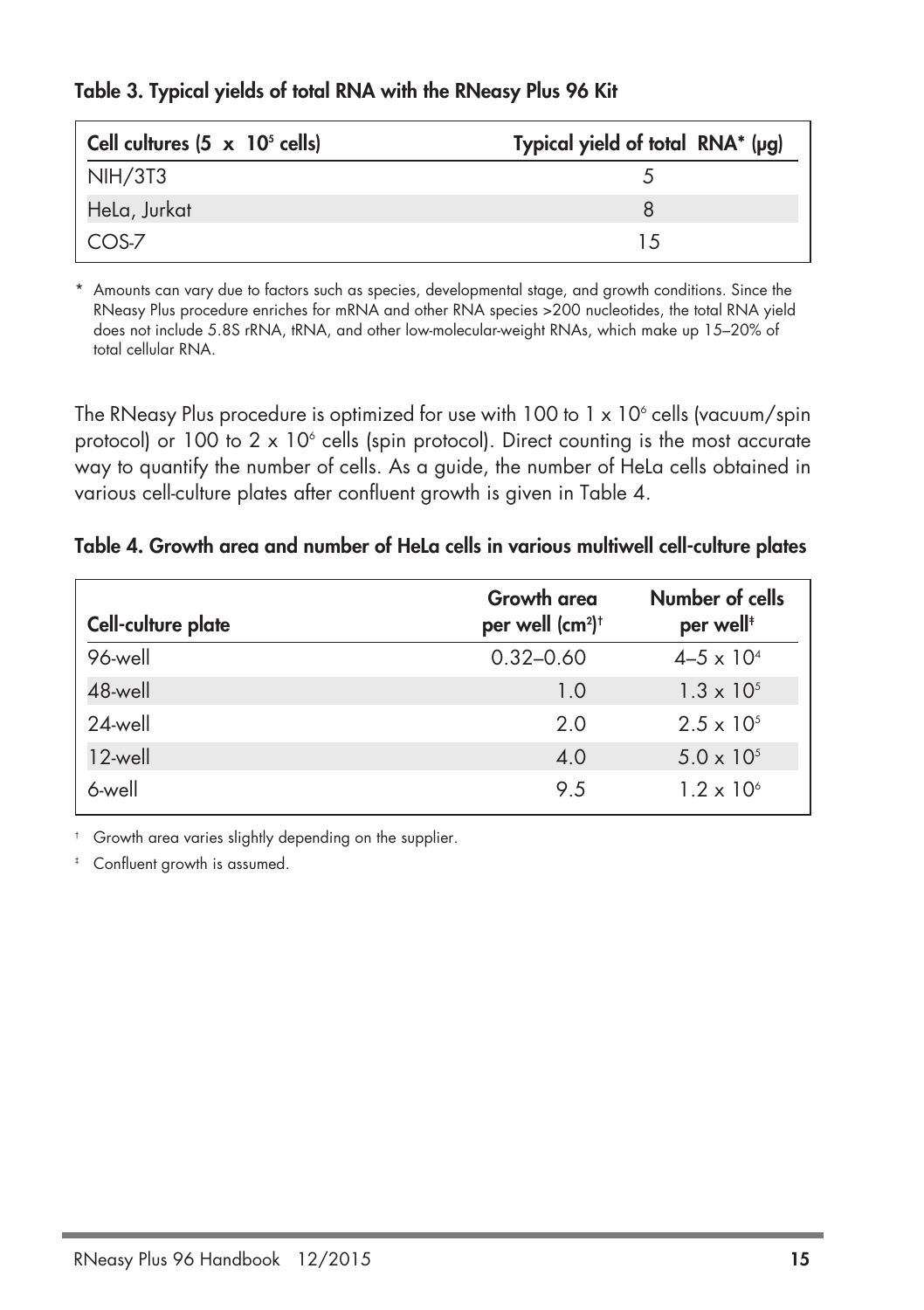### **Handling and storing starting material**

After harvesting, cells should be immediately lysed in Buffer RLT Plus to prevent unwanted changes in the gene expression profile. This highly denaturing lysis buffer inactivates RNases and other proteins to prevent RNA degradation as well as downregulation or upregulation of transcripts.

If the cells are to be shipped to another lab for nucleic acid purification, they should be pelleted, frozen in liquid nitrogen, and transported on dry ice.\* Alternatively, the cells can be mixed with RNAprotect ® Cell Reagent (see page 40 for ordering information) at room temperature and then shipped at ambient temperature.

## **S-Blocks**

The kit contains 12 S-Blocks. If carrying out several 96-well preps per day, it may be convenient to have extra S-Blocks available (cat. no. 19585; case of 24). Fresh S-Blocks must be used to collect the flow-through from the gDNA Eliminator 96 plate (the flowthrough contains RNA). After use, S-Blocks may be cleaned and reused to collect waste liquid from RNeasy 96 plates. Do not reuse cleaned S-Blocks to collect the flow-through from gDNA Eliminator 96 plates. To clean S-Blocks, rinse them thoroughly with tap water, incubate for 2 hours or overnight in 0.1 M NaOH, 1 mM EDTA,\* rinse in distilled water, and dry at 50°C.

**Note**: Used S-Blocks contain residual amounts of Buffer RLT Plus or Buffer RW1 and should therefore not be cleaned with bleach. See page 6 for safety information.

<sup>\*</sup> When working with chemicals, always wear a suitable lab coat, disposable gloves, and protective goggles. For more information, consult the appropriate safety data sheets (SDSs), available from the product supplier.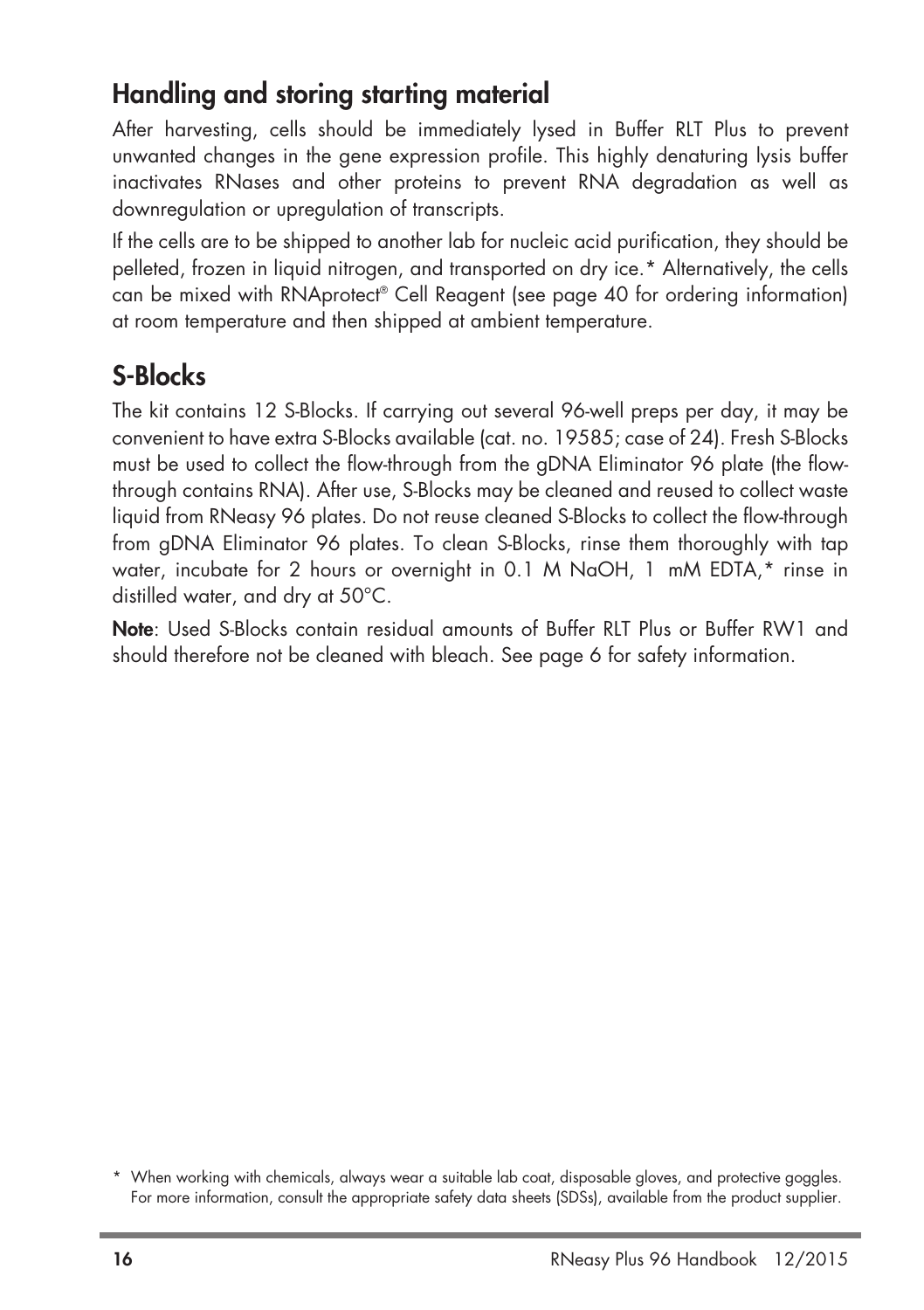## **Protocol: Purification of Total RNA from Cells Using Vacuum/Spin Technology**

### **Important points before starting**

- If using the RNeasy Plus 96 Kit for the first time, read "Important Notes" (page 14).
- If preparing RNA for the first time, read Appendix A (page 28).
- All vacuum steps are performed on the QIAvac 96 vacuum manifold. If using the manifold for the first time, read "QIAvac 96 vacuum manifold" (page 11).
- All centrifugation steps are performed in the Centrifuge 4-15C or Centrifuge 4K15C with the Plate Rotor 2 x 96. If using the centrifuge for the first time, read "Centrifuge 4-15C and Centrifuge 4K15C" (page 13).
- Use of a multichannel pipet is recommended (see page 10). Pour buffers and RNase-free water into reagent reservoirs for multichannel pipets. Use reservoirs from a freshly opened package or clean them as described for S-Blocks (see page 16).
- $\Box$  Cell pellets can be stored at  $-70^{\circ}$ C for later use or used directly in the procedure. Frozen cell pellets should be thawed slightly before starting the procedure.
- Cell lysates in Buffer RLT Plus from step 2 can be stored at –70°C for several months. Frozen lysates should be incubated at 37°C in a water bath until completely thawed and salts are dissolved. Avoid prolonged incubation, which may compromise RNA integrity. Mix by pipetting up and down 3 times before continuing with step 3.
- Cells stored in RNAprotect Cell Reagent can also be used in the procedure. Be sure to pellet the cells and carefully remove the supernatant as described in steps 1–3 of the RNA purification protocol in the *RNAprotect Cell Reagent Handbook.* Add 300 µl Buffer RLT Plus to each sample, and transfer the samples to a rack of collection microtubes (cat. no. 19560). Seal the tubes with collection microtube caps (cat. no. 19566), and proceed immediately to step 2.
- Buffer RLT Plus and Buffer RW1 contain a guanidine salt and are therefore not compatible with disinfecting reagents containing bleach. See page 6 for safety information.
- Perform all steps of the procedure at room temperature (15–25°C). During the procedure, work quickly.
- Perform all centrifugation steps at 20–25°C. Ensure that the centrifuge does not cool below 20°C.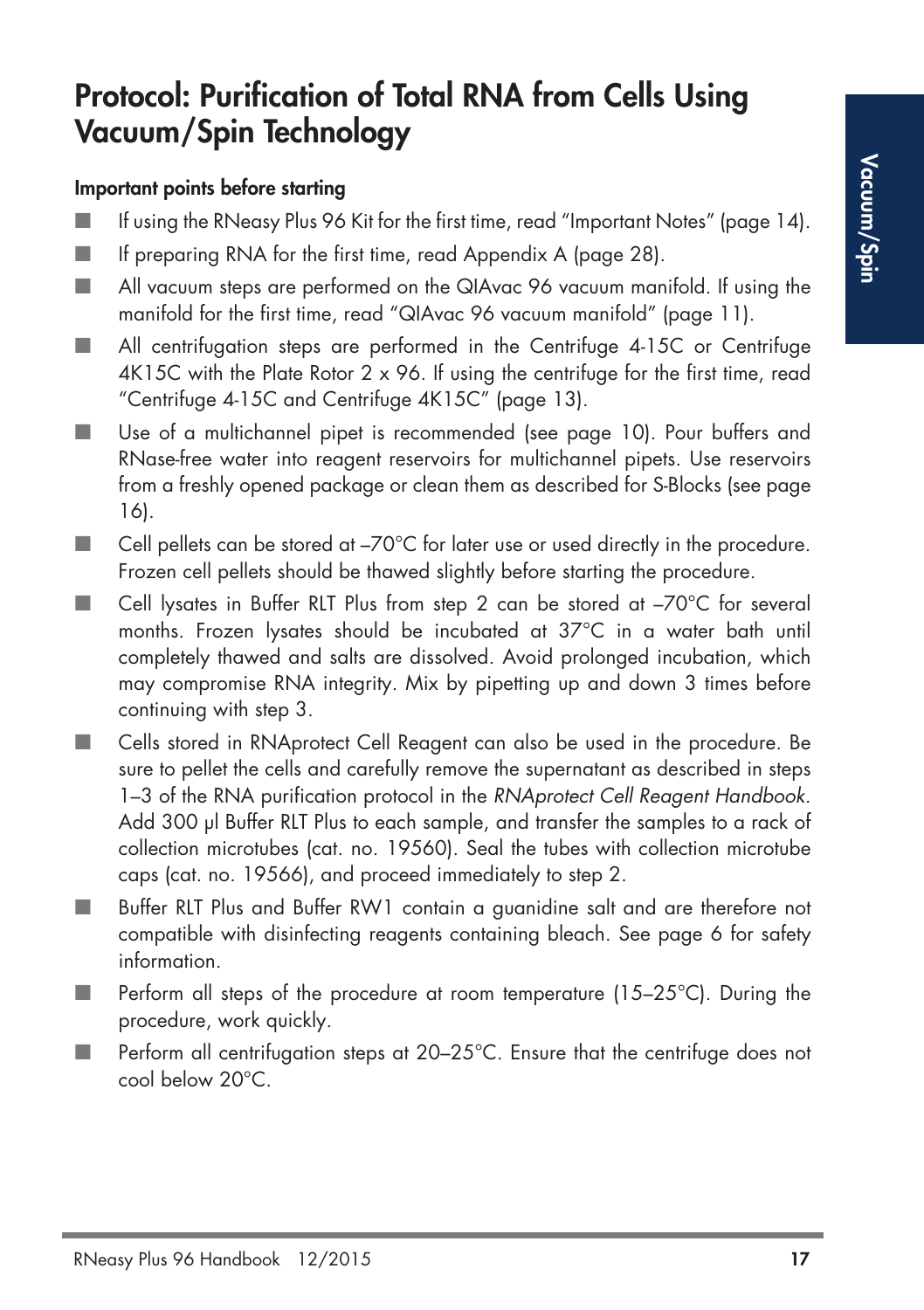### **Things to do before starting**

- If purifying RNA from cell lines rich in RNases, we recommend adding β-mercaptoethanol (β-ME) to Buffer RLT Plus before use. Add 10 µl β-ME per 1 ml Buffer RLT Plus. Dispense in a fume hood and wear appropriate protective clothing. Buffer RLT Plus containing β-ME can be stored at room temperature (15–25°C) for up to 1 month. Alternatively, add 20 µl of 2 M dithiothreitol (DTT) per 1 ml Buffer RLT Plus. The stock solution of 2 M DTT in water should be prepared fresh, or frozen in single-use aliquots. Buffer RLT Plus containing DTT can be stored at room temperature for up to 1 month.
- Buffer RPE is supplied as a concentrate. Before using for the first time, add the appropriate volume of ethanol (96–100%) as indicated on the bottle to obtain a working solution.
- Buffer RLT Plus may form a precipitate upon storage. If necessary, redissolve by warming, and then place at room temperature.

### **Procedure**

- **1. Harvest cells (up to 1 x 106 cells) according to step 1a or 1b.**
- **1a. Cells grown in a monolayer:**

**Completely remove the cell-culture medium by pipetting, and add 300 µl Buffer RLT Plus to each well. Transfer the lysates to a rack of collection microtubes (cat. no. 19560), and seal the tubes with collection microtube caps (cat. no. 19566).**

As an alternative to collection microtubes, a 96-well plate with caps can be used.

**Note**: Incomplete removal of cell-culture medium will inhibit lysis and dilute the lysate, affecting the conditions for DNA removal and RNA purification. Both effects may reduce RNA yield and purity.

**Note:** The volume of Buffer RLT Plus may be reduced to 200 ul if the well volume is too low and there is a risk of cross-contamination during handling.

**1b. Cells grown in suspension:**

**Transfer up to 1 x 106 cells from each sample to a rack of collection microtubes (cat. no. 19560). Pellet the cells by centrifuging for 5 min at 300 x** *g***. Completely remove all supernatant by pipetting, and add 300 µl Buffer RLT Plus to each tube. Seal the tubes with collection microtube caps (cat. no. 19566).**

As an alternative to collection microtubes, a 96-well plate with caps can be used.

**Note**: Incomplete removal of cell-culture medium will inhibit lysis and dilute the lysate, affecting the conditions for DNA removal and RNA purification. Both effects may reduce RNA yield and purity.

**Note**: The volume of Buffer RLT Plus may be reduced to 200 µl if the well volume is too low and there is a risk of cross-contamination during handling.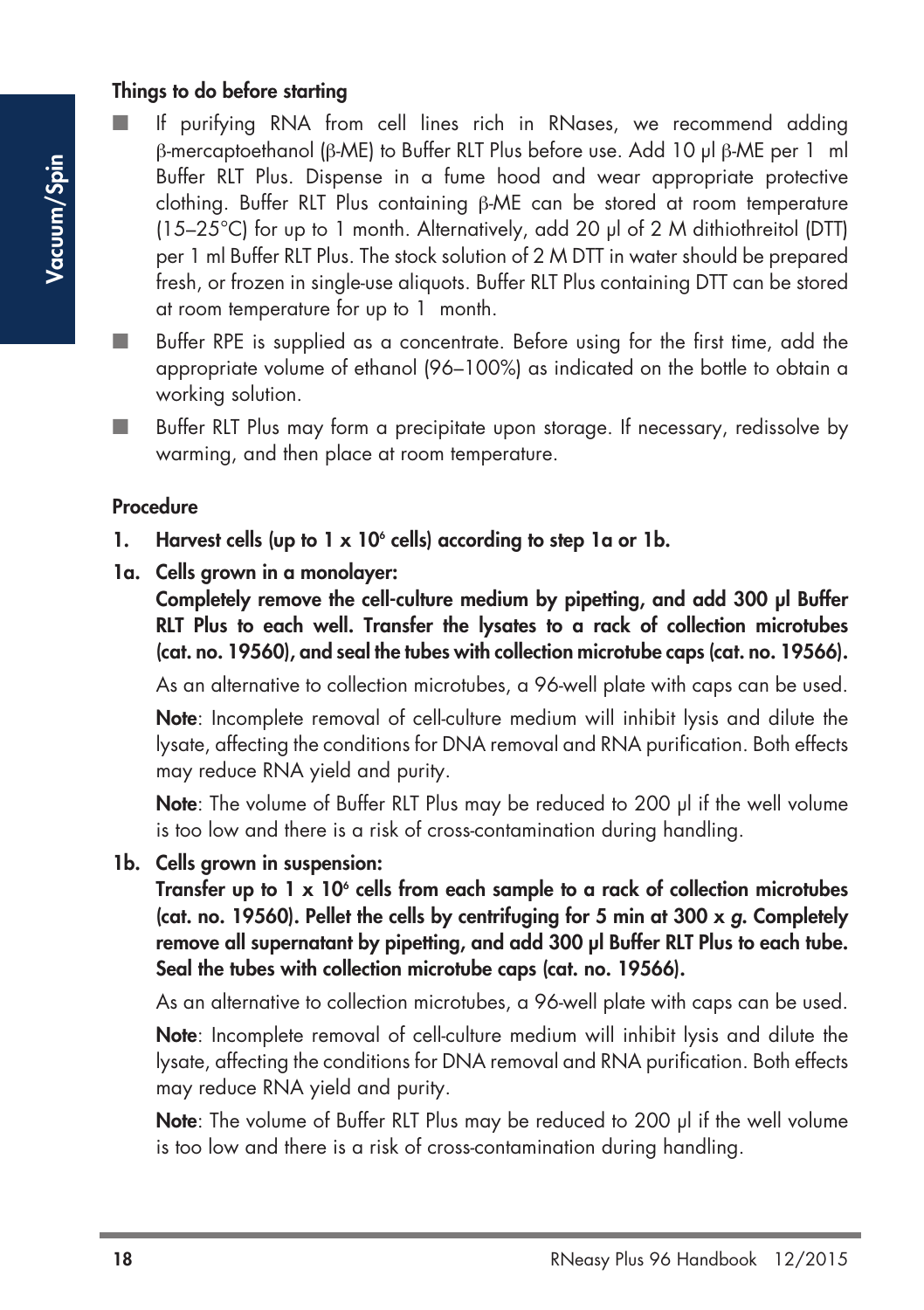- **2. Homogenize the lysates by vortexing the rack of collection microtubes at full speed for at least 30 s.**
- **3. Place a gDNA Eliminator 96 plate on top of a new S-Block. Mark the plate for later identification.**
- **4. Transfer the lysates from step 2 to the wells of the gDNA Eliminator 96 plate.**

**Note**: Take care not to wet the rims of the wells, as this could lead to crosscontamination.

**5. Seal the gDNA Eliminator 96 plate with an AirPore tape sheet. Place the S-Block and gDNA Eliminator 96 plate into the metal holder, and place the whole assembly into the rotor bucket. Centrifuge at 6000 rpm (~5600 x** *g***) for 4 min at 20–25°C. Discard the gDNA Eliminator 96 plate, and save the flow-through.**

Centrifugation with sealed plates prevents cross-contamination.

**Note**: Make sure that no liquid remains on the membranes after centrifugation. If necessary, repeat the centrifugation until all liquid has passed through the membranes.

**6. Assemble the QIAvac 96 vacuum manifold: first place the waste tray inside the QIAvac base, then place the QIAvac 96 top plate squarely over the QIAvac base. Place an RNeasy 96 plate in the QIAvac 96 top plate, making sure that the plate is seated tightly. Attach the vacuum manifold to a vacuum source. Keep the vacuum switched off.**

**Note**: Always place the RNeasy 96 plate into the vacuum manifold with the beveled edges pointing to your right-hand side.

**7. Add 1 volume (300 µl) of 70% ethanol to each well of the S-Block containing the flow-through from step 5. Mix well by pipetting up and down 3 times.**

**Note:** Add 200 µl of 70% ethanol if 200 µl Buffer RLT Plus was used in step 1.

**8. Transfer the samples (600 µl) to the wells of the RNeasy 96 plate, and switch on the vacuum. Apply the vacuum until the samples have completely passed through the membranes (15–60 s). Switch off the vacuum, and ventilate the manifold.**

Make sure the QIAvac 96 vacuum manifold is assembled correctly before loading the samples. The flow-through is collected in the waste tray.

**Note**: Take care not to wet the rims of the wells, as this could lead to crosscontamination.

**Note**: Tape unused wells with adhesive tape or Tape Pads (cat. no. 19570). Do not use the AirPore tape sheets supplied with the RNeasy Plus 96 Kit.

**Note**: The vacuum must be switched off and the manifold ventilated between pipetting steps to maintain uniform conditions for each sample.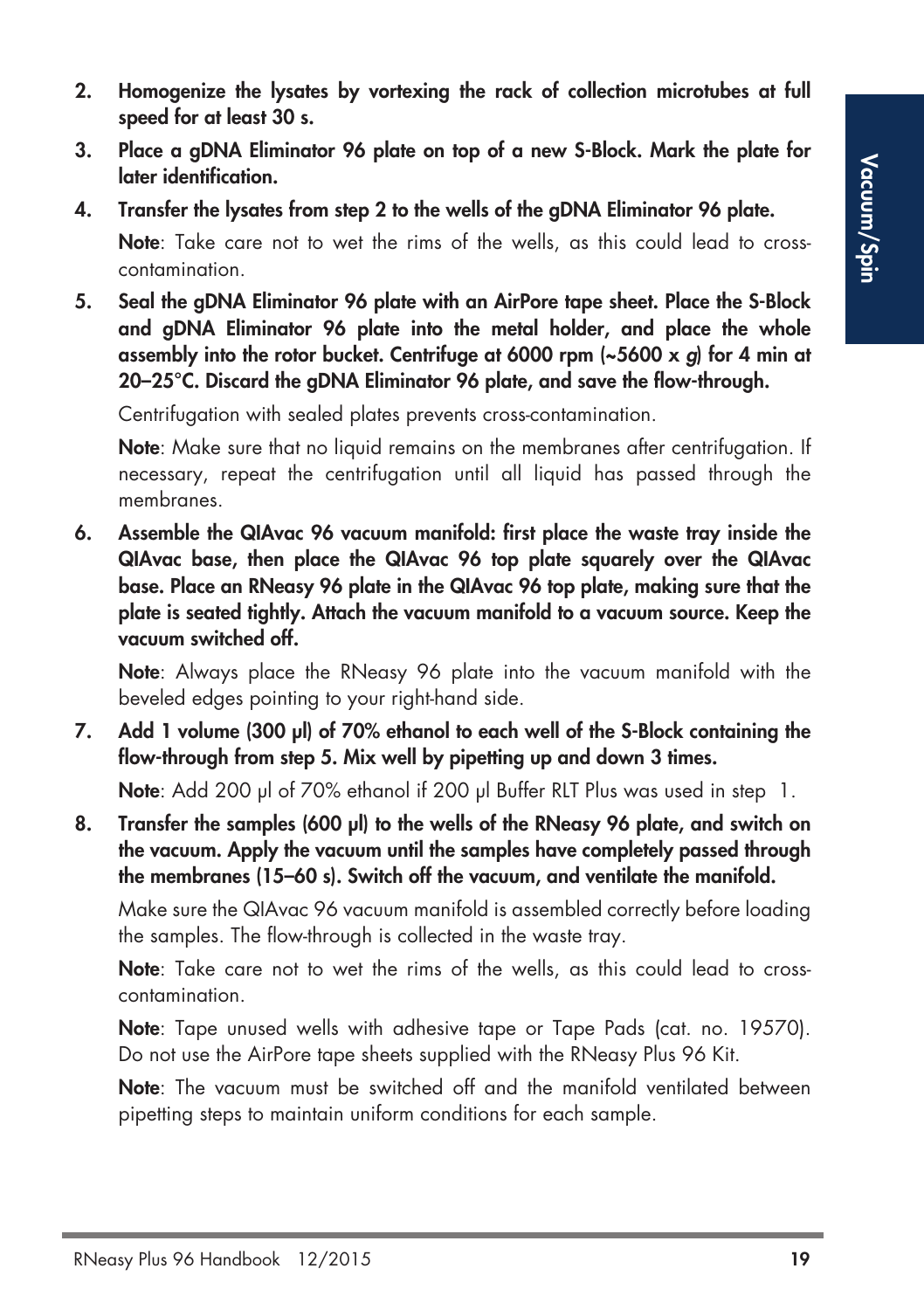**9. Add 800 µl Buffer RW1 to each well of the RNeasy 96 plate, and switch on the vacuum. Apply the vacuum until the buffer has completely passed through the membranes (10–30 s). Switch off the vacuum, and ventilate the manifold.**

The flow-through is collected in the same waste tray from step 8.

- **10. Lift the QIAvac 96 top plate carrying the RNeasy 96 plate from the QIAvac base, and empty the waste tray.\* Reassemble the QIAvac 96 vacuum manifold.**
- **11. Add 800 µl Buffer RPE to each well of the RNeasy 96 plate, and switch on the vacuum. Apply the vacuum until the buffer has completely passed through the membranes (10–30 s). Switch off the vacuum, and ventilate the manifold.**

**Note**: Buffer RPE is supplied as a concentrate. Ensure that ethanol is added to Buffer RPE before use (see "Things to do before starting").

**12. Place the RNeasy 96 plate on top of an S-Block (either new or reused). Mark the plate for later identification.**

If reusing an S-Block, make sure it is cleaned as described on page 16.

**13. Add 800 µl Buffer RPE to each well of the RNeasy 96 plate, and seal the plate with an AirPore tape sheet. Place the S-Block and RNeasy 96 plate into the metal holder, and place the whole assembly into the rotor bucket. Centrifuge at 6000 rpm (~5600 x** *g***) for 10 min at 20–25°C to dry the membranes.**

Centrifugation with sealed plates prevents cross-contamination.

It is important to dry the RNeasy membranes, since residual ethanol may interfere with downstream reactions. The 10-min centrifugation ensures that residual traces of salt are removed and that no ethanol is carried over during RNA elution.

**14. Remove the AirPore tape sheet. Place the RNeasy 96 plate on top of a rack of Elution Microtubes CL. Add 45–70 µl RNase-free water to each well, and seal the plate with a new AirPore tape sheet. Incubate for 1 min at room temperature (15–25°C). Then centrifuge at 6000 rpm (~5600 x** *g***) for 4 min at 20–25°C to elute the RNA.**

**Note**: Be sure to pipet the RNase-free water directly onto the RNeasy membranes. Elution will be incomplete if some of the water sticks to the walls or the O-rings of the RNeasy 96 plate.

### **15. Remove the AirPore tape sheet. Repeat step 14 with a second volume of 45–70 µl RNase-free water.**

**Note**: Repeating step 14 is required for complete recovery of RNA. The eluate volume will be approximately 15 µl less than the volume of RNase-free water added to the membrane (the 15 µl corresponds to the membrane dead volume).

Use the caps provided with the kit to seal the microtubes for storage. Store RNA at –20°C or at –70°C.

<sup>\*</sup> The waste liquid contains Buffer RLT Plus and Buffer RW1 and is therefore not compatible with bleach. See page 6 for safety information.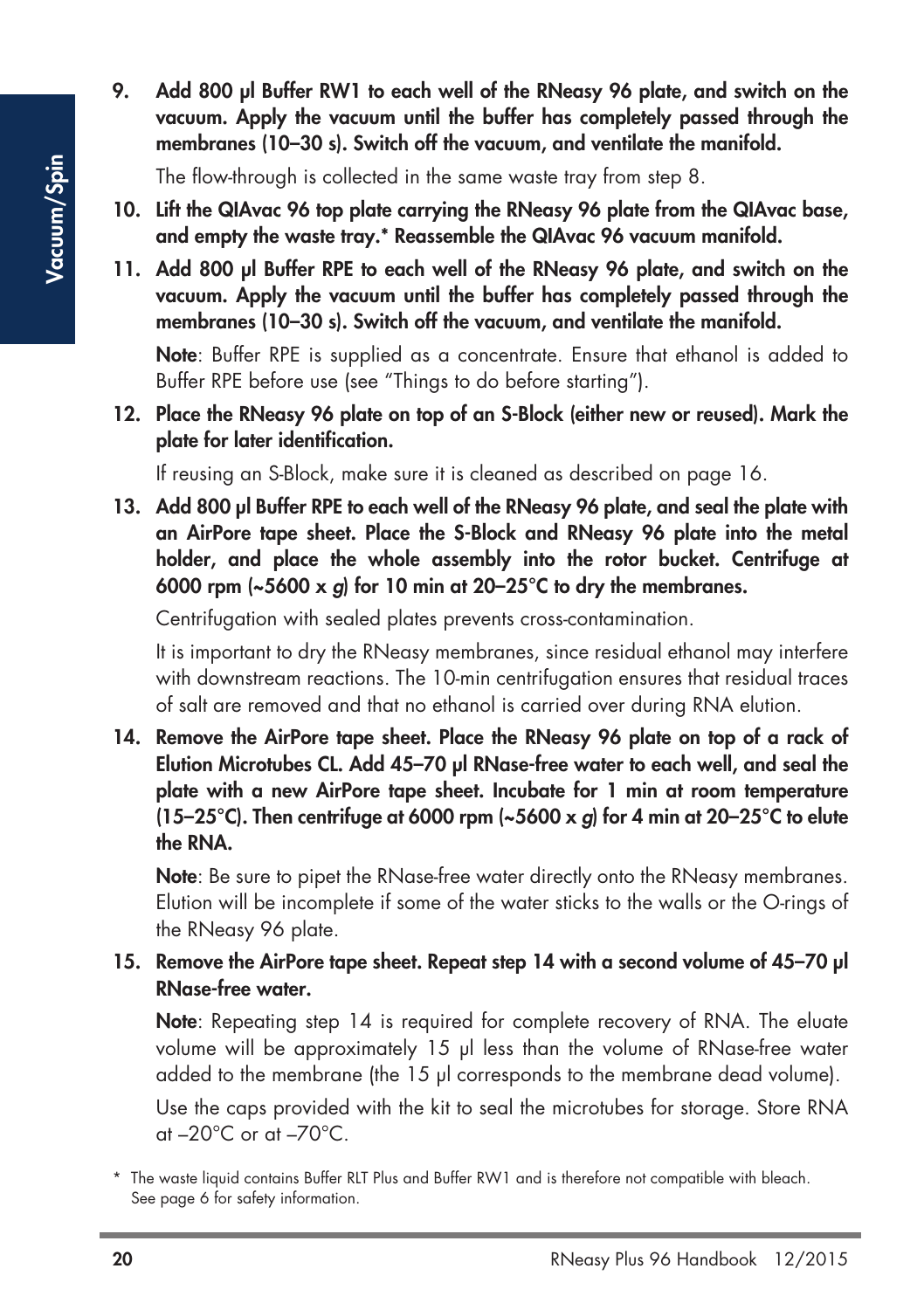## **Protocol: Purification of Total RNA from Cells Using Spin Technology**

### **Important points before starting**

- If using the RNeasy Plus 96 Kit for the first time, read "Important Notes" (page 14).
- If preparing RNA for the first time, read Appendix A (page 28).
- All centrifugation steps are performed in the Centrifuge 4-15C or Centrifuge  $4K15C$  with the Plate Rotor  $2 \times 96$ . If using the centrifuge for the first time, read "Centrifuge 4-15C and Centrifuge 4K15C" (page 13).
- Use of a multichannel pipet is recommended (see page 10). Pour buffers and RNase-free water into reagent reservoirs for multichannel pipets. Use reservoirs from a freshly opened package or clean them as described for S-Blocks (see page 16).
- $\Box$  Cell pellets can be stored at  $-70^{\circ}$ C for later use or used directly in the procedure. Frozen cell pellets should be thawed slightly before starting the procedure.
- Cell lysates in Buffer RLT Plus from step 2 can be stored at –70°C for several months. Frozen lysates should be incubated at 37°C in a water bath until completely thawed and salts are dissolved. Avoid prolonged incubation, which may compromise RNA integrity. Mix by pipetting up and down 3 times before continuing with step 3.
- Cells stored in RNAprotect Cell Reagent can also be used in the procedure. Be sure to pellet the cells and carefully remove the supernatant as described in steps 1–3 of the RNA purification protocol in the *RNAprotect Cell Reagent Handbook.* Add 300 µl Buffer RLT Plus to each sample, and transfer the samples to a rack of collection microtubes (cat. no. 19560). Seal the tubes with collection microtube caps (cat. no. 19566), and proceed immediately to step 2.
- Buffer RLT Plus and Buffer RW1 contain a guanidine salt and are therefore not compatible with disinfecting reagents containing bleach. See page 6 for safety information.
- Perform all steps of the procedure at room temperature (15-25°C). During the procedure, work quickly.
- Perform all centrifugation steps at 20–25°C. Ensure that the centrifuge does not cool below 20°C.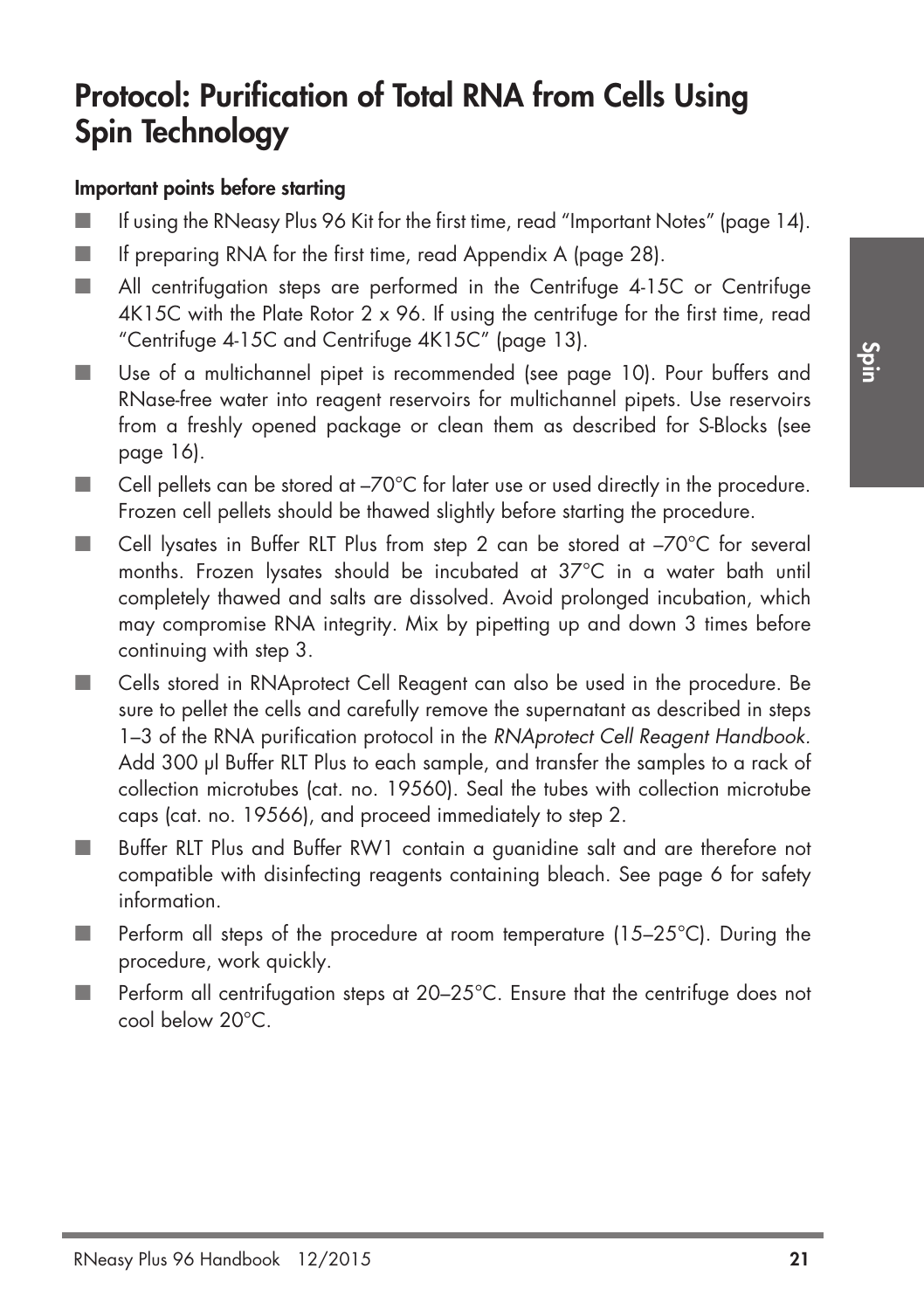### **Things to do before starting**

- If purifying RNA from cell lines rich in RNases, we recommend adding β-mercaptoethanol (β-ME) to Buffer RLT Plus before use. Add 10 µl β-ME per 1 ml Buffer RLT Plus. Dispense in a fume hood and wear appropriate protective clothing. Buffer RLT Plus containing β-ME can be stored at room temperature (15–25°C) for up to 1 month. Alternatively, add 20 µl of 2 M dithiothreitol (DTT) per 1 ml Buffer RLT Plus. The stock solution of 2 M DTT in water should be prepared fresh, or frozen in single-use aliquots. Buffer RLT Plus containing DTT can be stored at room temperature for up to 1 month.
- Buffer RPE is supplied as a concentrate. Before using for the first time, add the appropriate volume of ethanol (96–100%) as indicated on the bottle to obtain a working solution.
- Buffer RLT Plus may form a precipitate upon storage. If necessary, redissolve by warming, and then place at room temperature.

### **Procedure**

- **1. Harvest cells (up to 2 x 106 cells) according to step 1a or 1b.**
- **1a. Cells grown in a monolayer:**

**Completely remove the cell-culture medium by pipetting, and add 300 µl Buffer RLT Plus to each well. Transfer the lysates to a rack of collection microtubes (cat. no. 19560), and seal the tubes with collection microtube caps (cat. no. 19566).**

As an alternative to collection microtubes, a 96-well plate with caps can be used.

**Note**: Incomplete removal of cell-culture medium will inhibit lysis and dilute the lysate, affecting the conditions for DNA removal and RNA purification. Both effects may reduce RNA yield and purity.

**Note**: The volume of Buffer RLT Plus may be reduced to 200 ul if the well volume is too low and there is a risk of cross-contamination during handling.

**1b. Cells grown in suspension:**

**Transfer up to 2 x 106 cells from each sample to a rack of collection microtubes (cat. no. 19560). Pellet the cells by centrifuging for 5 min at 300 x** *g***. Completely remove all supernatant by pipetting, and add 300 µl Buffer RLT Plus to each tube. Seal the tubes with collection microtube caps (cat. no. 19566).**

As an alternative to collection microtubes, a 96-well plate with caps can be used.

**Note**: Incomplete removal of cell-culture medium will inhibit lysis and dilute the lysate, affecting the conditions for DNA removal and RNA purification. Both effects may reduce RNA yield and purity.

**Note**: The volume of Buffer RLT Plus may be reduced to 200 µl if the well volume is too low and there is a risk of cross-contamination during handling.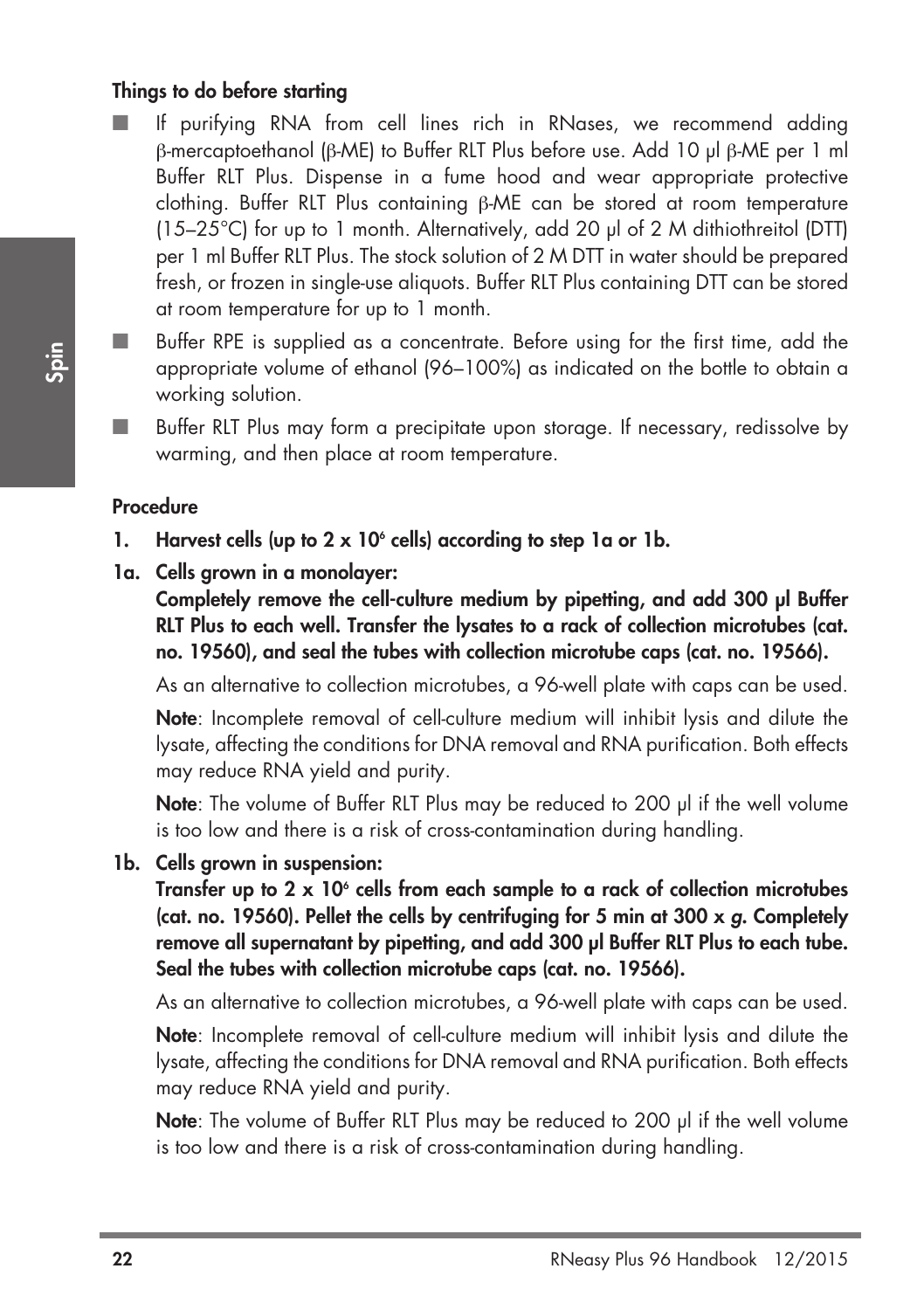- **2. Homogenize the lysates by vortexing the rack of collection microtubes at full speed for at least 30 s.**
- **3. Place a gDNA Eliminator 96 plate on top of a new S-Block. Mark the plate for later identification.**
- **4. Transfer the lysates from step 2 to the wells of the gDNA Eliminator 96 plate.**

**Note**: Take care not to wet the rims of the wells, as this could lead to crosscontamination.

**5. Seal the gDNA Eliminator 96 plate with an AirPore tape sheet. Place the S-Block and gDNA Eliminator 96 plate into the metal holder, and place the whole assembly into the rotor bucket. Centrifuge at 6000 rpm (~5600 x** *g***) for 4 min at 20–25°C. Discard the gDNA Eliminator 96 plate, and save the flow-through.**

Centrifugation with sealed plates prevents cross-contamination.

**Note:** Make sure that no liquid remains on the membranes after centrifugation. If necessary, repeat the centrifugation until all liquid has passed through the membranes.

**6. Place an RNeasy 96 plate on top of an S-Block (either new or reused). Mark the plate for later identification.**

If reusing an S-Block, make sure it is cleaned as described on page 16.

**7. Add 1 volume (300 µl) of 70% ethanol to each well of the S-Block containing the flow-through from step 5. Mix well by pipetting up and down 3 times.**

**Note:** Add 200 µl of 70% ethanol if 200 µl Buffer RLT Plus was used in step 1.

**8. Transfer the samples (600 µl) to the wells of the RNeasy 96 plate.**

**Note**: Take care not to wet the rims of the wells, as this could lead to crosscontamination.

**9. Seal the RNeasy 96 plate with an AirPore tape sheet. Place the S-Block and RNeasy 96 plate into the metal holder, and place the whole assembly into the rotor bucket. Centrifuge at 6000 rpm (~5600 x** *g***) for 4 min at 20–25°C.**

Centrifugation with sealed plates prevents cross-contamination.

- **10. Empty the S-Block\* and remove the AirPore tape sheet. Add 800 µl Buffer RW1 to each well of the RNeasy 96 plate, and seal the plate with a new AirPore tape sheet. Centrifuge at 6000 rpm (~5600 x** *g***) for 4 min at 20–25°C.**
- **11. Empty the S-Block\* and remove the AirPore tape sheet. Add 800 µl Buffer RPE to each well of the RNeasy 96 plate, and seal the plate with a new AirPore tape sheet. Centrifuge at 6000 rpm (~5600 x** *g***) for 4 min at 20–25°C.**

**Note**: Buffer RPE is supplied as a concentrate. Ensure that ethanol is added to Buffer RPE before use (see "Things to do before starting").

<sup>\*</sup> The waste liquid contains Buffer RLT Plus or Buffer RW1 and is therefore not compatible with bleach. See page 6 for safety information.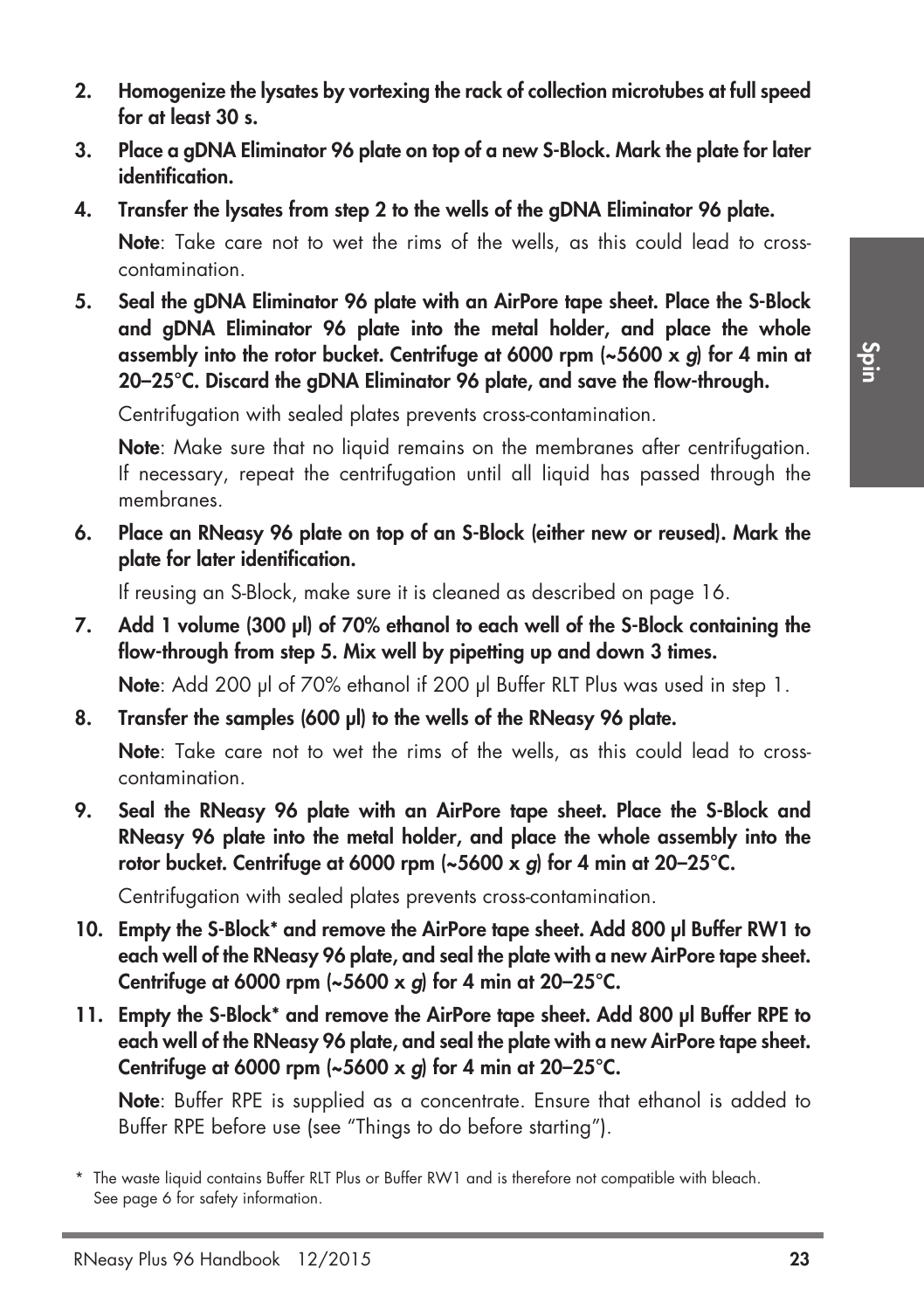**12. Empty the S-Block and remove the AirPore tape sheet. Add 800 µl Buffer RPE to each well of the RNeasy 96 plate, and seal the plate with a new AirPore tape sheet. Centrifuge at 6000 rpm (~5600 x** *g***) for 10 min at 20–25°C to dry the membranes.**

It is important to dry the RNeasy membranes, since residual ethanol may interfere with downstream reactions. The 10-min centrifugation ensures that residual traces of salt are removed and that no ethanol is carried over during RNA elution.

**13. Remove the AirPore tape sheet. Place the RNeasy 96 plate on top of a rack of Elution Microtubes CL. Add 45–70 µl RNase-free water to each well, and seal the plate with a new AirPore tape sheet. Incubate for 1 min at room temperature (15–25°C). Then centrifuge at 6000 rpm (~5600 x** *g***) for 4 min at 20–25°C to elute the RNA.**

**Note:** Be sure to pipet the RNase-free water directly onto the RNeasy membranes. Elution will be incomplete if some of the water sticks to the walls or the O-rings of the RNeasy 96 plate.

### **14. Remove the AirPore tape sheet. Repeat step 13 with a second volume of 45–70 µl RNase-free water.**

**Note**: Repeating step 13 is required for complete recovery of RNA. The eluate volume will be approximately 15 µl less than the volume of RNase-free water added to the membrane (the 15 µl corresponds to the membrane dead volume).

Use the caps provided with the kit to seal the microtubes for storage. Store RNA at  $-20^{\circ}$ C or at  $-70^{\circ}$ C.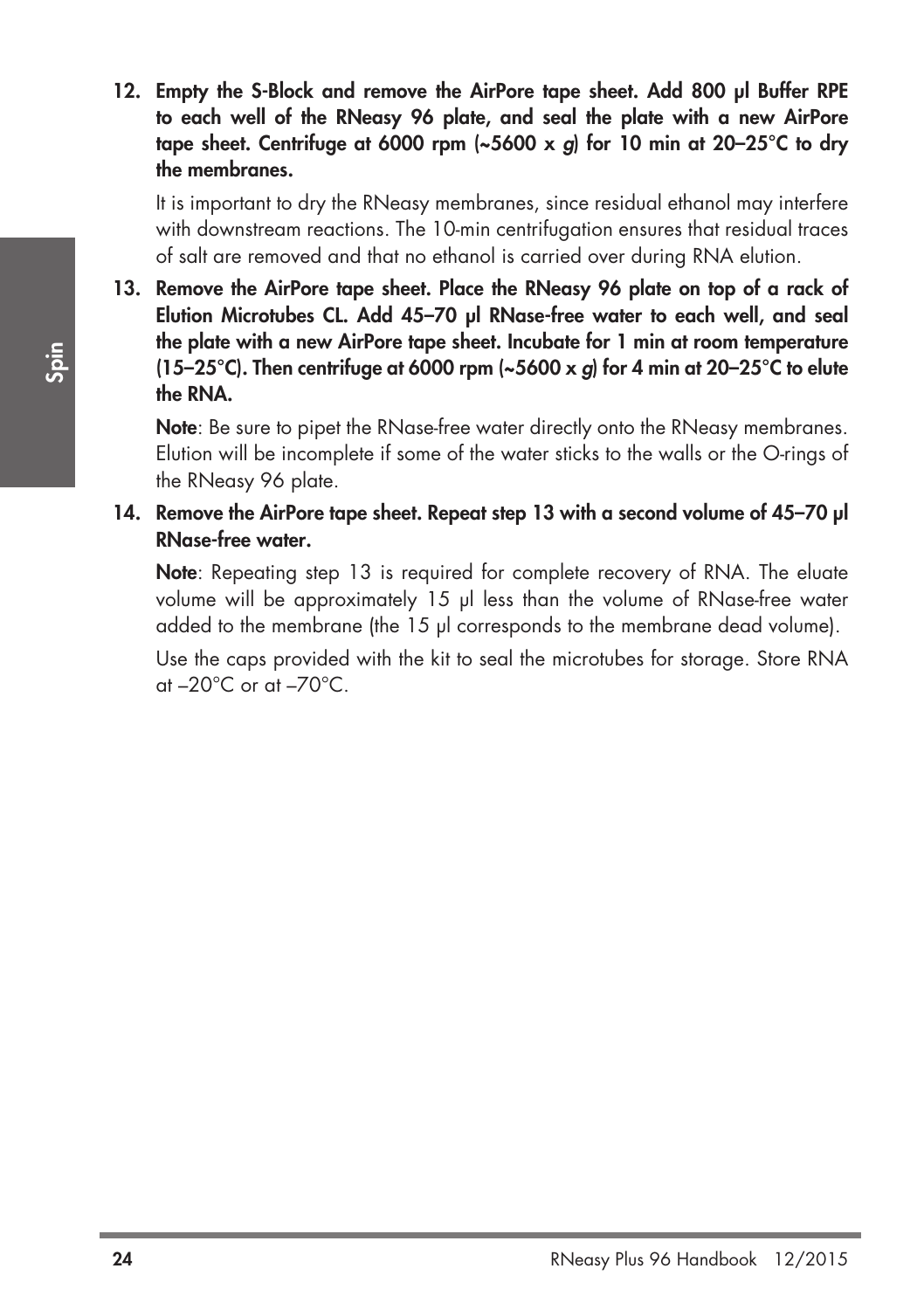## **Troubleshooting Guide**

This troubleshooting guide may be helpful in solving any problems that may arise. For more information, see also the Frequently Asked Questions page at our Technical Support Center: www.qiagen.com/FAQ/FAQList.aspx . The scientists in QIAGEN Technical Services are always happy to answer any questions you may have about either the information and protocols in this handbook or sample and assay technologies (for contact information, see back cover or visit www.qiagen.com ).

|    | <b>Clogged plate wells</b>                      |                                                                                                                                                                                                                                                                                                                                                                           |
|----|-------------------------------------------------|---------------------------------------------------------------------------------------------------------------------------------------------------------------------------------------------------------------------------------------------------------------------------------------------------------------------------------------------------------------------------|
| a) | Inefficient disruption<br>and/or homogenization | Use the spin protocol instead of the vacuum/spin<br>protocol. Increase g-force and centrifugation time<br>if necessary.                                                                                                                                                                                                                                                   |
|    |                                                 | In subsequent preparations, reduce the amount of<br>starting material (see "Determining the amount of<br>starting material", page 14) and/or increase the<br>homogenization time.                                                                                                                                                                                         |
| b) | Too much starting material                      | Reduce the amount of starting material. It is<br>essential to use the correct amount of starting<br>material (see page 14).                                                                                                                                                                                                                                               |
| c) | Centrifugation temperature<br>too low           | The centrifugation temperature should<br>be<br>20-25°C. Some centrifuges may cool to below<br>20°C even when set at 20°C. This can cause<br>formation of precipitates that can clog the<br>96-well plates. If this<br>happens, set<br>the<br>centrifugation temperature to 25°C. Warm the<br>lysates to 37°C before transferring them to the<br>gDNA Eliminator 96 plate. |
|    | Low RNA yield                                   |                                                                                                                                                                                                                                                                                                                                                                           |
| a) | Insufficient disruption<br>and homogenization   | In subsequent preparations, reduce the amount<br>of starting material (see "Determining the amount<br>of starting material", page 14) and/or increase<br>the volume of lysis buffer and the homogenization<br>time.                                                                                                                                                       |
| b) | Too much starting material                      | Overloading the gDNA Eliminator 96 plate<br>significantly reduces RNA yields. Reduce the<br>amount of starting material (see page 14).                                                                                                                                                                                                                                    |

### **Comments and suggestions**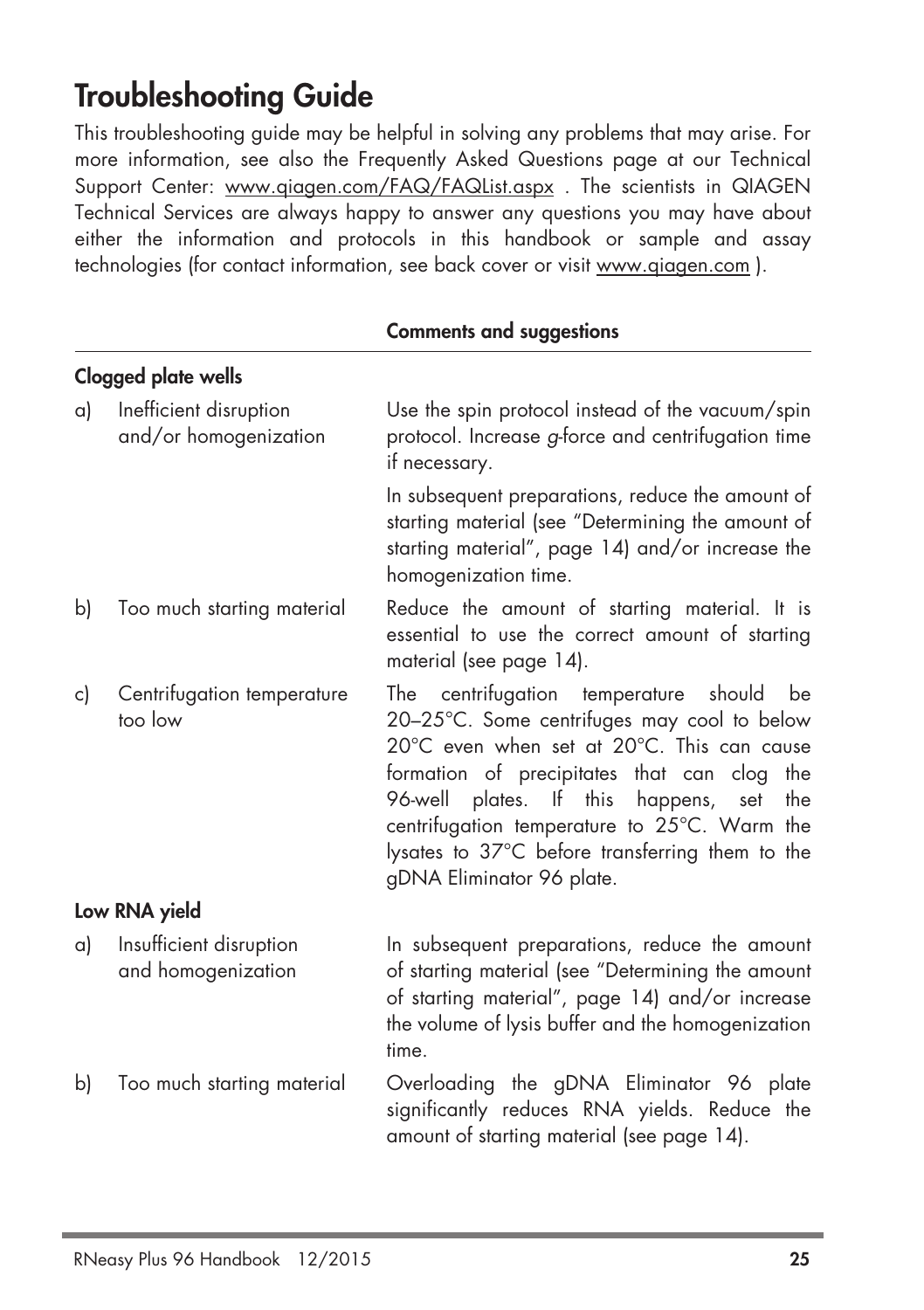| c) | RNA still bound to<br>RNeasy 96 plate<br>membrane | Repeat RNA elution, but incubate the RNeasy 96<br>plate on the benchtop for 10 min with RNase-free<br>water before centrifuging.                                         |
|----|---------------------------------------------------|--------------------------------------------------------------------------------------------------------------------------------------------------------------------------|
| d) | Ethanol carryover                                 | During the second wash with Buffer RPE, be sure<br>to centrifuge at 6000 rpm $(-5600 \times g)$ for 10 min<br>at 20-25°C to dry the membranes of the<br>RNeasy 96 plate. |
| e) | Incomplete removal of<br>cell-culture medium      | Ensure complete removal of cell-culture medium<br>after harvesting cells (see protocols, pages 17<br>and 21).                                                            |

#### **Low** *A***260/***A***<sup>280</sup> value in RNA eluate**

| Water used to dilute      | Use 10 mM Tris Cl, pH 7.5, not RNase-free water,  |
|---------------------------|---------------------------------------------------|
| RNA for $A_{260}/A_{280}$ | to dilute the sample before measuring purity (see |
| measurement               | Appendix B, page 30).                             |

### **Contamination of RNA with DNA affects downstream applications**

|  | a) Too much starting material                  | For some cell types, the efficiency of DNA    |
|--|------------------------------------------------|-----------------------------------------------|
|  |                                                | removal by the gDNA Eliminator 96 plate may   |
|  |                                                | be reduced when processing larger amounts. If |
|  | the eluted RNA contains substantial DNA        |                                               |
|  | contamination, try processing smaller samples. |                                               |

b) Incomplete removal of Be sure to remove any excess cell-culture medium cell-culture medium or or stabilization reagent to prevent significant stabilization reagent dilution of the lysis buffer. The gDNA Eliminator 96 plate will not remove DNA effectively if the lysis buffer is diluted.

### **RNA degraded**

- 
- 

a) Inappropriate handling Ensure that the samples have been properly of starting material handled and that the protocol has been performed without interruptions. For details, see Appendix A (page 28), "Handling and storing starting material" (page 16), and "Important points before starting" for each protocol.

b) RNase contamination Although all buffers have been tested and are guaranteed RNase-free, RNases can be introduced during use. Be certain not to introduce any RNases during the RNeasy Plus procedure or later handling. See Appendix A (page 28) for general remarks on handling RNA.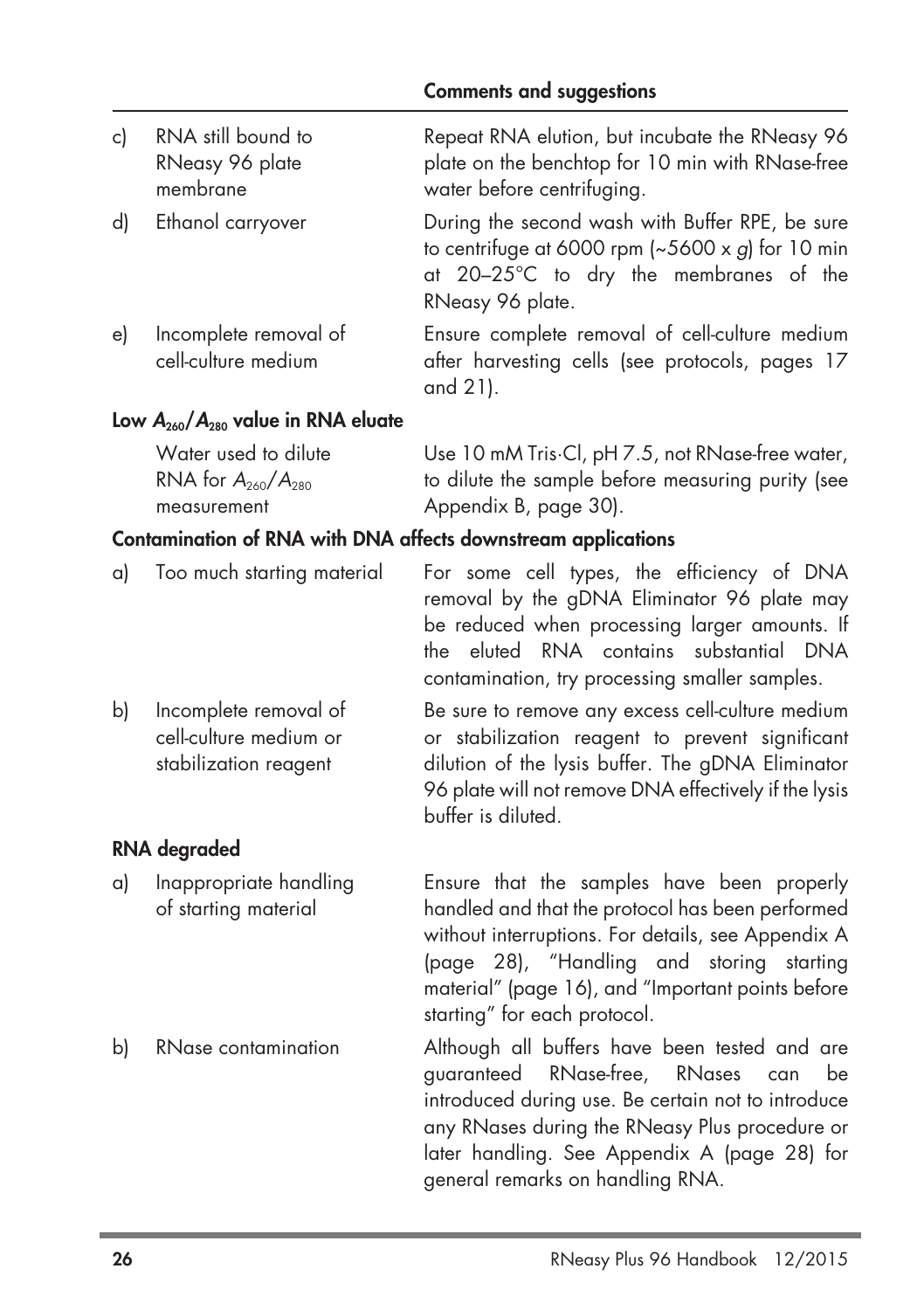### **RNA does not perform well in downstream experiments**

a) Salt carryover during elution Ensure that buffers are at 20–30°C.

Ensure that the correct buffer is used for each step of the procedure.

Ensure that all liquid has completely passed through the membranes in each step of the protocol.

When reusing S-Blocks between washing steps, remove residual flow-through from the rim by blotting on clean paper towels.

b) Ethanol carryover During the second wash with Buffer RPE, be sure to centrifuge at 6000 rpm (~5600 x *g*) for 10 min at 20–25°C to dry the membranes of the RNeasy 96 plate.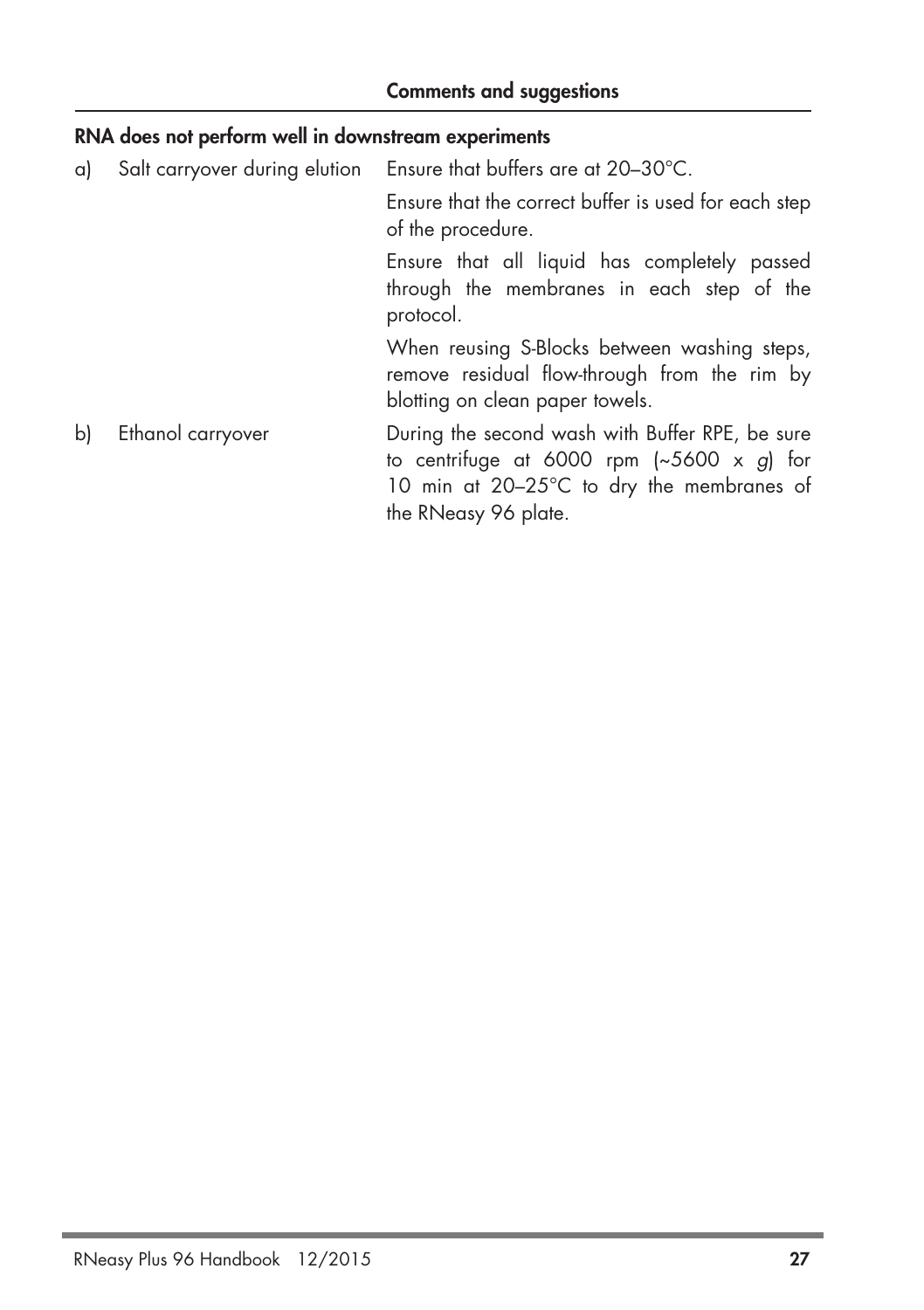## **Appendix A: General Remarks on Handling RNA**

### **Handling RNA**

Ribonucleases (RNases) are very stable and active enzymes that generally do not require cofactors to function. Since RNases are difficult to inactivate and even minute amounts are sufficient to destroy RNA, do not use any plasticware or glassware without first eliminating possible RNase contamination. Great care should be taken to avoid inadvertently introducing RNases into the RNA sample during or after the purification procedure. In order to create and maintain an RNase-free environment, the following precautions must be taken during pretreatment and use of disposable and nondisposable vessels and solutions while working with RNA.

### **General handling**

Proper microbiological, aseptic technique should always be used when working with RNA. Hands and dust particles may carry bacteria and molds and are the most common sources of RNase contamination. Always wear latex or vinyl gloves while handling reagents and RNA samples to prevent RNase contamination from the surface of the skin or from dusty laboratory equipment. Change gloves frequently and keep tubes closed whenever possible. Keep purified RNA on ice when aliquots are pipetted for downstream applications.

### **Disposable plasticware**

The use of sterile, disposable polypropylene tubes is recommended throughout the procedure. These tubes are generally RNase-free and do not require pretreatment to inactivate RNases.

### **Nondisposable plasticware**

Nondisposable plasticware should be treated before use to ensure that it is RNase-free. Plasticware should be thoroughly rinsed with 0.1 M NaOH, 1 mM EDTA\* followed by RNase-free water (see "Solutions", page 29). Alternatively, chloroform-resistant plasticware can be rinsed with chloroform\* to inactivate RNases.

<sup>\*</sup> When working with chemicals, always wear a suitable lab coat, disposable gloves, and protective goggles. For more information, consult the appropriate safety data sheets (SDSs), available from the product supplier.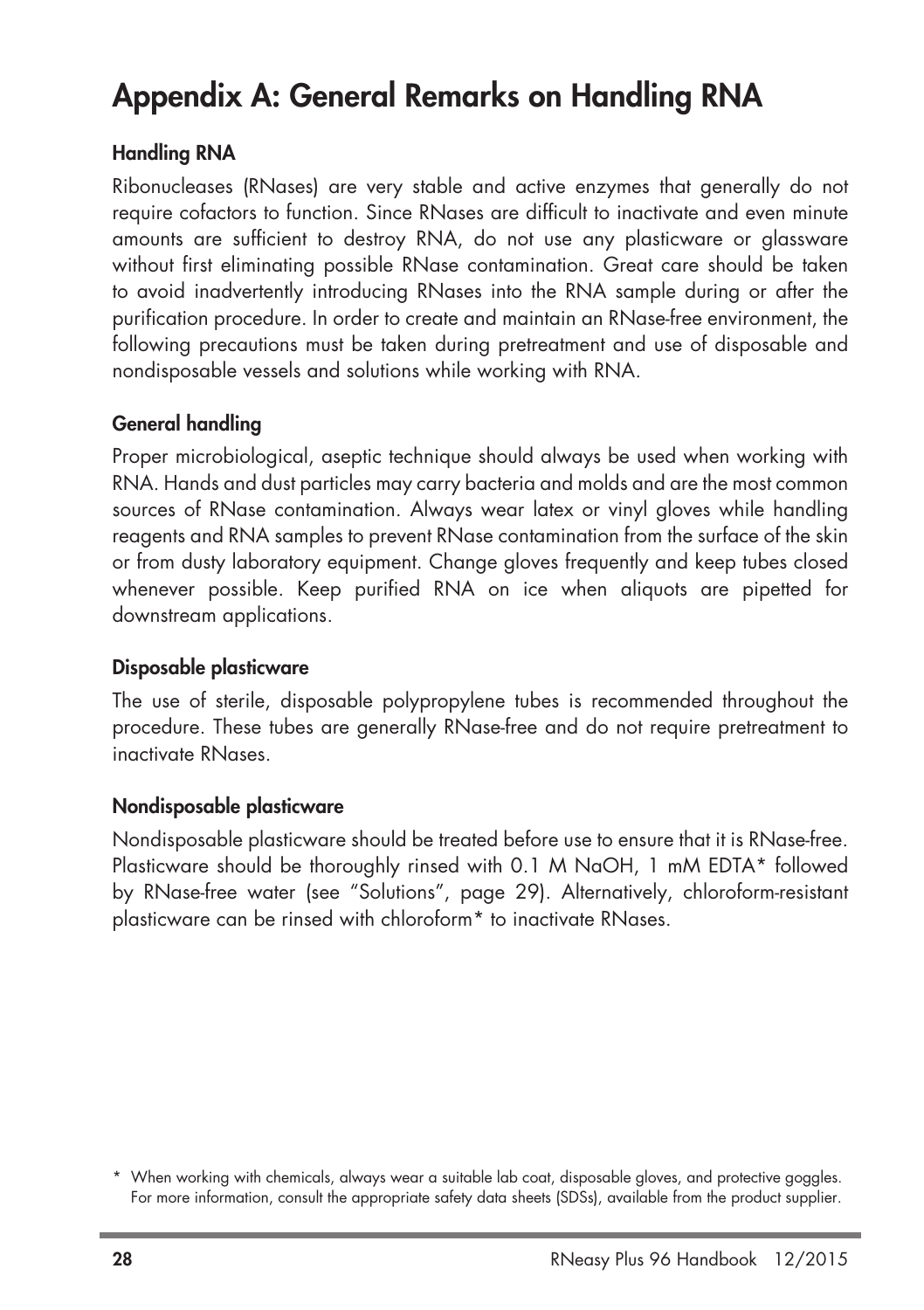### **Glassware**

Glassware should be treated before use to ensure that it is RNase-free. Glassware used for RNA work should be cleaned with a detergent,\* thoroughly rinsed, and oven baked at 240°C for at least 4 hours (overnight, if more convenient) before use. Autoclaving alone will not fully inactivate many RNases. Alternatively, glassware can be treated with DEPC\* (diethyl pyrocarbonate). Fill alassware with 0.1% DEPC (0.1%) in water), allow to stand overnight (12 hours) at 37°C, and then autoclave or heat to 100°C for 15 minutes to eliminate residual DEPC.

### **Electrophoresis tanks**

Electrophoresis tanks should be cleaned with detergent solution (e.g., 0.5% SDS).\* thoroughly rinsed with RNase-free water, and then rinsed with ethanol † and allowed to dry.

### **Solutions**

Solutions (water and other solutions) should be treated with 0.1% DEPC. DEPC is a strong, but not absolute, inhibitor of RNases. It is commonly used at a concentration of 0.1% to inactivate RNases on glass or plasticware or to create RNase-free solutions and water. DEPC inactivates RNases by covalent modification. Add 0.1 ml DEPC to 100 ml of the solution to be treated and shake vigorously to bring the DEPC into solution. Let the solution incubate for 12 hours at 37°C. Autoclave for 15 minutes to remove any trace of DEPC. DEPC will react with primary amines and cannot be used directly to treat Tris\* buffers. DEPC is highly unstable in the presence of Tris buffers and decomposes rapidly into ethanol and CO<sub>2</sub>. When preparing Tris buffers, treat water with DEPC first, and then dissolve Tris to make the appropriate buffer. Trace amounts of DEPC will modify purine residues in RNA by carbethoxylation. Carbethoxylated RNA is translated with very low efficiency in cell-free systems. However, its ability to form DNA:RNA or RNA:RNA hybrids is not seriously affected unless a large fraction of the purine residues have been modified. Residual DEPC must always be eliminated from solutions or vessels by autoclaving or heating to 100°C for 15 minutes.

**Note**: RNeasy buffers are guaranteed RNase-free without using DEPC treatment and are therefore free of any DEPC contamination.

<sup>\*</sup> When working with chemicals, always wear a suitable lab coat, disposable gloves, and protective goggles. For more information, consult the appropriate safety data sheets (SDSs), available from the product supplier.

<sup>†</sup> Plastics used for some electrophoresis tanks are not resistant to ethanol. Take proper care and check the supplier's instructions.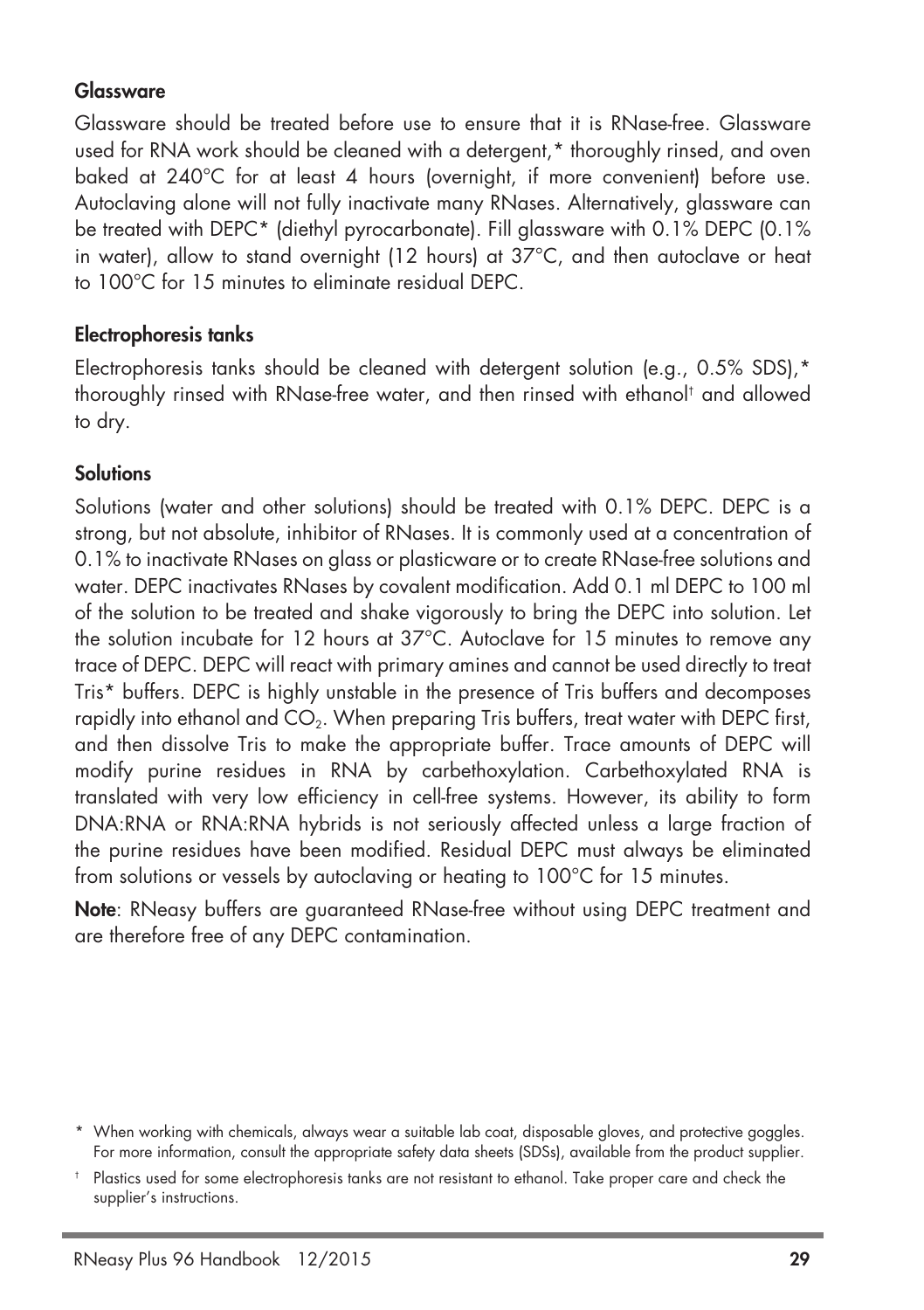## **Appendix B: Storage, Quantification, and Determination of Quality of RNA**

### **Storage of RNA**

Purified RNA may be stored at –20°C or –70°C in RNase-free water. Under these conditions, no degradation of RNA is detectable after 1 year.

### **Quantification of RNA**

The concentration of RNA can be determined by measuring the absorbance at 260 nm (*A*260) in a spectrophotometer (see "Spectrophotometric quantification of RNA" below). For small amounts of RNA, however, it may not be possible to accurately determine amounts photometrically. Small amounts of RNA can be quantified using the QIAxcel system or Agilent ® 2100 bioanalyzer, fluorometric quantification, or quantitative, real-time RT-PCR. When purifying RNA from particularly small samples (e.g., laser-microdissected samples), quantitative, real-time RT-PCR should be used for quantification.

### **Spectrophotometric quantification of RNA**

To ensure significance,  $A_{240}$  readings should be greater than 0.15. An absorbance of 1 unit at 260 nm corresponds to 44 µg of RNA per ml  $(A_{240} = 1 \rightarrow 44 \text{ µg/ml})$ . This relation is valid only for measurements at a neutral pH. Therefore, if it is necessary to dilute the RNA sample, this should be done in a buffer with neutral pH.\* As discussed below (see "Purity of RNA", page 31), the ratio between the absorbance values at 260 and 280 nm gives an estimate of RNA purity.

When measuring RNA samples, be certain that cuvettes are RNase-free, especially if the RNA is to be recovered after spectrophotometry. This can be accomplished by washing cuvettes with 0.1 M NaOH, 1 mM EDTA,\* followed by washing with RNase-free water (see "Solutions", page 29). Use the buffer in which the RNA is diluted to zero the spectrophotometer. An example of the calculation involved in RNA quantification is shown below:

Volume of RNA sample = 100 µl

Dilution = 10 µl of RNA sample + 490 µl of 10 mM Tris $\cdot$ Cl,\* pH 7.0 (1/50 dilution)

Measure absorbance of diluted sample in a 1 ml cuvette (RNase-free)

 $A_{260} = 0.2$ 

<sup>\*</sup> When working with chemicals, always wear a suitable lab coat, disposable gloves, and protective goggles. For more information, consult the appropriate safety data sheets (SDSs), available from the product supplier.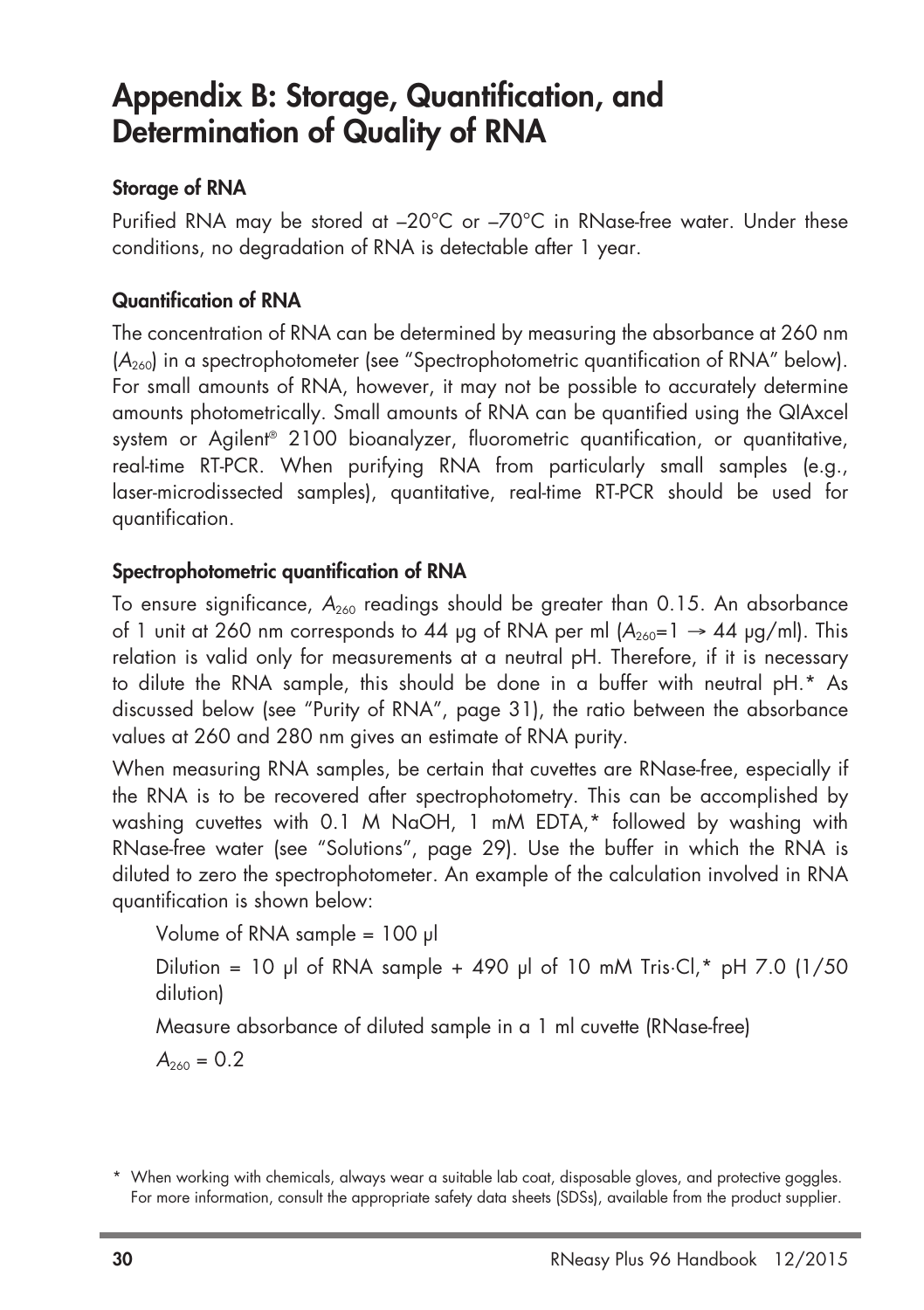| Concentration of RNA sample | $= 44$ µg/ml x $A_{260}$ x dilution factor  |
|-----------------------------|---------------------------------------------|
|                             | $= 44$ µg/ml x 0.2 x 50                     |
|                             | $= 440$ µg/ml                               |
| Total amount                | $=$ concentration $x$ volume in milliliters |
|                             | $= 440$ µg/ml x 0.1 ml                      |
|                             | $= 44$ µg of RNA                            |
|                             |                                             |

### **Purity of RNA**

The ratio of the readings at 260 nm and 280 nm  $(A_{260}/A_{280})$  provides an estimate of the purity of RNA with respect to contaminants that absorb in the UV spectrum, such as protein. However, the  $A_{260}/A_{280}$  ratio is influenced considerably by pH. Since water is not buffered, the pH and the resulting  $A_{260}/A_{280}$  ratio can vary greatly. Lower pH results in a lower  $A_{260}/A_{280}$  ratio and reduced sensitivity to protein contamination.\* For accurate values, we recommend measuring absorbance in 10 mM Tris·Cl, pH 7.5. Pure RNA has an  $A_{260}/A_{280}$  ratio of  $1.9-2.1^{\dagger}$  in 10 mM Tris·Cl, pH 7.5. Always be sure to calibrate the spectrophotometer with the same solution used for dilution.

For determination of RNA concentration, however, we recommend dilution of the sample in a buffer with neutral pH since the relationship between absorbance and concentration ( $A_{240}$  reading of 1 = 44  $\mu$ g/ml RNA) is based on an extinction coefficient calculated for RNA at neutral pH (see "Spectrophotometric quantification of RNA", page 30).

### **DNA contamination**

No currently available purification method can guarantee that RNA is completely free of DNA, even when it is not visible on an agarose gel. While the vast majority of cellular DNA will be removed by the gDNA Eliminator 96 plate, trace amounts may still remain in the purified RNA, depending on the amount and nature of the sample.

For analysis of very low abundance targets, any interference by residual DNA contamination can be detected by performing real-time RT-PCR control experiments in which no reverse transcriptase is added prior to the PCR step.

<sup>\*</sup> Wilfinger, W.W., Mackey, M., and Chomczynski, P. (1997) Effect of pH and ionic strength on the spectrophotometric assessment of nucleic acid purity. BioTechniques **22**, 474.

<sup>†</sup> Values up to 2.3 are routinely obtained for pure RNA (in 10 mM Tris·Cl, pH 7.5) with some spectrophotometers.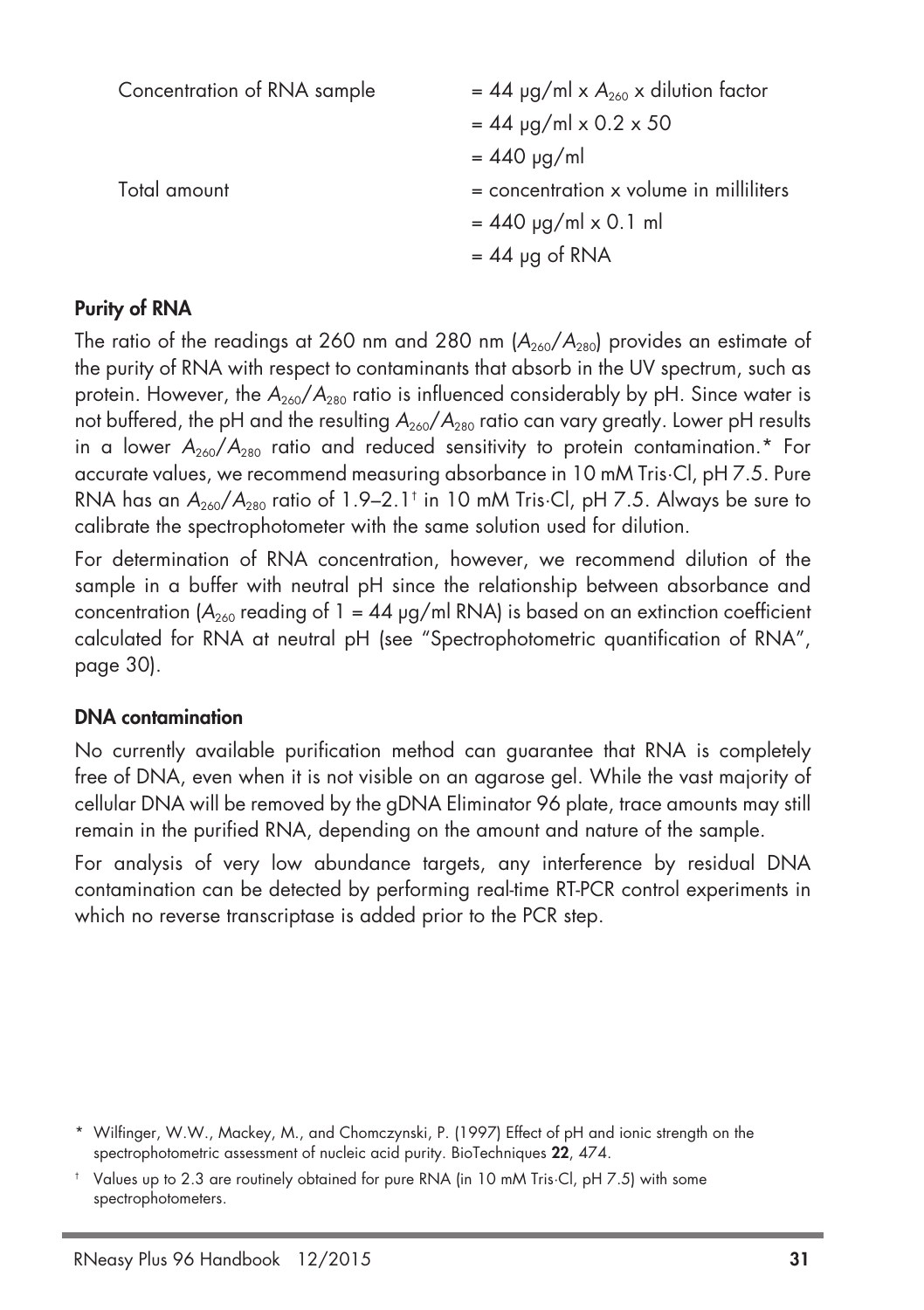To prevent any interference by DNA in real-time RT-PCR applications, such as with Applied Biosystems® and LightCycler ® instruments, we recommend designing primers that anneal at intron splice junctions so that genomic DNA will not be amplified. QuantiTect® Primer Assays trom QIAGEN ( <u>www.qiagen.com/GeneGlobe</u> ) are designed for SYBR® Green-based real-time RT-PCR analysis of RNA sequences (without detection of genomic DNA) where possible. For real-time RT-PCR assays where amplification of genomic DNA cannot be avoided, the QuantiTect Reverse Transcription Kit provides fast cDNA synthesis with integrated removal of genomic DNA contamination (see ordering information, page 41).

### **Integrity of RNA**

The integrity and size distribution of total RNA purified with the RNeasy Plus 96 Kit can be checked by denaturing agarose gel electrophoresis and ethidium bromide staining\* or by using the QIAxcel system or Agilent 2100 bioanalyzer. The respective ribosomal RNAs should appear as sharp bands or peaks. The apparent ratio of 28S rRNA to 18S rRNA should be approximately 2:1. If the ribosomal bands or peaks of a specific sample are not sharp, but appear as a smear towards smaller sized RNAs, it is likely that the sample suffered major degradation either before or during RNA purification.

The Agilent 2100 bioanalyzer also provides an RNA Integrity Number (RIN) as a useful measure of RNA integrity. Ideally, the RIN should be close to 10, but in many cases (particularly with tissue samples), how well the original sample is preserved greatly influences RNA quality.

<sup>\*</sup> When working with chemicals, always wear a suitable lab coat, disposable gloves, and protective goggles. For more information, consult the appropriate safety data sheets (SDSs), available from the product supplier.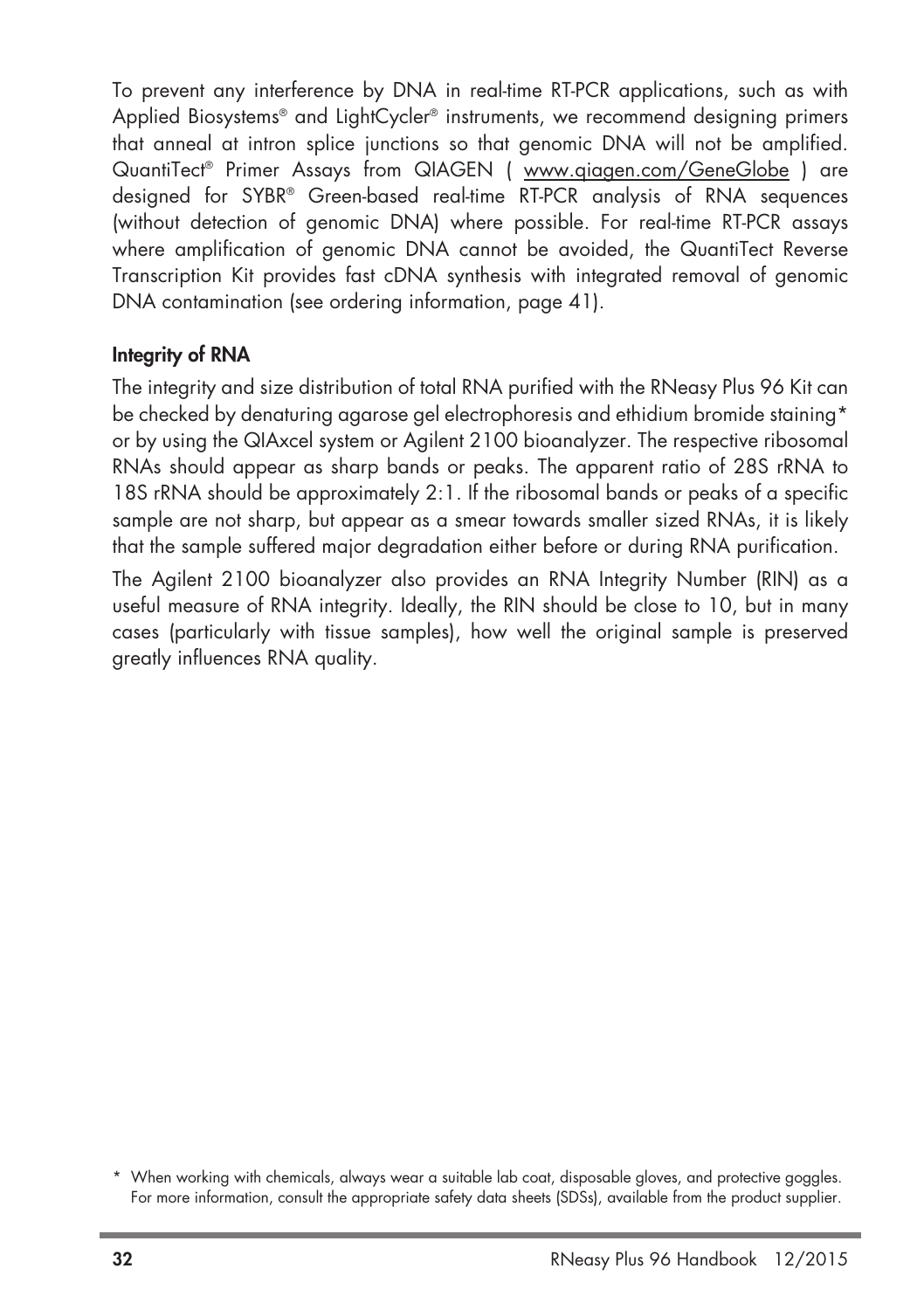## **Appendix C: Protocol for Formaldehyde Agarose Gel Electrophoresis**

The following protocol for formaldehyde agarose (FA) gel electrophoresis is routinely used at QIAGEN and gives enhanced sensitivity for gel and subsequent analysis (e.g., northern blotting). A key feature is the concentrated RNA loading buffer that allows a larger volume of RNA sample to be loaded onto the gel than conventional protocols (e.g., Sambrook et al., eds. [1989] *Molecular cloning — a laboratory manual,* 2nd ed. Cold Spring Harbor, NY: Cold Spring Harbor Laboratory Press).

### **FA gel preparation**

To prepare FA gel (1.2% agarose) of size 10 x 14 x 0.7 cm, mix:

1.2 g agarose\*

10 ml 10x FA gel buffer (see composition below)

Add RNase-free water to 100 ml

If smaller or larger gels are needed, adjust the quantities of components proportionately.

Heat the mixture to melt agarose. Cool to 65°C in a water bath. Add 1.8 ml of 37%  $(12.3 \text{ M})$  formaldehyde\* and 1 µl of a 10 ma/ml ethidium bromide\* stock solution. Mix thoroughly and pour onto gel support. Prior to running the gel, equilibrate in 1x FA gel running buffer (see composition below) for at least 30 min.

### **RNA sample preparation for FA gel electrophoresis**

Add 1 volume of 5x RNA loading buffer (see composition below) to 4 volumes of RNA sample (for example, 10 µl of loading buffer and 40 µl of RNA) and mix. Incubate for 3–5 min at 65°C, chill on ice, and load onto the equilibrated FA gel.

### **Gel running conditions**

Run gel at 5–7 V/cm in 1x FA gel running buffer.

<sup>\*</sup> When working with chemicals, always wear a suitable lab coat, disposable gloves, and protective goggles. For more information, consult the appropriate safety data sheets (SDSs), available from the product supplier.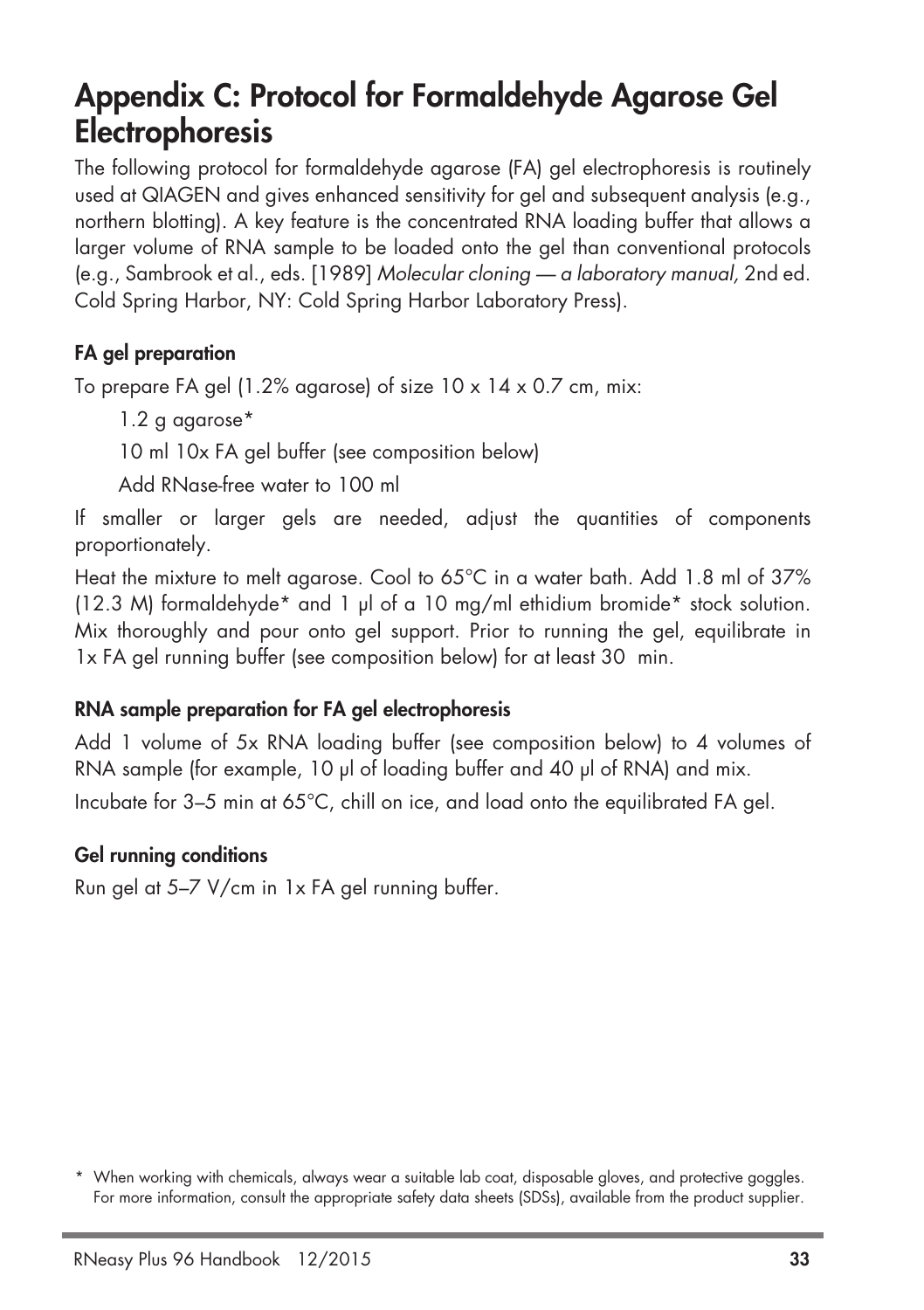### **Composition of FA gel buffers**

### **10x FA gel buffer**

| 200 mM | 3-[N-morpholino]propanesulfonic acid (MOPS) (free acid)* |  |  |  |
|--------|----------------------------------------------------------|--|--|--|
|--------|----------------------------------------------------------|--|--|--|

- 50 mM sodium acetate\*
- 10 mM EDTA\*

pH to 7.0 with NaOH\*

### **1x FA gel running buffer**

| $100$ m | 10x FA gel buffer         |
|---------|---------------------------|
| 20 ml   | 37% (12.3 M) formaldehyde |
| 880 ml  | RNase-free water          |

### **5x RNA loading buffer**

| $16 \mu$       | saturated aqueous bromophenol blue solution* <sup>1</sup> |
|----------------|-----------------------------------------------------------|
| $80 \mu$       | 500 mM EDTA, pH 8.0                                       |
| 720 µl         | 37% (12.3 M) formaldehyde                                 |
| $2 \text{ ml}$ | 100% glycerol*                                            |
| 3.084 ml       | formamide*                                                |
| $4 \text{ ml}$ | 10x FA gel buffer                                         |
|                | RNase-free water to 10 ml                                 |
|                | Stability: approximately 3 months at 4°C                  |

\* When working with chemicals, always wear a suitable lab coat, disposable gloves, and protective goggles. For more information, consult the appropriate safety data sheets (SDSs), available from the product supplier.

<sup>†</sup> To make a saturated solution, add solid bromophenol blue to distilled water. Mix and continue to add more bromophenol blue until no more will dissolve. Centrifuge to pellet the undissolved powder, and carefully pipet the saturated supernatant.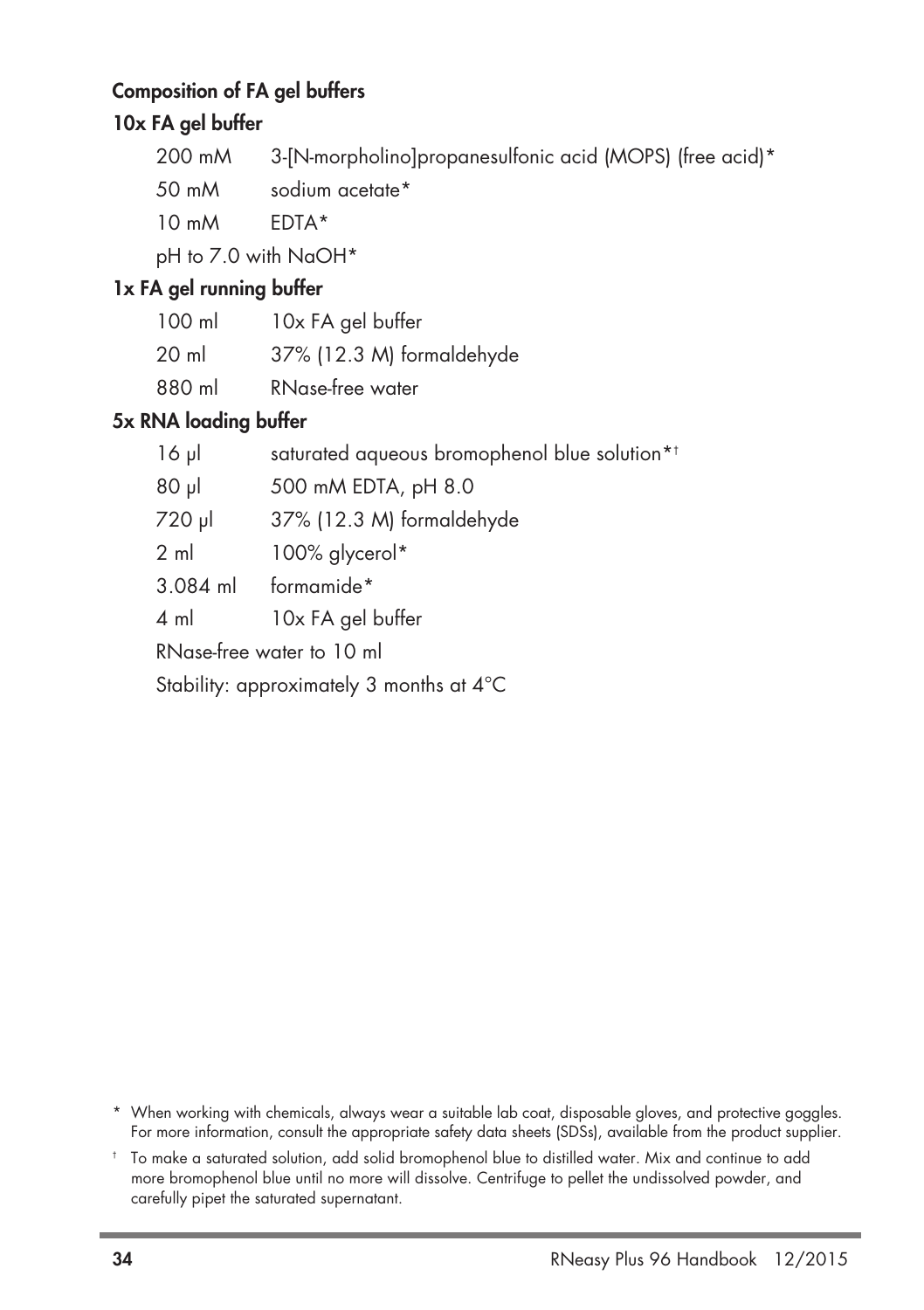## **Appendix D: Purification of Total RNA Containing Small RNAs from Cells Using Vacuum/Spin Technology**

The following procedure allows the purification of total RNA containing small RNAs such as miRNA from animal and human cells using vacuum/spin technology.

### **Reagents to be supplied by user**

■ Ethanol (100%)\*

### **Important points before starting**

- Perform all steps of the procedure at room temperature (15–25°C). During the procedure, work quickly.
- Perform all centrifugation steps at 20-25°C. Ensure that the centrifuge does not cool below 20°C.

### **Things to do before starting**

Buffer RPE is supplied as a concentrate. Before using for the first time, add 4 volumes of ethanol (96–100%) as indicated on the bottle to obtain a working solution.

### **Procedure**

Carry out the protocol starting on page 17 up to and including step 5. Instead of performing steps 6–15 (purification of total RNA >200 nucleotides), follow steps D1–D8 below (purification of total RNA containing small RNAs).

**D1. Assemble the QIAvac 96 vacuum manifold: first place the waste tray inside the QIAvac base, then place the QIAvac 96 top plate squarely over the QIAvac base. Place an RNeasy 96 plate in the QIAvac 96 top plate, making sure that the plate is seated tightly. Attach the vacuum manifold to a vacuum source. Keep the vacuum switched off.**

**Note**: Always place the RNeasy 96 plate into the vacuum manifold with the beveled edges pointing to your right-hand side.

**D2. Add 1.5 volumes (450 µl) of 100% ethanol to each well of the S-Block containing the flow-through from step 5. Mix well by pipetting up and down 3 times.**

**Note**: Add 300 µl of 100% ethanol if 200 µl Buffer RLT Plus was used in step 1.

<sup>\*</sup> When working with chemicals, always wear a suitable lab coat, disposable gloves, and protective goggles. For more information, consult the appropriate safety data sheets (SDSs), available from the product supplier.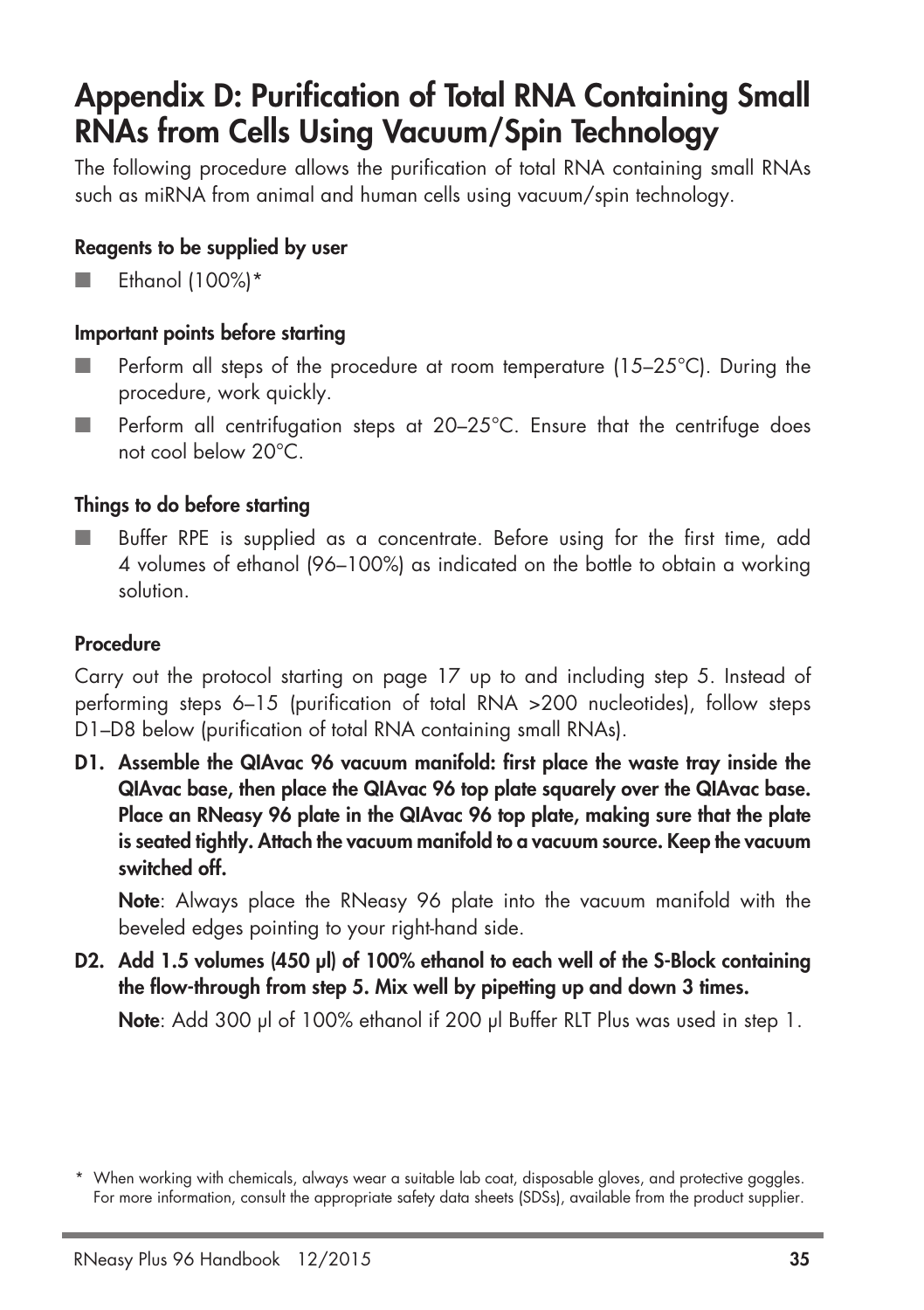**D3. Transfer the samples (750 µl) to the wells of the RNeasy 96 plate, and switch on the vacuum. Apply the vacuum until the samples have completely passed through the membranes (15–60 s). Switch off the vacuum, and ventilate the manifold.**

Make sure the QIAvac 96 vacuum manifold is assembled correctly before loading the samples. The flow-through is collected in the waste tray.\*

**Note**: Take care not to wet the rims of the wells, as this could lead to crosscontamination.

**Note**: Tape unused wells with adhesive tape or Tape Pads (cat. no. 19570). Do not use the AirPore tape sheets supplied with the RNeasy Plus 96 Kit.

**Note**: The vacuum must be switched off and the manifold ventilated between pipetting steps to maintain uniform conditions for each sample.

**D4. Add 800 µl Buffer RPE to each well of the RNeasy 96 plate, and switch on the vacuum. Apply the vacuum until the buffer has completely passed through the membranes (10–30 s). Switch off the vacuum, and ventilate the manifold.**

The flow-through is collected in the same waste tray from step D3.\*

**Note**: Buffer RPE is supplied as a concentrate. Ensure that ethanol is added to Buffer RPE before use (see "Things to do before starting").

**D5. Place the RNeasy 96 plate on top of an S-Block (either new or reused). Mark the plate for later identification.**

If reusing an S-Block, make sure it is cleaned as described on page 16.

**D6. Add 800 µl Buffer RPE to each well of the RNeasy 96 plate, and seal the plate with an AirPore tape sheet. Place the S-Block and RNeasy 96 plate into the metal holder, and place the whole assembly into the rotor bucket. Centrifuge at 6000 rpm (~5600 x** *g***) for 10 min at 20–30°C to dry the membranes.**

Centrifugation with sealed plates prevents cross-contamination.

It is important to dry the RNeasy membranes, since residual ethanol may interfere with downstream reactions. The 10-min centrifugation ensures that residual traces of salt are removed and that no ethanol is carried over during RNA elution.

**D7. Remove the AirPore tape sheet. Place the RNeasy 96 plate on top of a rack of Elution Microtubes CL. Add 45–70 µl RNase-free water to each well, and seal the plate with a new AirPore tape sheet. Incubate for 1 min at room temperature (15–25°C). Then centrifuge at 6000 rpm (~5600 x** *g***) for 4 min at 20–30°C to elute the RNA.**

**Note**: Be sure to pipet the RNase-free water directly onto the RNeasy membranes. Elution will be incomplete if some of the water sticks to the walls or the O-rings of the RNeasy 96 plate.

<sup>\*</sup> The waste liquid contains Buffer RLT Plus and is therefore not compatible with bleach. See page 6 for safety information.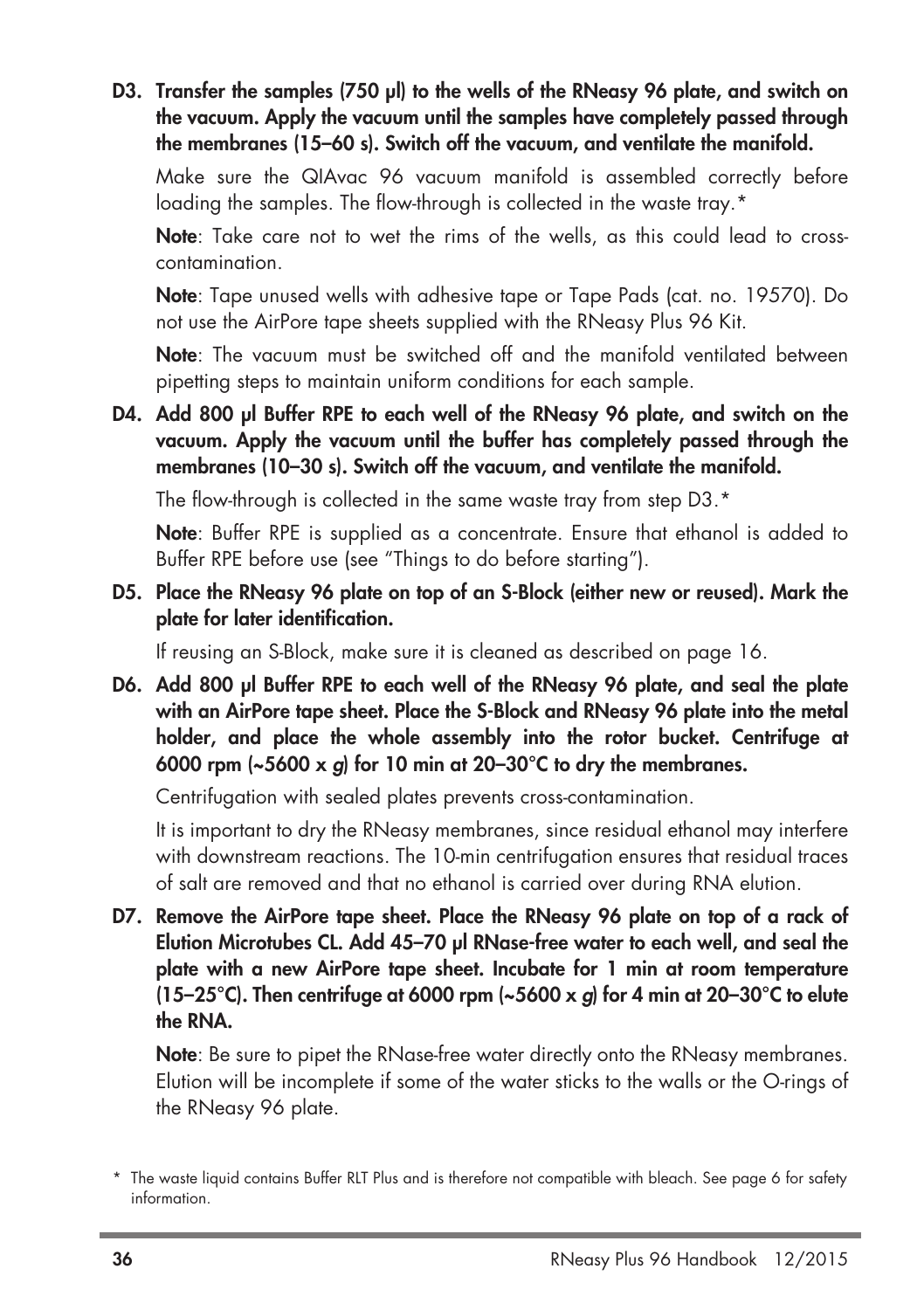### **D8. Remove the AirPore tape sheet. Repeat step D7 with a second volume of 45–70 µl RNase-free water.**

**Note**: Repeating step D7 is required for complete recovery of RNA. The eluate volume will be approximately 15 µl less than the volume of RNase-free water added to the membrane (the 15 µl corresponds to the membrane dead volume).

Use the caps provided with the kit to seal the microtubes for storage. Store RNA at  $-20^{\circ}$ C or at  $-70^{\circ}$ C.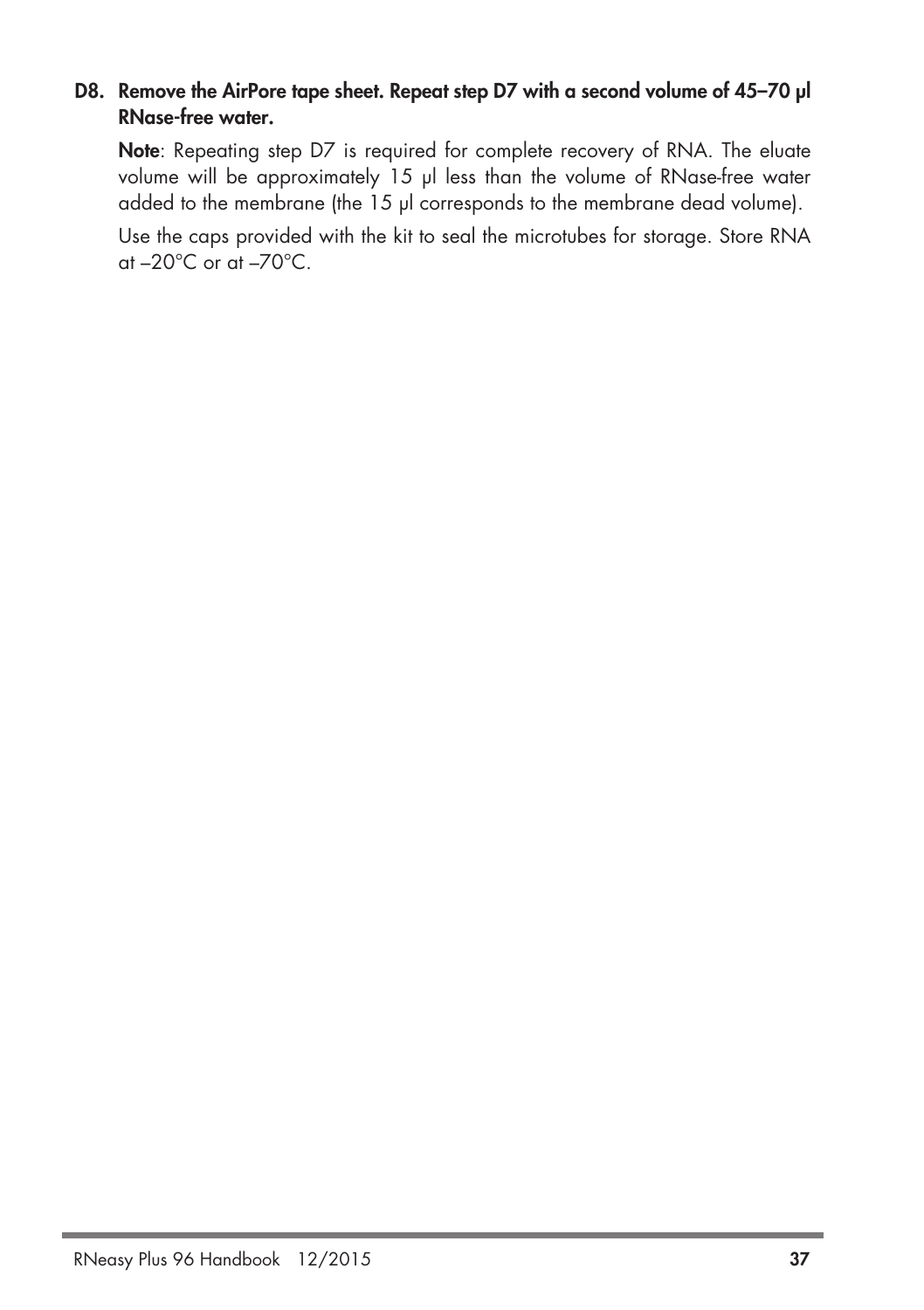## **Appendix E: Purification of Total RNA Containing Small RNAs from Cells Using Spin Technology**

The following procedure allows the purification of total RNA containing small RNAs such as miRNA from animal and human cells using spin technology.

### **Reagents to be supplied by user**

Ethanol (100%)\*

### **Important points before starting**

- Perform all steps of the procedure at room temperature (15–25°C). During the procedure, work quickly.
- Perform all centrifugation steps at 20–25°C. Ensure that the centrifuge does not cool below 20°C.

### **Things to do before starting**

Buffer RPE is supplied as a concentrate. Before using for the first time, add 4 volumes of ethanol (96–100%) as indicated on the bottle to obtain a working solution.

### **Procedure**

Carry out the protocol starting on page 21 up to and including step 5. Instead of performing steps 6–14 (purification of total RNA >200 nucleotides), follow steps E1–E8 below (purification of total RNA containing small RNAs).

**E1. Place an RNeasy 96 plate on top of an S-Block (either new or reused). Mark the plate for later identification.**

If reusing an S-Block, make sure it is cleaned as described on page 16.

**E2. Add 1.5 volumes (450 µl) of 100% ethanol to each well of the S-Block containing the flow-through from step 5. Mix well by pipetting up and down 3 times.**

**Note**: Add 300 µl of 100% ethanol if 200 µl Buffer RLT Plus was used in step 1.

**E3. Transfer the samples (750 µl) to the wells of the RNeasy 96 plate.**

**Note**: Take care not to wet the rims of the wells, as this could lead to crosscontamination.

<sup>\*</sup> When working with chemicals, always wear a suitable lab coat, disposable gloves, and protective goggles. For more information, consult the appropriate safety data sheets (SDSs), available from the product supplier.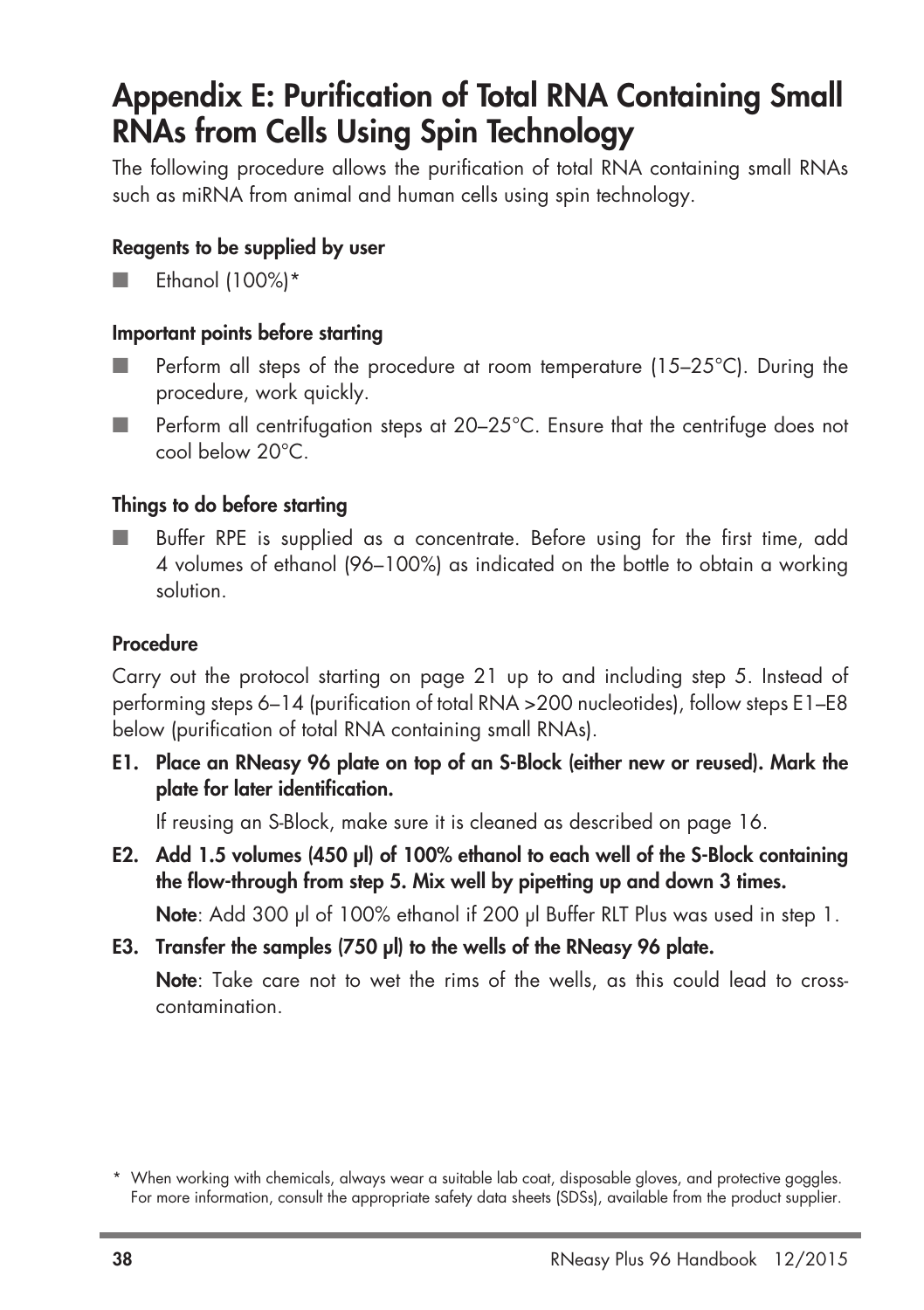**E4. Seal the RNeasy 96 plate with an AirPore tape sheet. Place the S-Block and RNeasy 96 plate into the metal holder, and place the whole assembly into the rotor bucket. Centrifuge at 6000 rpm (~5600 x** *g***) for 4 min at 20–25°C.**

Centrifugation with sealed plates prevents cross-contamination.

**E5. Empty the S-Block\* and remove the AirPore tape sheet. Add 800 µl Buffer RPE to each well of the RNeasy 96 plate, and seal the plate with a new AirPore tape sheet. Centrifuge at 6000 rpm (~5600 x** *g***) for 4 min at 20–25°C.**

**Note**: Buffer RPE is supplied as a concentrate. Ensure that ethanol is added to Buffer RPE before use (see "Things to do before starting").

**E6. Empty the S-Block and remove the AirPore tape sheet. Add 800 µl Buffer RPE to each well of the RNeasy 96 plate, and seal the plate with a new AirPore tape sheet. Centrifuge at 6000 rpm (~5600 x** *g***) for 10 min at 20–25°C to dry the membranes.**

It is important to dry the RNeasy membranes, since residual ethanol may interfere with downstream reactions. The 10-min centrifugation ensures that residual traces of salt are removed and that no ethanol is carried over during RNA elution.

**E7. Remove the AirPore tape sheet. Place the RNeasy 96 plate on top of a rack of Elution Microtubes CL. Add 45–70 µl RNase-free water to each well, and seal the plate with a new AirPore tape sheet. Incubate for 1 min at room temperature (15–25°C). Then centrifuge at 6000 rpm (~5600 x** *g***) for 4 min at 20–25°C to elute the RNA.**

**Note:** Be sure to pipet the RNase-free water directly onto the RNeasy membranes. Elution will be incomplete if some of the water sticks to the walls or the O-rings of the RNeasy 96 plate.

**E8. Remove the AirPore tape sheet. Repeat step E7 with a second volume of 45–70 µl RNase-free water.**

**Note**: Repeating step E7 is required for complete recovery of RNA. The eluate volume will be approximately 15 µl less than the volume of RNase-free water added to the membrane (the 15 µl corresponds to the membrane dead volume).

Use the caps provided with the kit to seal the microtubes for storage. Store RNA at  $-20^{\circ}$ C or at  $-70^{\circ}$ C.

<sup>\*</sup> The waste liquid contains Buffer RLT Plus and is therefore not compatible with bleach. See page 6 for safety information.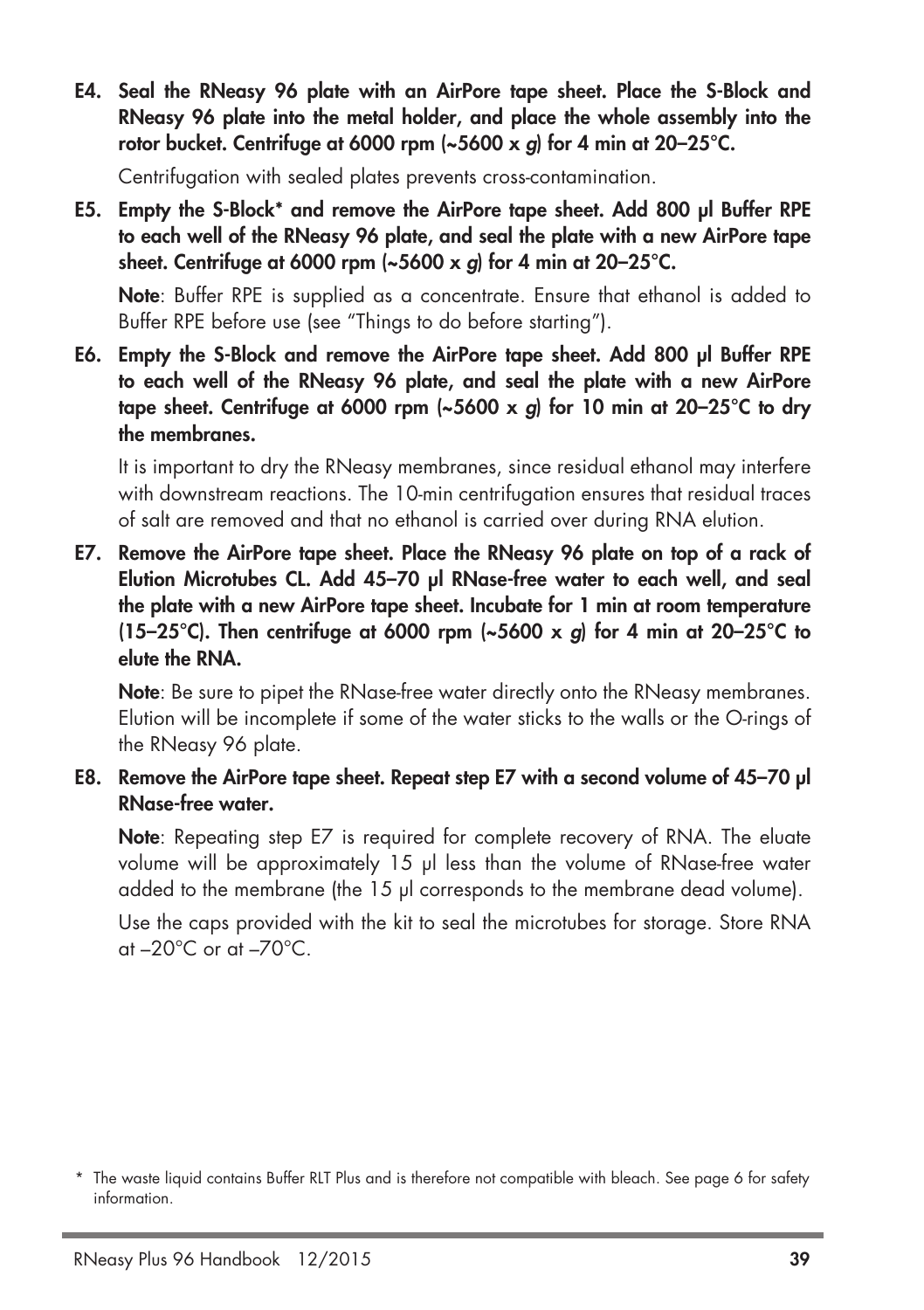# **Ordering Information**

| Product                                    | <b>Contents</b>                                                                                                                                                             | Cat. no. |
|--------------------------------------------|-----------------------------------------------------------------------------------------------------------------------------------------------------------------------------|----------|
| RNeasy Plus 96 Kit (12)                    | For 12 x 96 preps: gDNA Eliminator<br>96 Plates, RNeasy 96 Plates, Elution<br>Microtubes CL, Caps, S-Blocks,<br>AirPore Tape Sheets, RNase-Free<br><b>Water and Buffers</b> | 74192    |
| <b>Accessories</b>                         |                                                                                                                                                                             |          |
| S-Blocks (24)                              | 96-well blocks with 2.2 ml wells;<br>24 per case                                                                                                                            | 19585    |
| Elution Microtubes CL $(24 \times 96)$     | Nonsterile polypropylene tubes<br>(0.85 ml maximum capacity, less<br>than 0.7 ml storage capacity, 0.4 ml<br>elution capacity); 2304 in racks<br>of 96; includes cap strips | 19588    |
| AirPore Tape Sheets (50)                   | Microporous tape sheets for covering<br>96-well blocks; 50 sheets per pack                                                                                                  | 19571    |
| Tape Pads (5)                              | Adhesive tape sheets for sealing<br>multiwell plates and blocks; 25 sheets<br>per pad, 5 pads per pack                                                                      | 19570    |
| QIAvac 96                                  | Vacuum manifold for processing<br>QIAGEN 96-well plates; includes<br>QIAvac 96 top plate, base, waste<br>tray, plate holder, rack of collection<br>microtubes (1.2 ml)      | 19504    |
| Vacuum Pump                                | Universal vacuum pump<br>(capacity 34 liters per minute,<br>8 mbar vacuum abs.)                                                                                             | Inquire  |
| Vacuum Regulator                           | For use with QIAvac manifolds                                                                                                                                               | 19530    |
| Centrifuge 4-15C                           | Universal laboratory centrifuge with<br>brushless motor                                                                                                                     | Inquire  |
| Centrifuge 4K15C                           | Universal refrigerated laboratory<br>centrifuge with brushless motor                                                                                                        | Inquire  |
| Plate Rotor 2 x 96                         | Rotor for 2 QIAGEN 96-well plates;<br>for use with QIAGEN centrifuges                                                                                                       | 81031    |
| <b>RNAprotect Cell</b><br>Reagent (250 ml) | 250 ml RNAprotect Cell Reagent                                                                                                                                              | 76526    |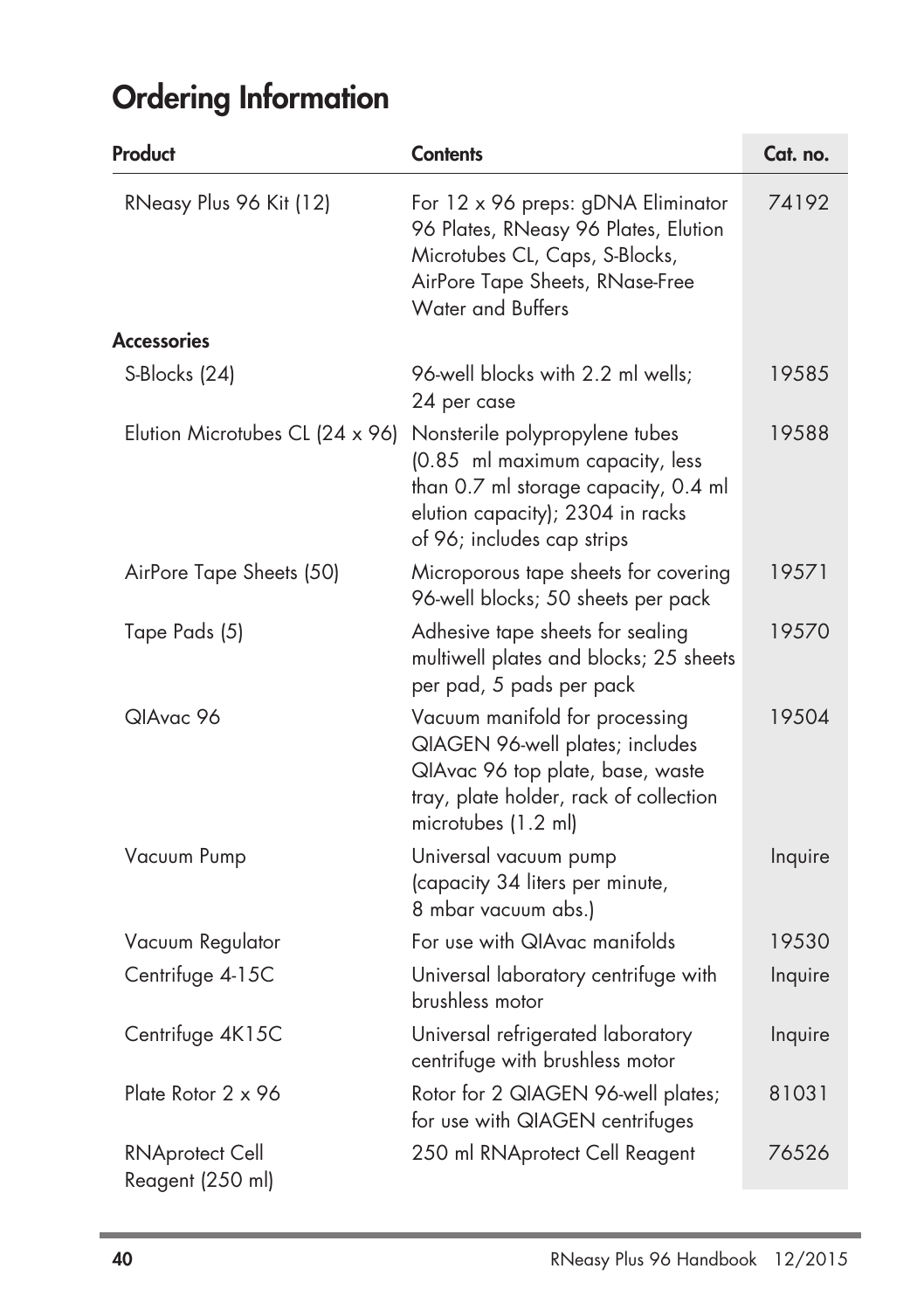## **Ordering Information**

| Product                                                                                                                                                                           | <b>Contents</b>                                                                                                                                                    | Cat. no. |
|-----------------------------------------------------------------------------------------------------------------------------------------------------------------------------------|--------------------------------------------------------------------------------------------------------------------------------------------------------------------|----------|
| Collection Microtubes (racked)                                                                                                                                                    | Nonsterile polypropylene tubes<br>(1.2 ml), 960 in racks of 96                                                                                                     | 19560    |
| <b>Collection Microtube Caps</b>                                                                                                                                                  | Nonsterile polypropylene caps for<br>collection microtubes (1.2 ml) and<br>round-well blocks, 960 in strips of 8                                                   | 19566    |
| <b>QIAxcel</b> system                                                                                                                                                             | Capillary electrophoresis device,<br>including computer, and<br>BioCalculator Analysis software;<br>1-year warranty on parts and labor                             | 9001421  |
| <b>Related products</b>                                                                                                                                                           |                                                                                                                                                                    |          |
| QuantiTect Primer Assays - for use in real-time RT-PCR<br>with SYBR Green detection (search for and order assays at<br>www.qiagen.com/GeneGlobe)<br>QuantiTect Primer Assay (200) | For 200 $\times$ 50 µl reactions or<br>$400 \times 25$ µl reactions: $10x$                                                                                         | Varies   |
|                                                                                                                                                                                   | QuantiTect Primer Assay (lyophilized)                                                                                                                              |          |
| QuantiTect Reverse Transcription Kit - for fast cDNA synthesis<br>for sensitive real-time two-step RT-PCR                                                                         |                                                                                                                                                                    |          |
| QuantiTect Reverse<br>Transcription Kit (50)                                                                                                                                      | For 50 x 20 µl reactions: gDNA<br>Wipeout Buffer, Quantiscript®<br>Reverse Transcriptase, Quantiscript<br>RT Buffer, RT Primer Mix, and<br><b>RNase-Free Water</b> | 205311   |
| QuantiTect Reverse<br>Transcription Kit (200)                                                                                                                                     | For 200 x 20 µl reactions: gDNA<br>Wipeout Buffer, Quantiscript Reverse<br>Transcriptase, Quantiscript RT Buffer,<br>RT Primer Mix, and RNase-Free Water           | 205313   |

For up-to-date licensing information and product-specific disclaimers, see the respective QIAGEN kit handbook or user manual. QIAGEN kit handbooks and user manuals are available at www.qiagen.com or can be requested from QIAGEN Technical Services or your local distributor.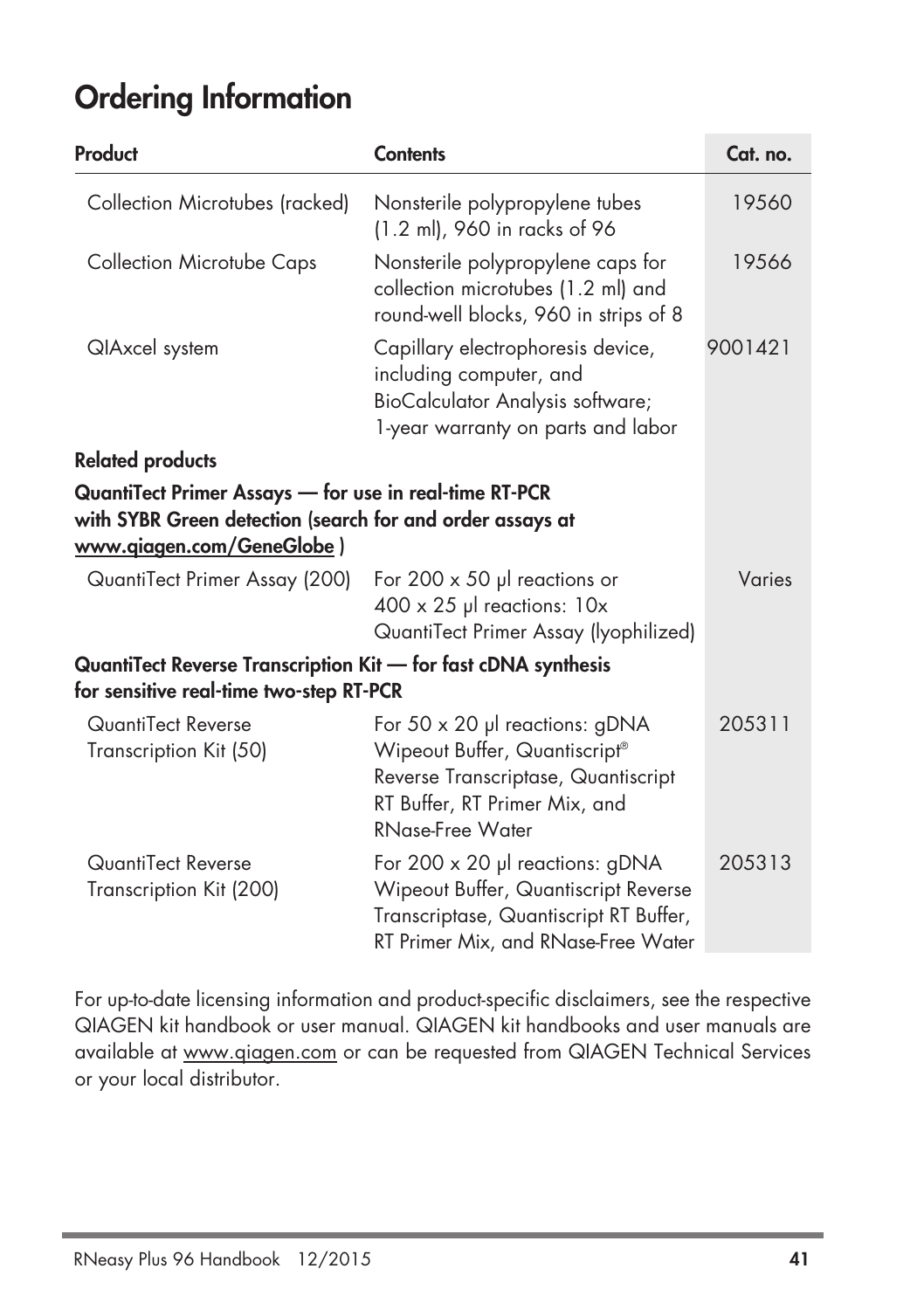### **Notes**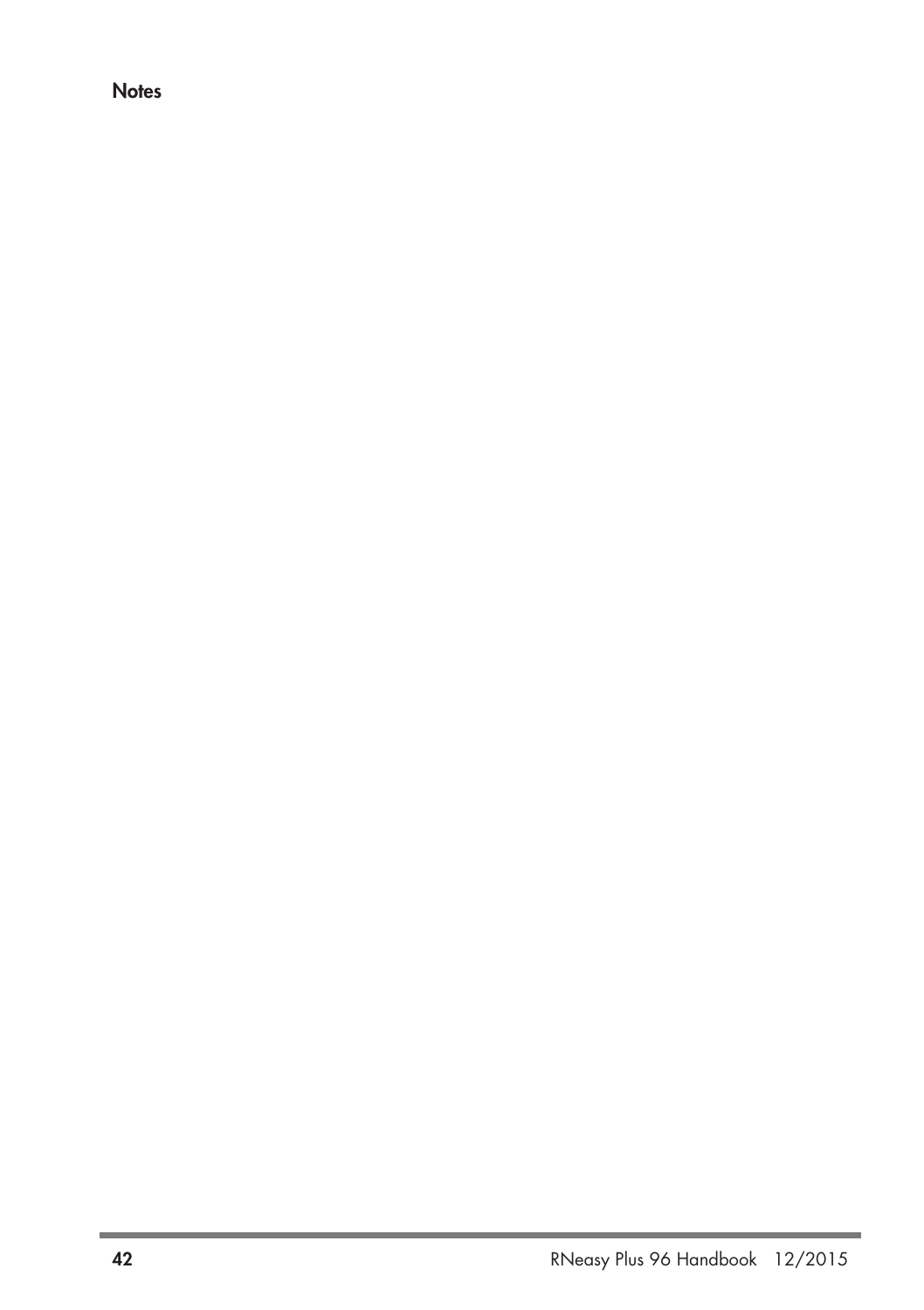Trademarks: QIAGEN®, Quantiscript®, QuantiTect®, RNAprotect®, RNeasy® (QIAGEN Group); Agilent® (Agilent Technologies, Inc.); Applied Biosystems® (Applera Corporation or its subsidiaries); LightCycler ® (Roche Group); SYBR® (Molecular Probes, Inc.).

The Plate Rotor 2 x 96 is available exclusively from QIAGEN and its distributors. Under the current liability and warranty conditions, the rotor may only be used in Centrifuges 4-15C and 4K15C from QIAGEN, and freely programmable models of centrifuges 4-15, 4K15, 6-10, 6K10, 6-15, and 6K15 from Sigma Laborzentrifugen GmbH.

#### **Limited License Agreement**

Use of this product signifies the agreement of any purchaser or user of the RNeasy Plus 96 Kit to the following terms:

- 1. The RNeasy Plus 96 Kit may be used solely in accordance with the *RNeasy Plus 96 Handbook* and for use with components contained in the Kit only. QIAGEN grants no license under any of its intellectual property to use or incorporate the enclosed components of this Kit with any components not included within this Kit except as described in the *RNeasy Plus 96 Handbook* and additional protocols available at www.qiagen.com .
- 2. Other than expressly stated licenses, QIAGEN makes no warranty that this Kit and/or its use(s) do not infringe the rights of third-parties.
- 3. This Kit and its components are licensed for one-time use and may not be reused, refurbished, or resold.
- 4. QIAGEN specifically disclaims any other licenses, expressed or implied other than those expressly stated.
- 5. The purchaser and user of the Kit agree not to take or permit anyone else to take any steps that could lead to or facilitate any acts prohibited above. QIAGEN may enforce the prohibitions of this Limited License Agreement in any Court, and shall recover all its investigative and Court costs, including attorney fees, in any action to enforce this Limited License Agreement or any of its intellectual property rights relating to the Kit and/or its components.

For updated license terms, see www.qiagen.com .

© 2008-2015 QIAGEN, all rights reserved.